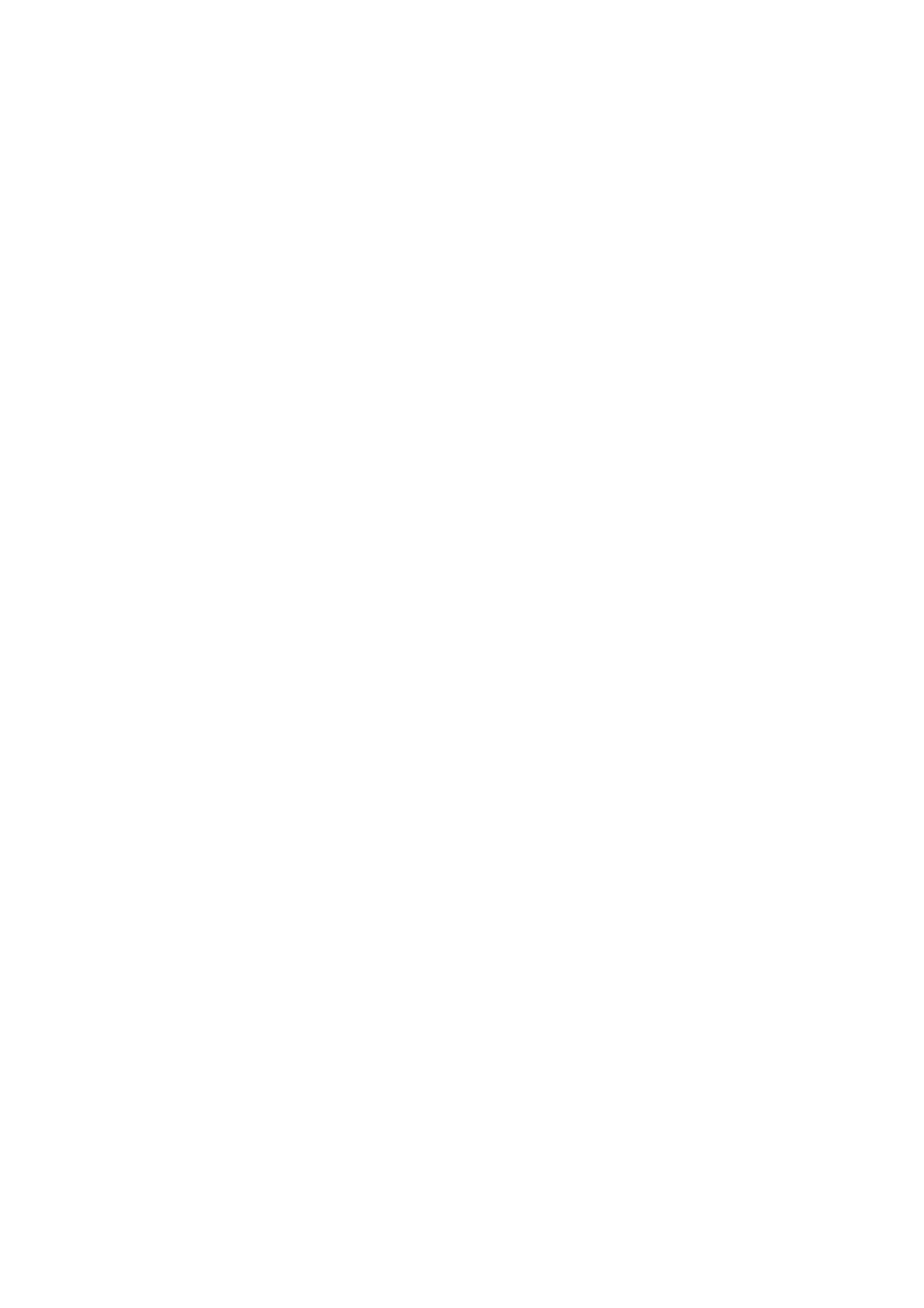

Instituto de Matemática Pura e Aplicada

# **Contributions to the continuity problem for Lyapunov exponents**

Adriana Sánchez

| 1 Reviewer        | Carlos Bocker Neto<br>Departamento de Matemática<br>Universidade Federal da Paraíba                 |
|-------------------|-----------------------------------------------------------------------------------------------------|
| 2. Reviewer       | Karina Marín<br>Departamento de Matemática<br>Universidade Federal de Minas Gerais                  |
| <i>3 Reviewer</i> | Lorenzo J. Diaz<br>Departamento de Matemática<br>Pontificia Universidade Católica do Rio de Janeiro |
| 4. Reviewer       | Enrique Pujals<br>Instituto de Matemática Pura e Aplicada                                           |
| 5. Reviewer       | Jacob Palis<br>Instituto de Matemática Pura e Aplicada                                              |
| Advisor           | Marcelo Viana                                                                                       |

August, 2018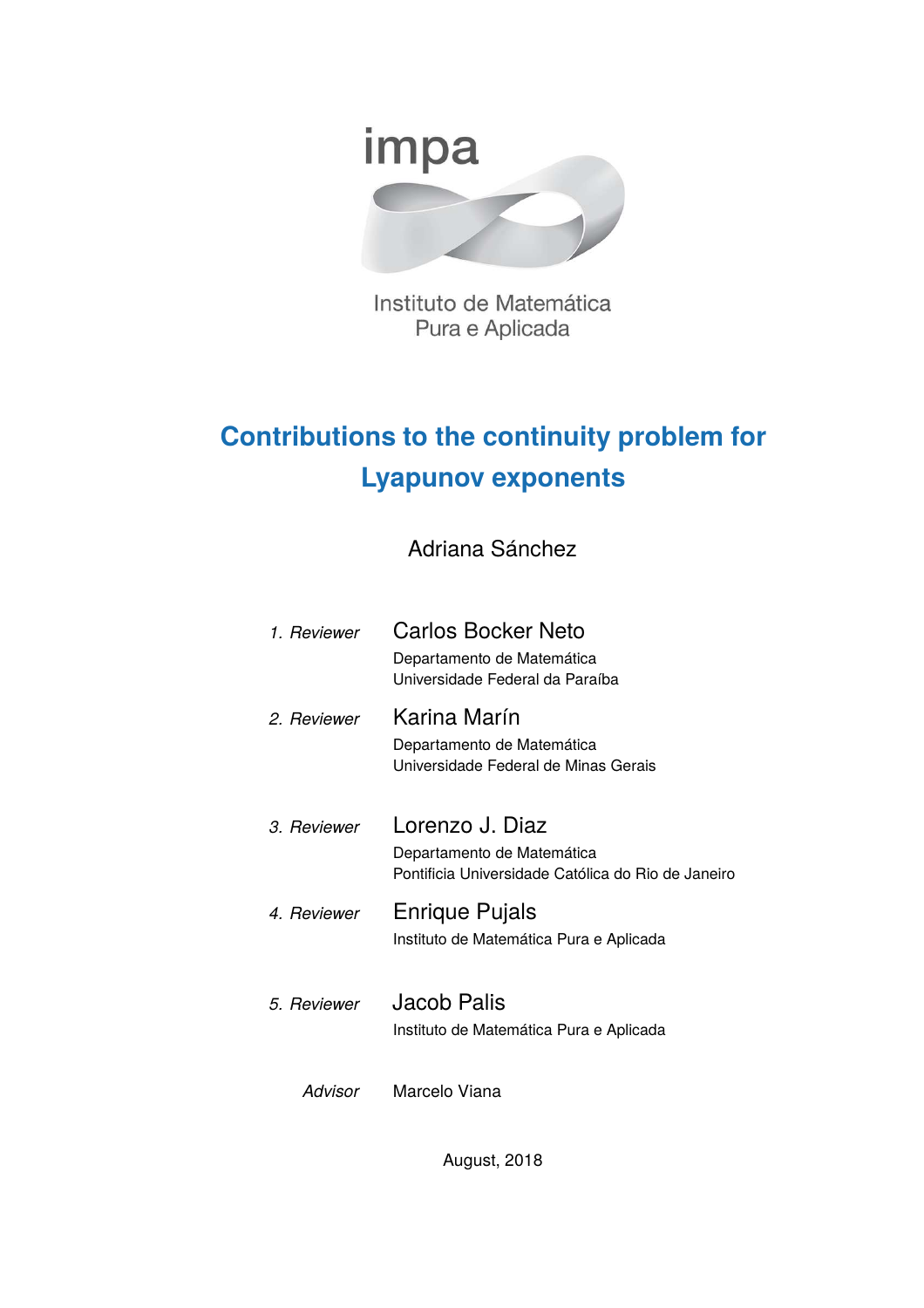#### **Adriana Sánchez**

*Contributions to the continuity problem for Lyapunov exponents*

August, 2018

Reviewers: Carlos Bocker Neto , Karina Marín , Lorenzo J. Diaz , Enrique Pujals and Jacob Palis

Advisor: Marcelo Viana

**Instituto de Matemática Pura e Aplicada** Estrada Dona Castorina 110, Jardim Botânico. Rio de Janeiro

22460-320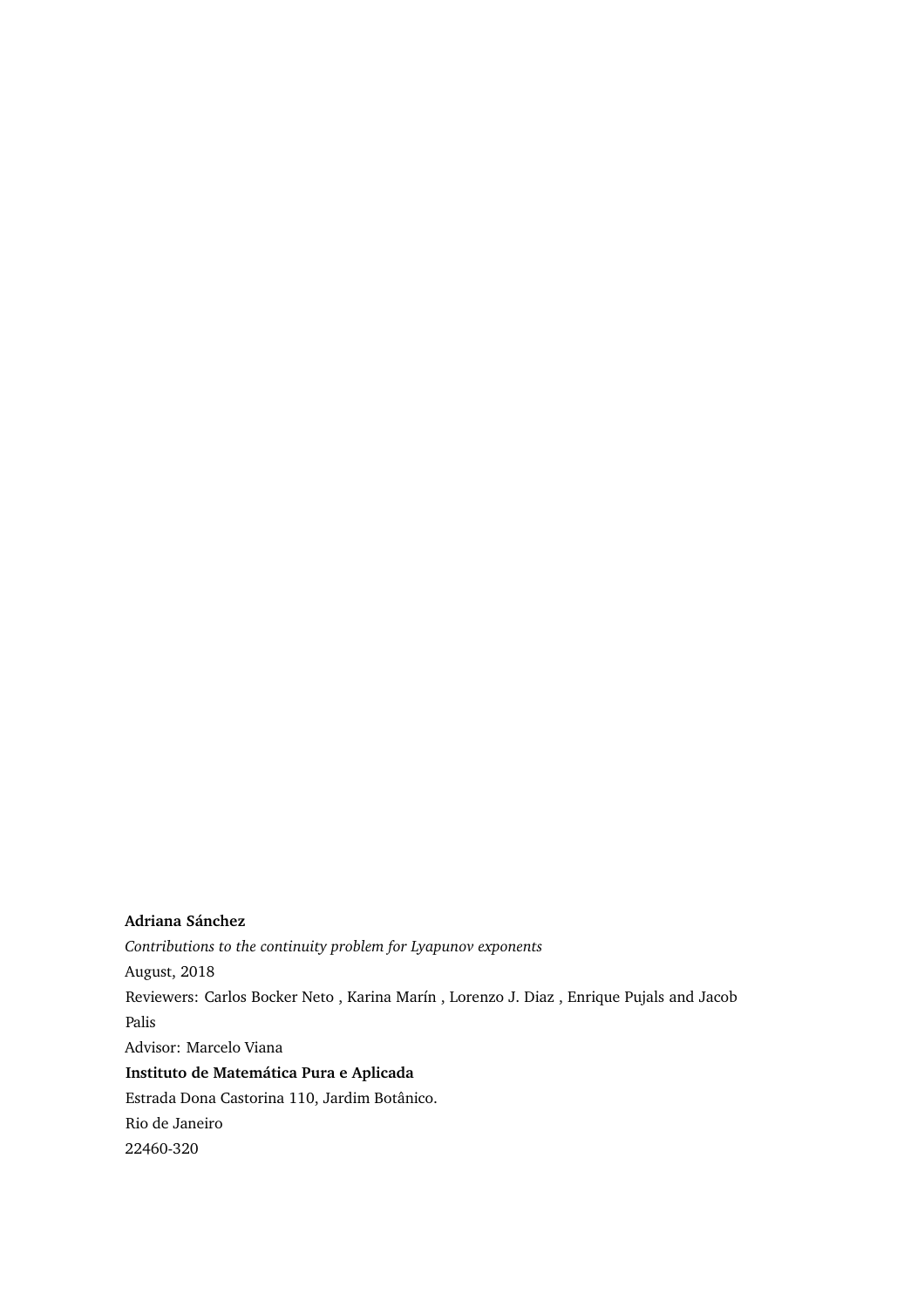# Abstract

The aim of this work is to study the continuity and semi-continuity of the Lyapunov exponents in two different contexts. The first one concerns linear cocycles on partially hyperbolic dynamics. It is known that the Lyapunov exponents can be very sensitive as functions of the cocycle. Example of this is the result of Bochi-Mañé which shows that every  $SL(2,\mathbb{R})$ -cocycle that is not uniformly hyperbolic can be approximated by another with zero exponents. We prove that the set of fiber-bunched *SL*(2*,* R)-valued Hölder cocycles with nonvanishing Lyapunov exponents over a volume preserving, accessible and center-bunched partially hyperbolic diffeomorphism is open. Moreover, we present an example showing that this is no longer true if we do not assume accessibility in the base dynamics. This is a joint work with Lucas Backes and Mauricio Poletti.

In the second part of this work we will restrict our attention to the study of llocally constant cocycles associated with probability distributions with non-compact support in *SL*(2*,* R). Bocker-Viana proved that for distributions with compact support, the exponents vary continuously. We analyze the behavior of the Lyapunov exponents when the measures are not compact, showing that in this case, the Lyapunov exponents, considered as functions of the measure, are semi-continuous with respect to the Wasserstein topology but not the weak\* topology. Moreover, we prove that they are not continuous relative to the Wasserstein topology.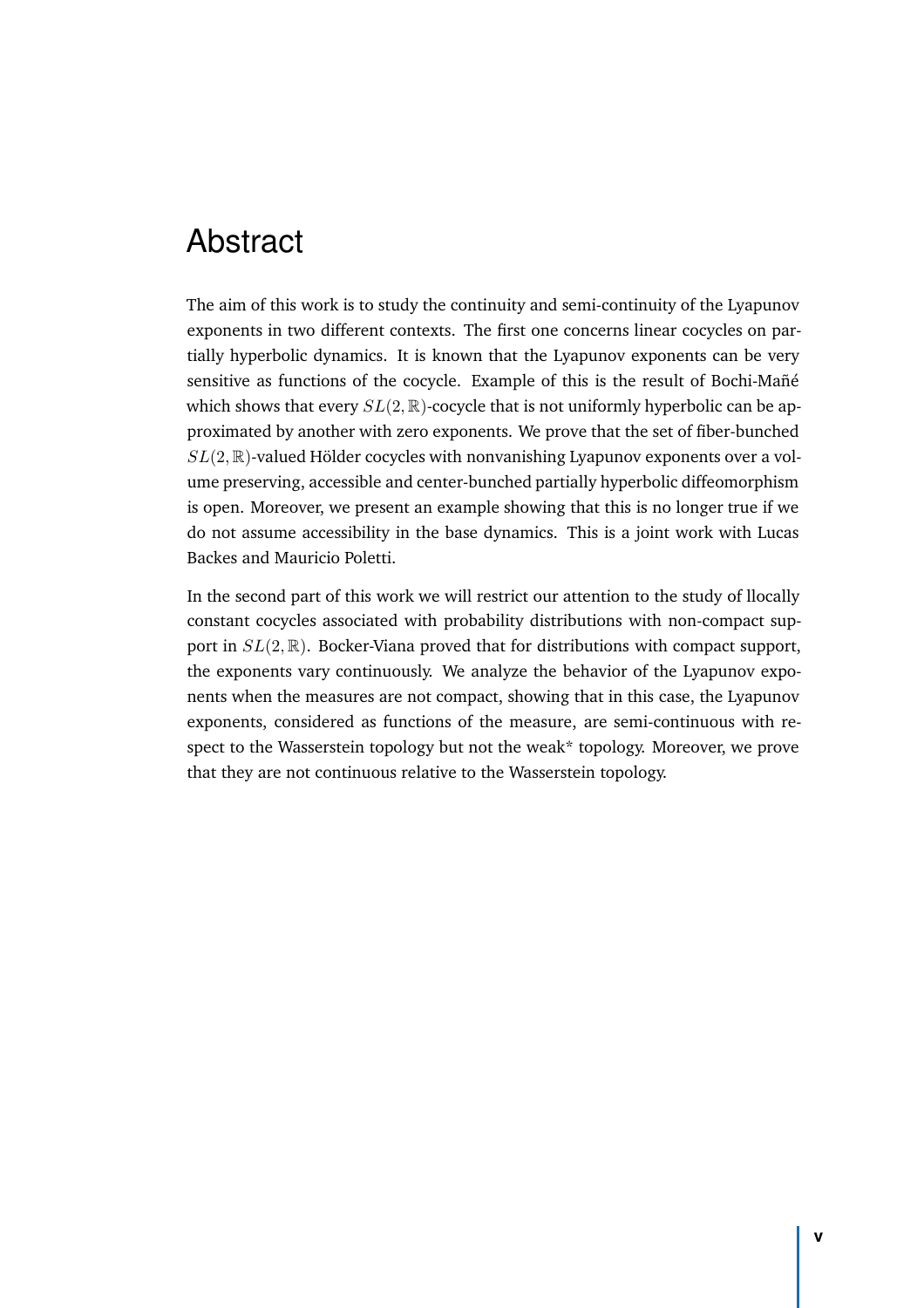# Resumo

O objetivo deste trabalho é estudar a continuidade e a semi-continuidade dos expoentes de Lyapunov em dois contextos diferentes. O primeiro diz respeito a cociclos lineares sobre dinâmicas parcialmente hiperbólicas. É sabido que os expoentes de Lyapunov podem ser muito sensíveis como funções do cociclo. Exemplo disto é o resultado de Bochi-Mañé que mostra que todo *SL*(2*,* R)-cociclo contínuo que não é uniformemente hiperbólico pode ser aproximado por outro com expoentes nulos. Mostrarei que o conjunto dos *SL*(2*,* R)-cociclos "fiber-bunched"; com expoente de Lyapunov não nulos, sobre um difeomorfismo parcialmente hiperbólico, é um aberto. Este é um trabalho conjunto com Lucas Backes e Mauricio Poletti.

O segundo tipo de resultados trata de expoentes de Lyapunov de cociclos localmente constantes associados a distribuções de probabilidade com suporte não compacto em *SL*(2*,* R). Bocker-Viana provaram que, para distribuições com suporte compacto, os expoentes variam continuamente. Analizarei o comportamente dos expoentes de Lyapunov quando as medidas têm suporte não compacto, mostrando que neste caso tem-se semi-continuidade com a topologia de Wasserstein, mas não na topologia fraca\*. Além disso, não há continuidade mesmo na topologia de Wasserstein.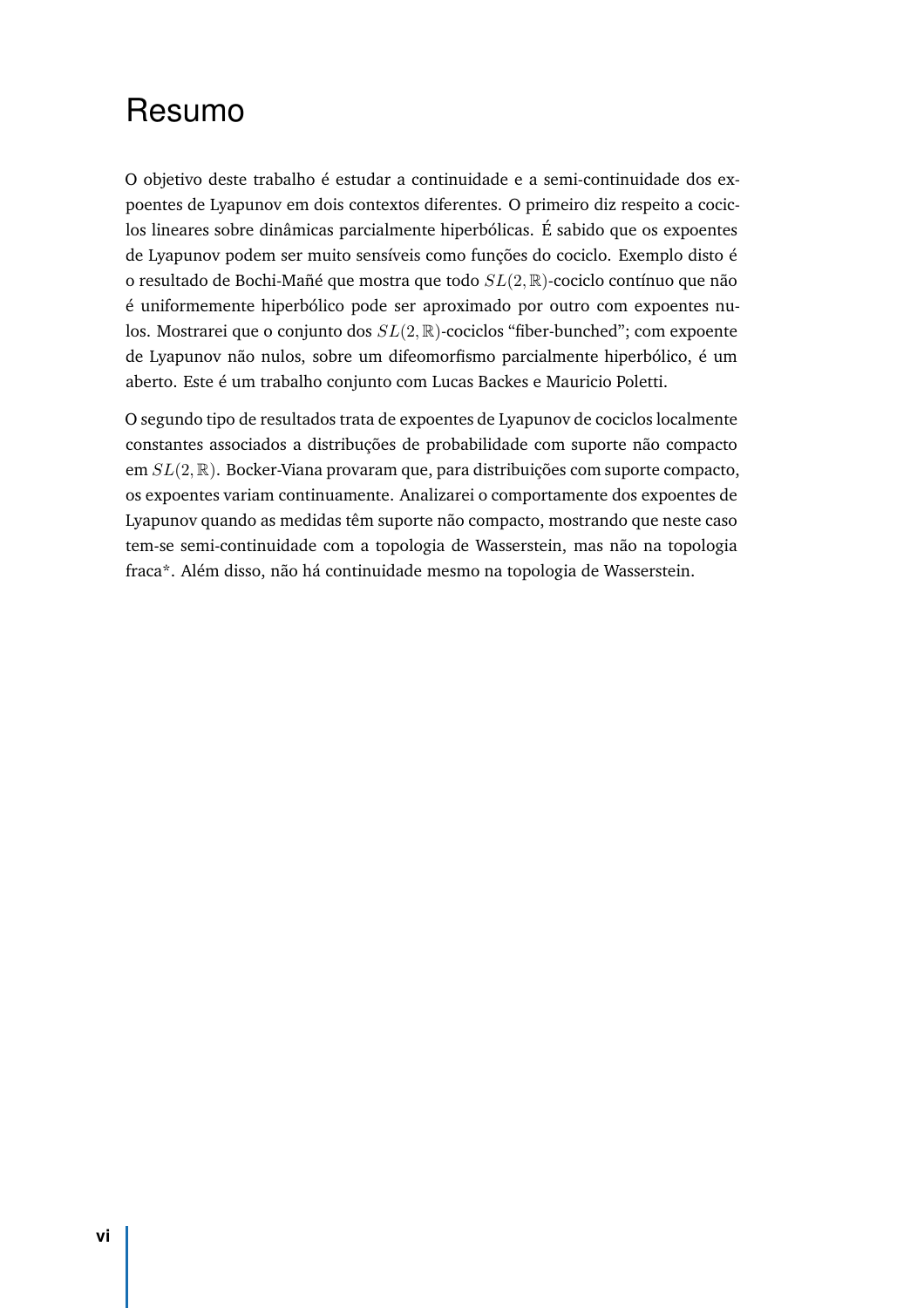# Resumen

El objetivo de este trabajo es estudiar la continuidad y la semi-continuidad de los exponentes de Lyapunov en dos contextos diferentes. El primero trata sobre los cociclos lineales con base dinámica parcialmente hiperólica. Es conocido que los exponentes de Lyapunov pueden ser muy sensibles como funciones de los cociclos. Ejemplo de esto es el resultado de Bochi-Mañé que muestra que todo cociclo *SL*(2*,* R) contínuo que no es uniformemente hiperbólico puede ser aproximado por otros con exponentes nulos. Mostraremos que el conjunto de los cociclos "fiberbunched"; con exponente de Lyapunov no nulos, sobre un difeomorfismo parcialmente hiperbólico, es un abierto. Este es un trabajo conjunto con Lucas Backes y Mauricio Poletti.

El segundo tipo de resultado trata de exponentes de Lyapunov de cociclos localmente constantes asociados a distribuciones de probabilidad con soporte no compacto en *SL*(2*,* R). Bocker-Viana probaron que, para distribuciones con soporte compacto, los exponentes vaían continuamente. Analizaremos el comportamiento de los exponentes de Lyapunov cuando las medidas tienen soporte no compacto, mostraremos que en este caso se tiene semi-continuidad con la topología de Wasserstein, pero no respecto a la topología débil\*. Además, no hay semi-continuidad aún con la topología de Wasserstein.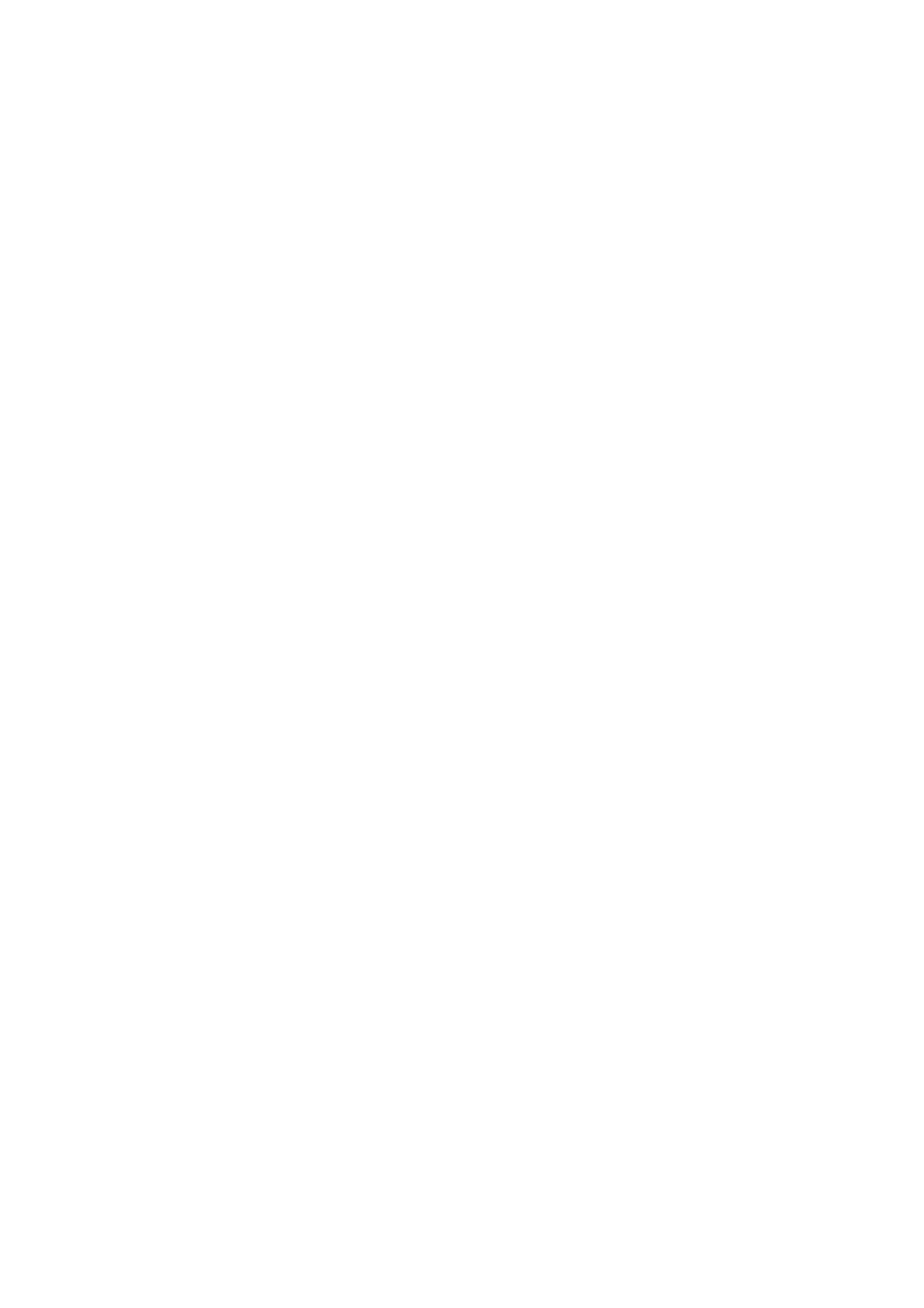# Acknowledgement

First and foremost I would like to express my sincere gratitude to my advisor Prof. Marcelo Viana for the continuous support of my Ph.D study and related research, for his patience, motivation, and immense knowledge. He supported me with promptness and care, and has always been patient and encouraging even during tough times in the Ph.D. pursuit.

Besides my advisor, I would like to thank the rest of my thesis committee: Prof. Carlos Bocker Neto, Prof. Karina Marín, Prof. Lorenzo Díaz, Prof. Enrique Pujals, and Prof. Jacob Palis, for their insightful comments and also, for the hard question which incented me to widen my research from various perspectives. I would also like to thank Gugu, Emanuel Carneiro and Jorge Vitorio for all the help during my masters and Ph.D. Furthermore, I am very grateful to William Alvarado this work would not exist with out your support and encouragement.

The work on this thesis was supported by the Conselho de Desenvolvimento Científico e Tecnológico (CNPq) and the Universidad de Costa Rica (UCR). My dearest thanks for their finantial support.

I have been very privileged to get to know and to collaborate with many other great people who became friends over the last several years. I thank my UCR collegues, Alberto Fonseca, Raul Bolaños, Samaria Montenegro, Rafael Zamora, Esteban Segura, Dario Mena,and Iván Ramirez for the stimulating discussions, for the sleepless nights we were working together before deadlines, and for all the fun we had during the years. Special thanks to Alejandra Guerrero, Karen Guevara, Alejandra Camacho, Jeff Maynard, Jennifer Loria and Oscar Quesada, my costarrican comunity during my time at Rio. Without you I would probably come back home long time before.

My time at IMPA was made enjoyable in large part due to the many friends and groups that became a part of my life. My friends Mateus, Diogo, Allan, Gabrielle, Felipe, Marlon, Daniel, Clarena, Jamerson, Sandoel, Alex, Viviana and, Hudson. To my latin family Heber, Yulieth, David, Midory, Cani, Betina, Nico, Inocencio, Laura, Plinio and Vanessa, thank you for your friendship and support.

I have greatly enjoyed the opportunity to work with Mauricio, Ermerson, Cata and Yaya. Thank you for teaching me so much in our join research and long hours of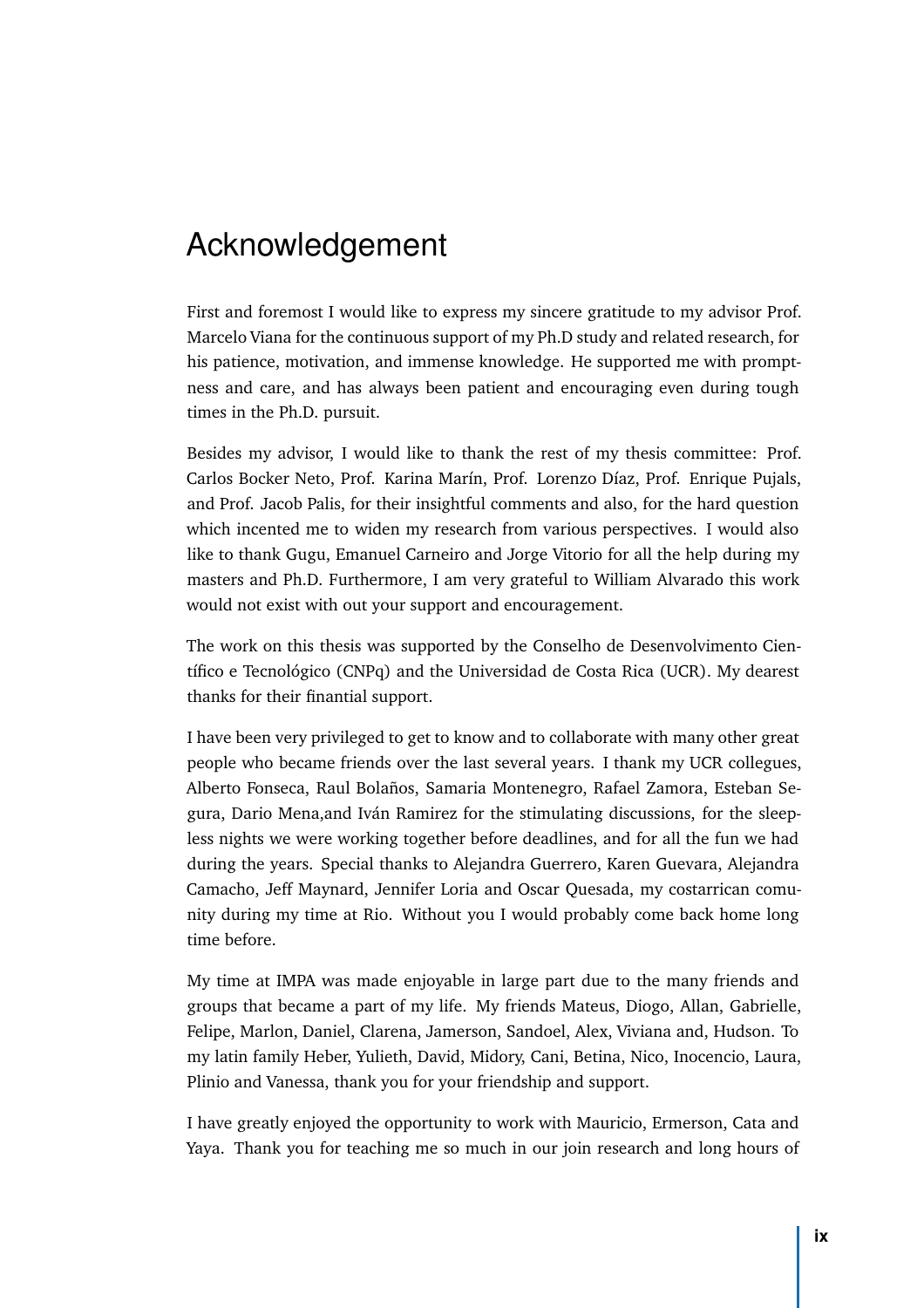study. You guys taught me a great deal about dynamics and will be in my heart forever, no matter wherever we are.

I am very grateful to Gabriela Araya and Miguel Garcia for their friendship over the years. Thank you for being there despite the distance.

Last but not the least, I would like to thank my family: my husband and my mom. This work is for you and because of you. I woudln't be here if it wasn't for your love and support when I have needed it the most.

> Adriana Sánchez IMPA August, 2018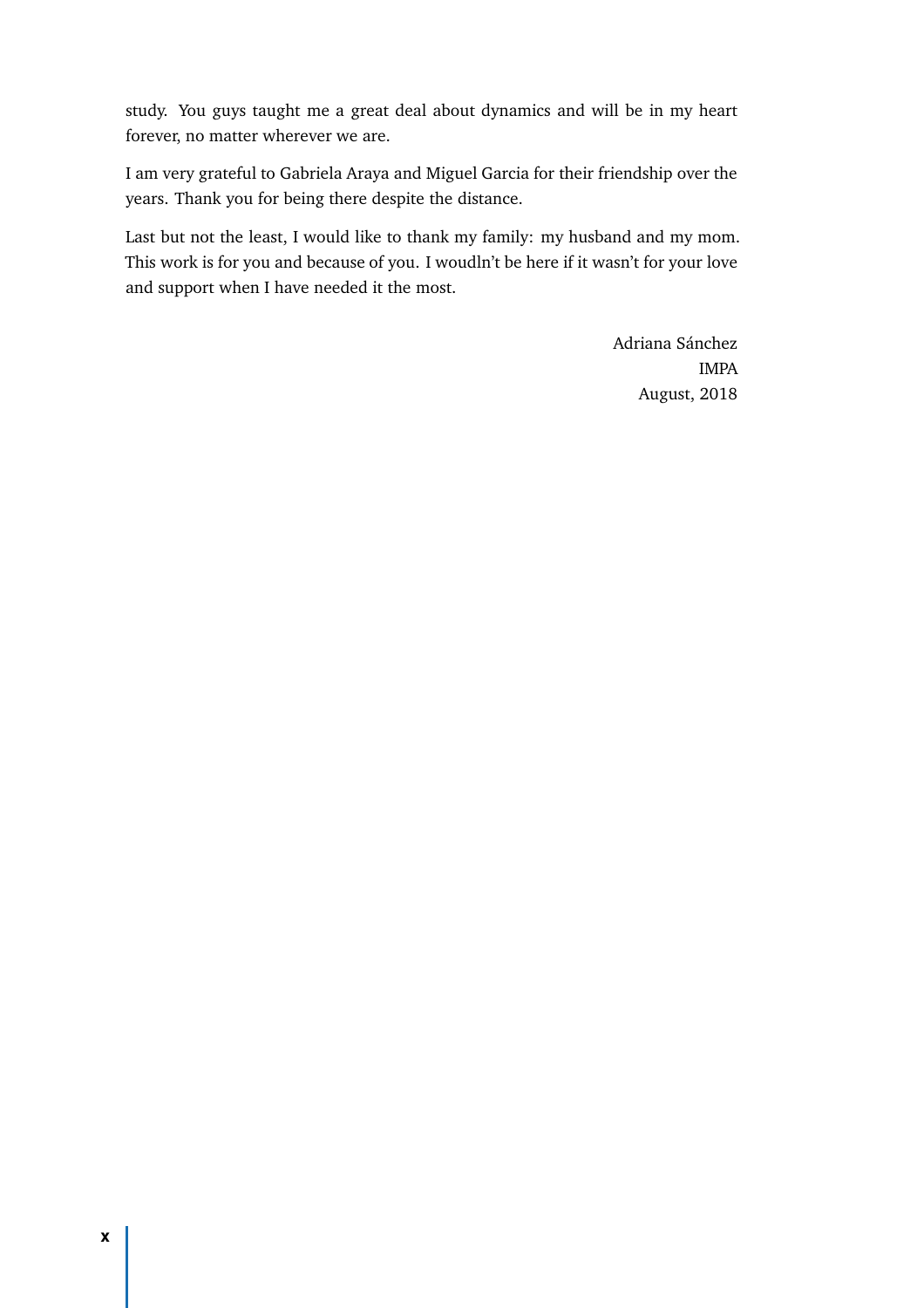# **Contents**

| $\mathbf{1}$   |     | Introduction<br>$\mathbf{1}$      |                                                                                                       |    |  |
|----------------|-----|-----------------------------------|-------------------------------------------------------------------------------------------------------|----|--|
|                | 1.1 |                                   |                                                                                                       | 3  |  |
| $\overline{2}$ |     | <b>Definitions and statements</b> |                                                                                                       |    |  |
|                | 2.1 |                                   | Linear cocycles and Lyapunov exponents                                                                | 5  |  |
|                | 2.2 |                                   | 6                                                                                                     |    |  |
|                | 2.3 |                                   | 7                                                                                                     |    |  |
|                | 2.4 |                                   |                                                                                                       | 8  |  |
|                |     | 2.4.1                             | Partially hyperbolic base dynamics                                                                    | 9  |  |
|                |     | 2.4.2                             | Measures with non compact support                                                                     | 10 |  |
| 3              |     |                                   | Partially hyperbolic base dynamics                                                                    | 13 |  |
|                | 3.1 |                                   |                                                                                                       | 14 |  |
|                |     | 3.1.1                             |                                                                                                       | 14 |  |
|                |     | 3.1.2                             |                                                                                                       | 16 |  |
|                |     | 3.1.3                             | $PSL(2,\mathbb{R})$ cocycles and invariant measures in $\mathbb{P}^1 \cdot \cdot \cdot \cdot \cdot$ . | 20 |  |
|                | 3.2 |                                   |                                                                                                       | 24 |  |
|                |     | 3.2.1                             | Continuity and convergence of conditional measures                                                    | 25 |  |
|                |     | 3.2.2                             | Excluding the atomic case with a bounded number of atoms.                                             | 28 |  |
|                |     | 3.2.3                             |                                                                                                       | 30 |  |
|                | 3.3 |                                   |                                                                                                       | 31 |  |
|                |     | 3.3.1                             |                                                                                                       | 32 |  |
|                |     | 3.3.2                             |                                                                                                       | 33 |  |
| 4              |     |                                   | Probability distributions with non compact support                                                    | 35 |  |
|                | 4.1 |                                   |                                                                                                       | 35 |  |
|                |     | 4.1.1                             | Semicontinuity counterexample with weak* topology                                                     | 35 |  |
|                |     | 4.1.2                             | Semicontinuity relative to the Wasserstein topology                                                   | 36 |  |
|                | 4.2 |                                   | Examples of discontinuity $\ldots \ldots \ldots \ldots \ldots \ldots \ldots$                          | 41 |  |
|                |     | 4.2.1                             |                                                                                                       | 41 |  |
|                |     | 4.2.2                             | Discontinuity example in $SL(2,\mathbb{R})^5$                                                         | 43 |  |
|                |     | 4.2.3                             | Discontinuity example in $GL(2,\mathbb{R})^2$                                                         | 48 |  |
|                |     | <b>Bibliography</b>               |                                                                                                       | 51 |  |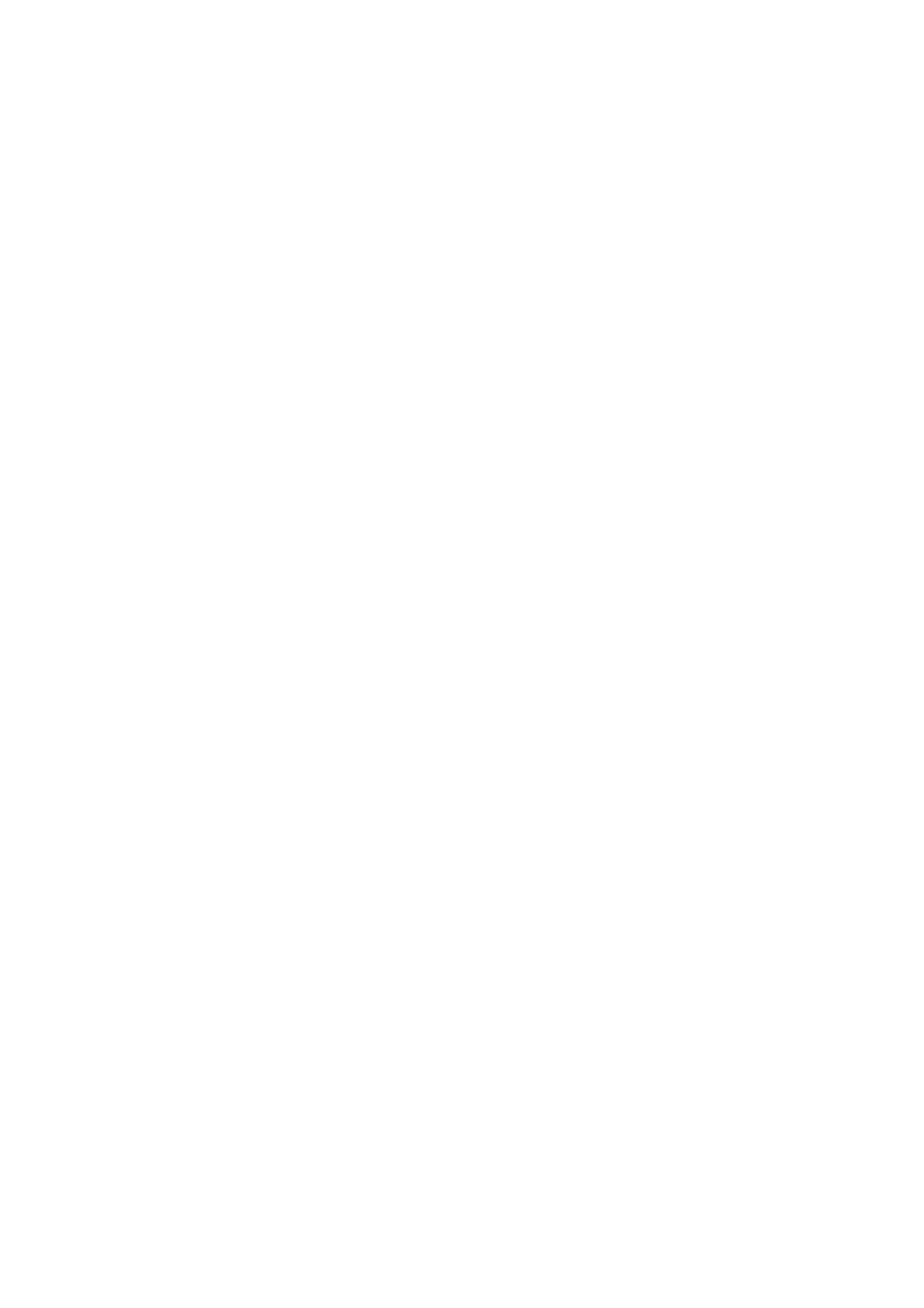# <span id="page-12-2"></span><span id="page-12-1"></span><span id="page-12-0"></span>Introduction **1**

The theory of linear cocycles goes back to the works of Furstenberg, Kesten [\[15](#page-63-0), [14\]](#page-63-1) and Oseledets [\[22](#page-63-2)]. The simplest examples of linear cocycles are given by derivative transformations of smooth dynamical systems. The cocycle *generated* by  $A(x) = Df(x)$  over f is called the *derivative cocycle*. Taking as an example the *hyperbolic theory* of Dynamical Systems where one can understand certain dynamical properties of *f* by studying the action of *Df* on the tangent space, one can hope that by studying properties of linear cocycles one can also deduce some properties of *f*. Nevertheless, the notion of linear cocycle is much more general and flexible, and arises naturally in many other situations as in the spectral theory of Schrödinger operators, for instance.

In the present work we are interested in the asymptotic behavior of  $A<sup>n</sup>(x)$ . Thus, we are interested in understanding certain regularity properties of *Lyapunov exponents*. The Lyapunov exponents are quantities that measure the average exponential growth of the norm iterates of the cocycle along invariant subspaces on the fibers. They describe the chaotic behavior of the system. For example, a strictly positive maximal Lyapunov exponent is synonymous of exponential instability. It is an indication that the system modeled by the cocycle behaves chaotically, and the maximal Lyapunov exponent measures the chaos. These objects are one of the most fundamental notions in dynamical systems.

It is well known that, in general, Lyapunov exponents can be very sensitive as functions of the cocycle. For instance, Bochi [\[7,](#page-62-1) [8\]](#page-62-2) proved that in the space of *SL*(2*,* R) valued continuous cocycles over an aperiodic map, if a cocycle is not hyperbolic, then it can be approximated by cocycles with zero Lyapunov exponents. In particular, there are cocycles with positive Lyapunov exponents that are accumulated by cocycles with zero Lyapunov exponents.

Furthermore, when the base dynamic is far from being hyperbolic, for example, when *f* is a rotation on the circle, Wang and You [\[26](#page-63-3)], showed that having nonzero Lyapunov exponents is not an open property even in the  $C^{\infty}$  topology.

Bocker and Viana [\[9](#page-62-3)] constructed an example over a hyperbolic map showing that the same phenomenon can happen in the Hölder realm. In order to construct their example, Bocker and Viana exploited the fact that the cocycle is not *fiber-bunched*. In fact, it was shown by Backes, Butler and Brown [\[4](#page-62-4)] that in the fiber-bunched setting over a hyperbolic map the Lyapunov exponents vary continuously with respect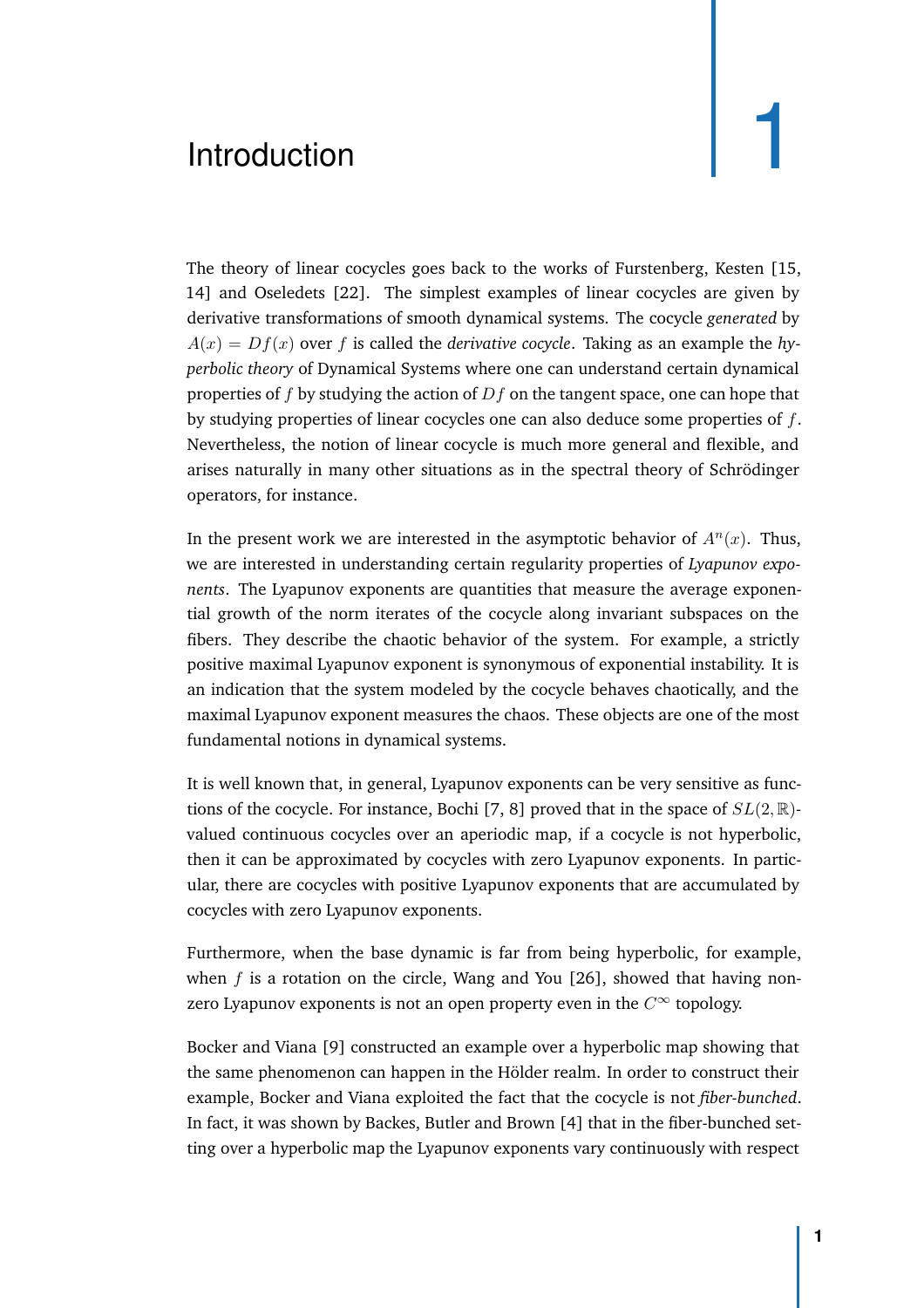to the cocycle and, in particular, cocycles with positive Lyapunov exponents can not be approximate by cocycles with zero Lyapunov exponents.

In the first part of this work we are interested in understanding the case when the cocycle still have some regularity properties, namely, it is fiber-bunched but the base dynamics exhibit some mixed behaviour of hyperbolicity and non-hyperbolicity, that is, the map *f* is *partially hyperbolic*. More precisely, *f* over a compact manifold *M* is such that there exists a nontrivial, *Df*-invariant splitting of the tangent bundle  $TM = E^s \oplus E^c \oplus E^u$  and a Riemannian metric on *M* such that vectors in  $E^s$  are uniformly contracted by  $Df$  in this metric, vectors in  $E^u$  are uniformly expanded, and the expansion and contraction rates of vectors in  $E<sup>c</sup>$  is dominated by the corresponding rates in *E<sup>u</sup>* and *E<sup>s</sup>* , respectively. Furthermore, we say that *f* is *center bunched* if the contraction rate on  $E^s$  and the expanding rate on  $E^u$  are uniformly bounded by the product of the contracting and expanding rates on *E<sup>c</sup>* .

An *su*-path in *M* is a concatenation of finitely many subpaths, each of which lies entirely in a single leaf of  $W^s$  or  $W^u$ . We say that *f* is *accessible* if any point in M can be reached from any other along an *su*-path.

We show that if *f* is chaotic enough and *A* is fiber-bunched then the Bochi phenomenon can not occur. That is, (see Chapter [2](#page-16-2) for detailed definitions),

<span id="page-13-0"></span>**Theorem A.** If  $(f, \mu)$  is a volume preserving partially hyperbolic accessible and center*bunched diffeomorphism over M*, and  $A : M \to SL(2, \mathbb{R})$  *is a Hölder continuous fiberbunched map with nonvanishing Lyapunov exponents. Then A can not be accumulated by cocycles with zero Lyapunov exponents.*

Moreover, we show that the accessibility assumption in the previous result is necessary.

<span id="page-13-1"></span>**Theorem B.** *There exists a volume preserving partially hyperbolic and center-bunched diffeomorphism f and a Hölder continuous fiber-bunched map A with non-zero Lyapunov exponents which is approximated by cocycles with zero Lyapunov exponents.*

Notice that in the results mention above we consider the Lyapunov exponents as funtions of the cocycle. The purpose of the second part of this work is to study the continuity and semicontinuity of the Lyapunov exponents respect to measures of non-compact support. That is, for the second part of this work we will consider the Lyapunov exponents are functions of the measures. Moreover, we restrict our study to the particular case of *products of random matrices* i,e, when the linear cocycle is given by  $A((\alpha_k)_k) = \alpha_0$  where  $\alpha_k \in SL(2, \mathbb{R})$  for every  $k \in \mathbb{Z}$ .

Our main result reads as follows (see Theorem [2.4.3](#page-21-1) and Theorem [2.4.4](#page-21-2) for a precise statement):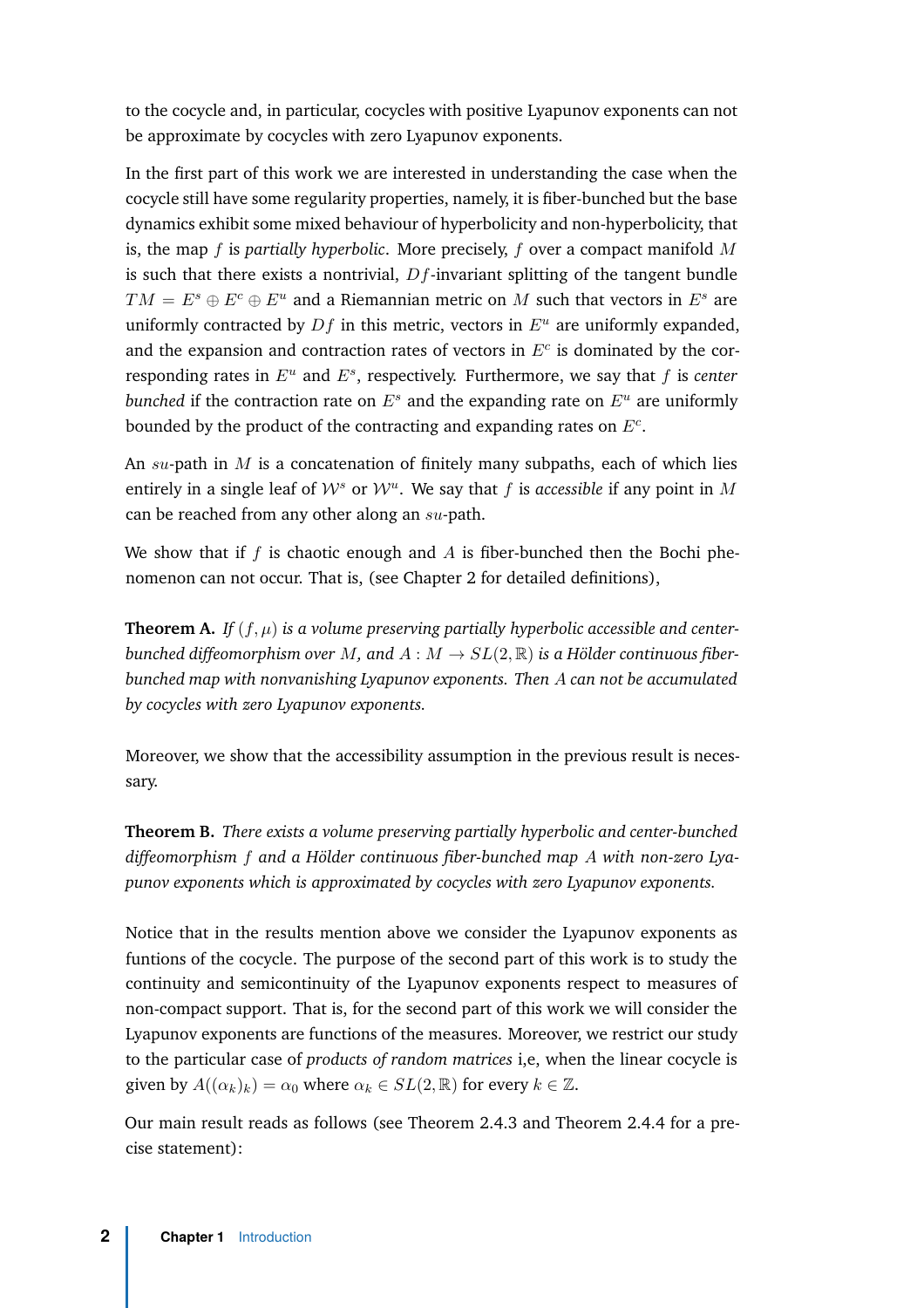<span id="page-14-2"></span>**Theorem C.** *The function*  $p \mapsto \lambda_+(p)$  *is upper semi-continuous relative to the Wasserstein topology but not with the weak\* topology. The same remains valid for*  $p \mapsto \lambda_-(p)$ *with lower semi-continuity.*

The main problem regarding the weak\* topology is that it is defined in terms of bounded continuous or bounded Lipschitz functions. That is, we have that  $\mu_n \stackrel{*}{\longrightarrow} \mu$ if

$$
\left| \int \psi d\mu_n - \int \psi \mu \right| \to 0,
$$

for all bounded continuous (or Lipschitz) functions (see [\[21](#page-63-4), Chapter 2]). In the case of probability measures with non compact support we don't have a bounded cocycle so we can not guarantee the semicontinuity as in the compact case. However, convergence in the Wasserstein topology, as we will see in Section [2.3,](#page-18-0) is equivalent to the convergence of integrals of Lipschitz, not necessarily bounded, functions. Moreover, this topology is defined over borel measures with finite first moment and the convergence implies convergence of the moments of order 1. These two properties are the ones that allow us to control the convergence outside a compact set and prove the semicontinuity.

Regarding continuity of Lyapunov exponents we prove the following (see Theorem [2.4.5](#page-22-0) for a precise statement):

<span id="page-14-1"></span>**Theorem D.** *The function*  $p \mapsto \lambda_+(p)$  *is not continuous in the Wasserstein Topology. The same remains valid for*  $p \mapsto \lambda_-(p)$ *.* 

For the proof of this theorem we present an example of measures with vanishing Lyapunov exponent converging to one with strictly positive exponent. The main idea is to take a measure with a countable support containing only hyperbolic matrices and create a sequence by replacing one element of the original support by a rotation that exchanges vertical and horizontal axes. However, the support of the measures constructed this way move further apart from the original support.

The same result can be obtained by considering more variables in the alphabet, for example *SL*(2*,* R) 5 . Hence, instead of one (big) rotation we can decompose it into several small rotations in each coordinate allowing us to leave the supports arbitrarily close.

#### <span id="page-14-0"></span>1.1 Structure of the work

The present work is divided in three parts:

• In Chapter [2](#page-16-2) we present basic definitions and some preliminary results in order to give a precise statement of Theorems [A](#page-13-0) through [D.](#page-14-1)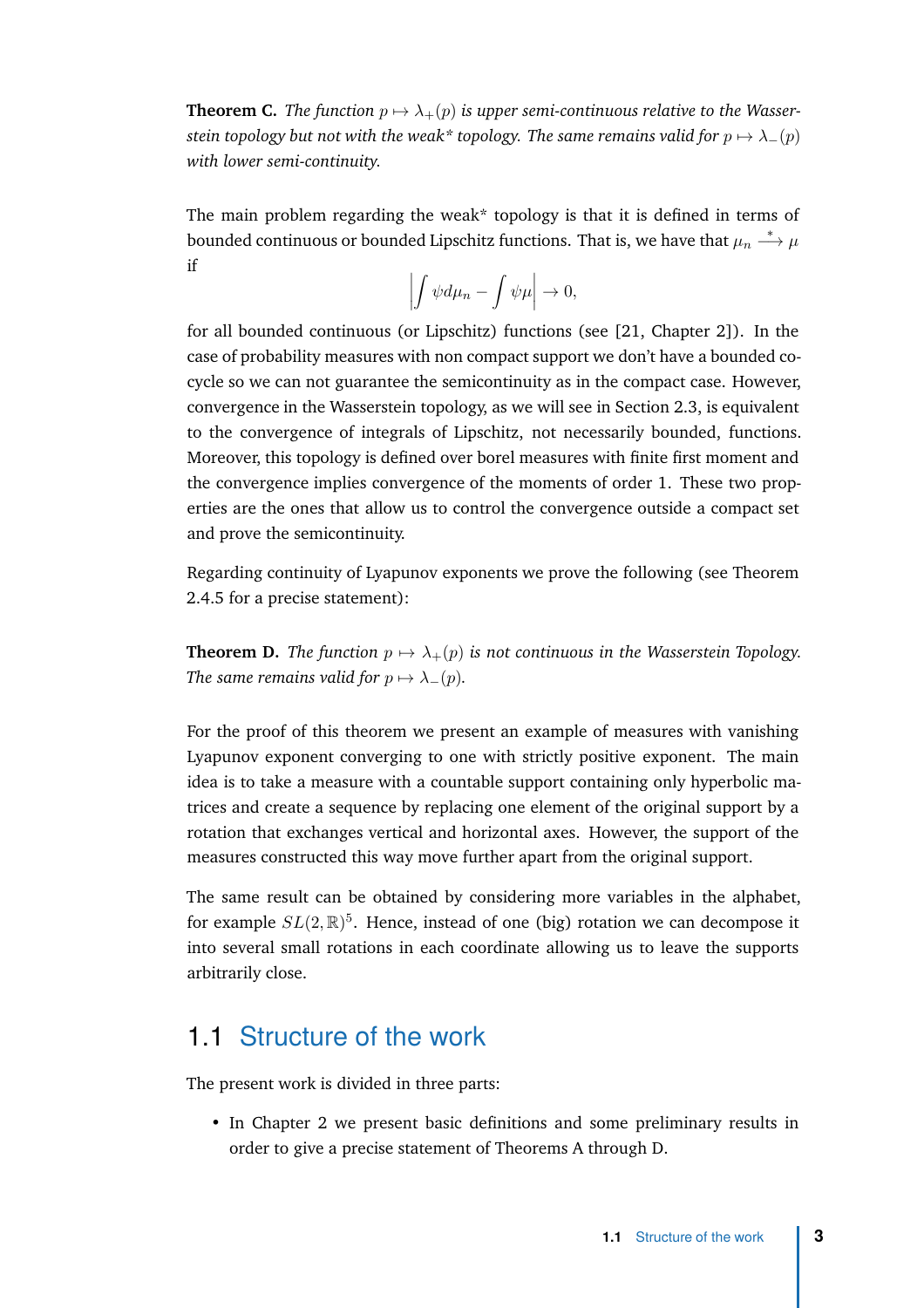- Chapter [3](#page-24-1) is devoted to the proof of the results regarding partially hyperbolic diffeomorphims. Section [3.1](#page-25-0) has the preliminary results we are going to need in the proof. The second section, Section [3.2,](#page-35-0) presents the proof of Theorem [A](#page-13-0) while the proof of Theorem [B](#page-13-1) is presented in Section [3.3.](#page-42-0)
- In Chapter [4](#page-46-3) we focus on the study of probability measures with non compact support. The first section is devoted to the study of semicontinuity while the second one focuses on analyze the continuity.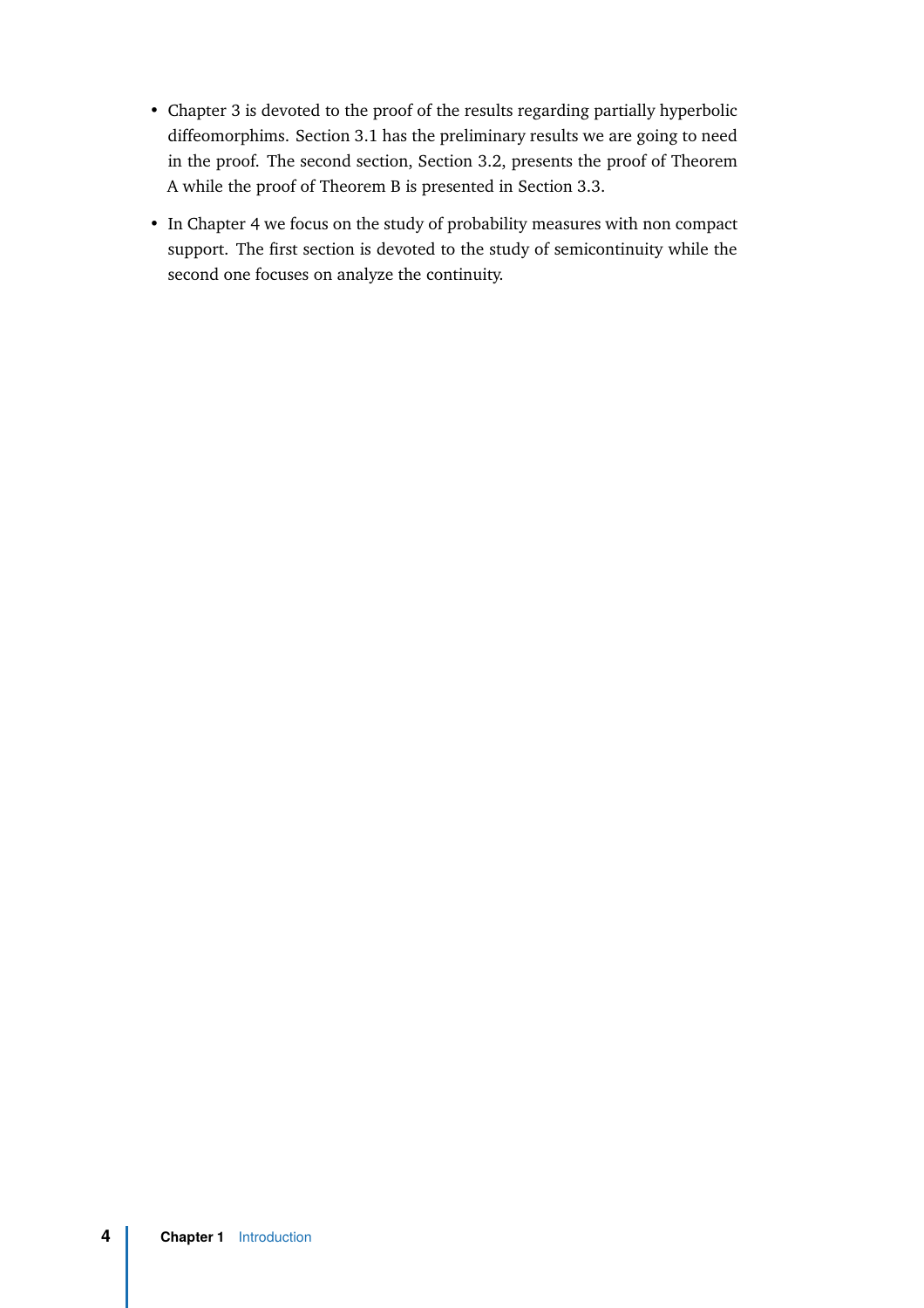#### <span id="page-16-3"></span><span id="page-16-2"></span><span id="page-16-1"></span><span id="page-16-0"></span>2.1 Linear cocycles and Lyapunov exponents

Let  $(M, \mathcal{B}, \mu)$  be a measurable space and f an invertible measure preserving transformation  $f: (M, \mu) \to (M, \mu)$ . A measurable function  $A: M \to GL(2, \mathbb{R})$  gives the dynamically defined products

$$
A^{n}(x) = \begin{cases} A(f^{n-1}(x)) \dots A(f(x))A(x), & \text{if } n > 0, \\ Id, & \text{if } n = 0, \\ (A^{-n}(f^{n}(x)))^{-1} = A(f^{n}(x))^{-1} \dots A(f^{-1}(x))^{-1}, & \text{if } n < 0. \end{cases}
$$
(2.1)

The **linear cocycle** defined by *A* over *f* is the transformation

$$
F: M \times \mathbb{R}^2 \to M \times \mathbb{R}^d \quad (x, v) \mapsto (f(x), A(x)v),
$$

where its *n*-th iterate is given by  $F^n(x, v) = (f^n(x), A^n(x)v)$ .

Let  $L^1(\mu)$  denote the space of  $\mu$ -integrable functions on  $M$  and suppose that  $\log^+ \|A^{\pm 1}\|$ belongs to  $L^1(\mu).$  It follows from the sub-additive ergodic theorem of Kingman [\[19](#page-63-5)], that the limits

$$
\lambda_{+}(A, x) = \lim_{n \to \infty} \frac{1}{n} \log ||A^{n}(x)||,
$$
  

$$
\lambda_{-}(A, x) = \lim_{n \to \infty} \frac{1}{n} \log ||A^{-n}(x)||^{-1},
$$

exist for  $\mu$ -almost every  $x \in M$ . We call such limits **Lyapunov exponents**. Moreover, when  $\lambda_+(A,x) > \lambda_-(A,x)$  it follows from the well-known theorem of Oseledets [\[22\]](#page-63-2) that there exists a decomposition  $\mathbb{R}^2 = E_x^{u,A} \oplus E_x^{s,A}$  into vector subspaces depending measurably on  $x$  such that for  $\mu$ -almost every point

$$
A(x)E_x^{u,A} = E_{f(x)}^{u,A},
$$
  

$$
\lambda_+(A,x) = \lim_{n \to \infty} \frac{1}{n} \log ||A^n(x)v||,
$$

for every non-zero  $v \in E_x^{u,A}$ . Equivalently for *s* and  $\lambda_-(A,x)$ . This decomposition is called the *Oseledets decomposition*. Furthermore, the Lyapunov exponents are *f*invariant, so if  $\mu$  is ergodic it implies that they are constant for  $\mu$ -almost every point *x*. In this case we write  $\lambda_+(A, x) = \lambda_+(A, \mu)$  and  $\lambda_-(A, x) = \lambda_-(A, \mu)$ .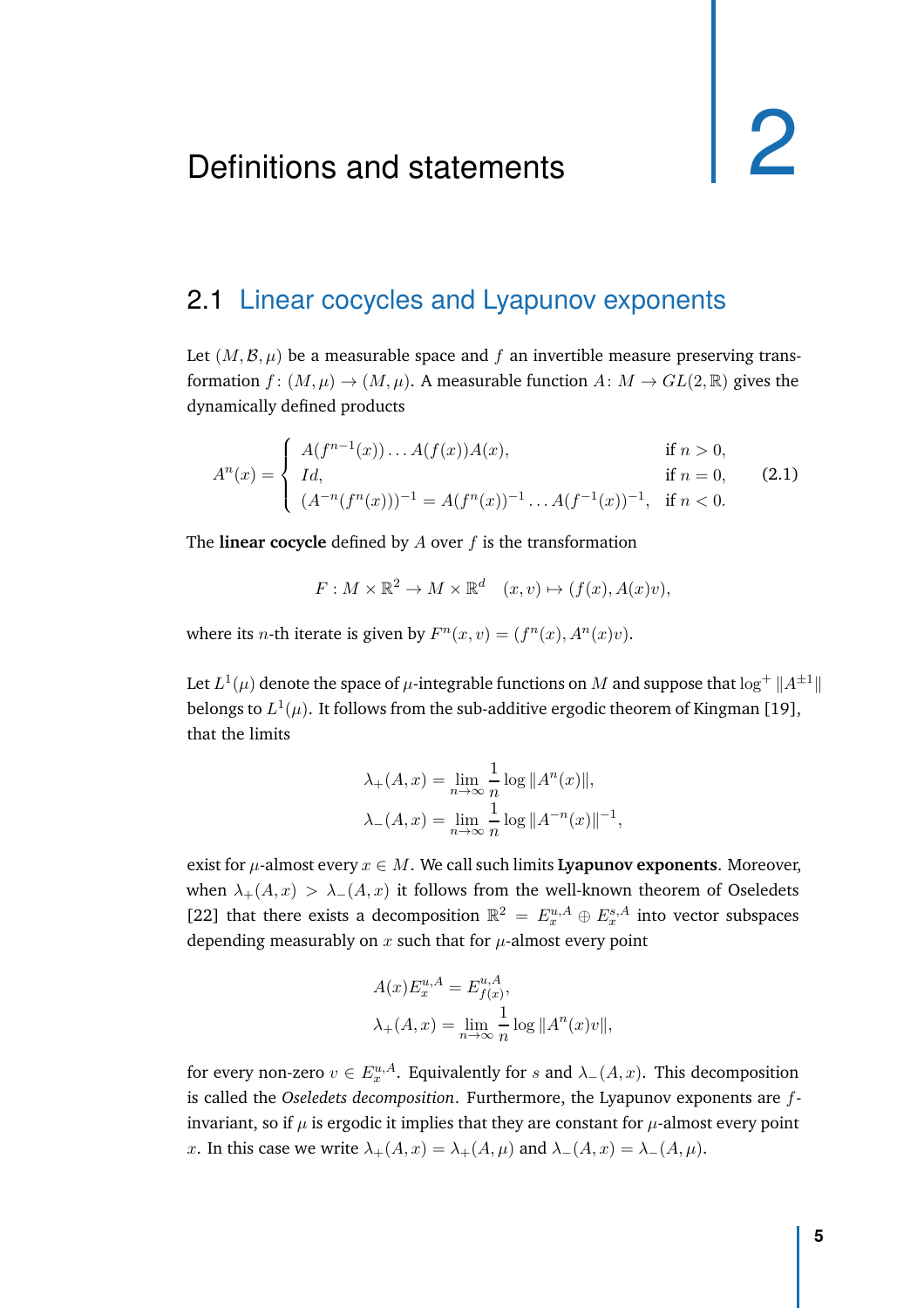#### <span id="page-17-1"></span><span id="page-17-0"></span>2.2 Partial hyperbolicity

Let  $f : M \to M$  be a  $C^r$ ,  $r \geq 2$ , diffeomorphism defined on a compact manifold M, *f* is said to be **partially hyperbolic** if:

- 1. There exists a non-trivial splitting of the tangent bundle  $TM = E^s \oplus E^c \oplus E^u$ invariant under the derivative *Df*;
- 2. There exist a Riemannian metric  $\|\cdot\|$  on *M*, such that we have positive continuous functions  $\nu$ ,  $\hat{\nu}$ ,  $\gamma$ ,  $\hat{\gamma}$  with  $\nu$ ,  $\hat{\nu}$  < 1 and  $\nu$  <  $\gamma$  <  $\hat{\gamma}$ <sup>-1</sup> <  $\hat{\nu}$ <sup>-1</sup> such that, for any unit vector  $v \in T_xM$ ,

$$
||Df(x)v|| < \nu(x) \quad \text{if } v \in E^{s}(x),
$$
  

$$
\gamma(x) < ||Df(x)v|| < \hat{\gamma}(x)^{-1} \quad \text{if } v \in E^{c}(x),
$$
  

$$
\hat{\nu}(x)^{-1} < ||Df(x)v|| \quad \text{if } v \in E^{u}(x).
$$

All three sub-bundles  $E^s$ ,  $E^c$ ,  $E^u$  are assumed to have positive dimension. We say that *f* is **center-bunched** if

$$
\nu < \gamma \hat{\gamma} \text{ and } \hat{\nu} < \gamma \hat{\gamma}.
$$

Center bunching means that the hyperbolicity of *f* dominates the nonconformality of *Df* on the center. We need this hypothesis because we are going to use some results of [\[2](#page-62-5)]. Along this chapter we take *M* to be endowed with the distance dist :  $M \times M \rightarrow \mathbb{R}$  associated to such a Riemannian structure.

The stable and unstable bundles *E<sup>s</sup>* and *E<sup>u</sup>* of a partially hyperbolic diffeomorphism are uniquely integrable [\[12](#page-62-6)]. Their integral manifolds form two transverse continuous foliations  $W^s$  and  $W^u$ , whose leaves are immersed sub-manifolds of the same class of differentiability as *f*. These foliations are referred to as the *strong-stable* and *strong-unstable* foliations. They are invariant under *f*, in the sense that

 $f(W^s(x)) = W^s(f(x))$  and  $f(W^u(x)) = W^u(f(x))$ ,

where  $\mathcal{W}^s(x)$  and  $\mathcal{W}^u(x)$  denote the leaves of  $\mathcal{W}^s$  and  $\mathcal{W}^u$ , respectively, passing through any  $x \in M$ . We say that f is **accessible** if M and  $\emptyset$  are the only *su*saturated sets. This means that, except of  $\emptyset$ ,  $M$  is the only set that is a union of entire strong-stable and strong-unstable leaves.

Let  $A: M \to SL(2, \mathbb{R})$  be an  $\alpha$ -Hölder continuous map with  $0 < \alpha \leq 1$ . This means that there exists a constant *C >* 0 such that

$$
||A(x) - A(y)|| \le C \operatorname{dist}(x, y)^{\alpha}
$$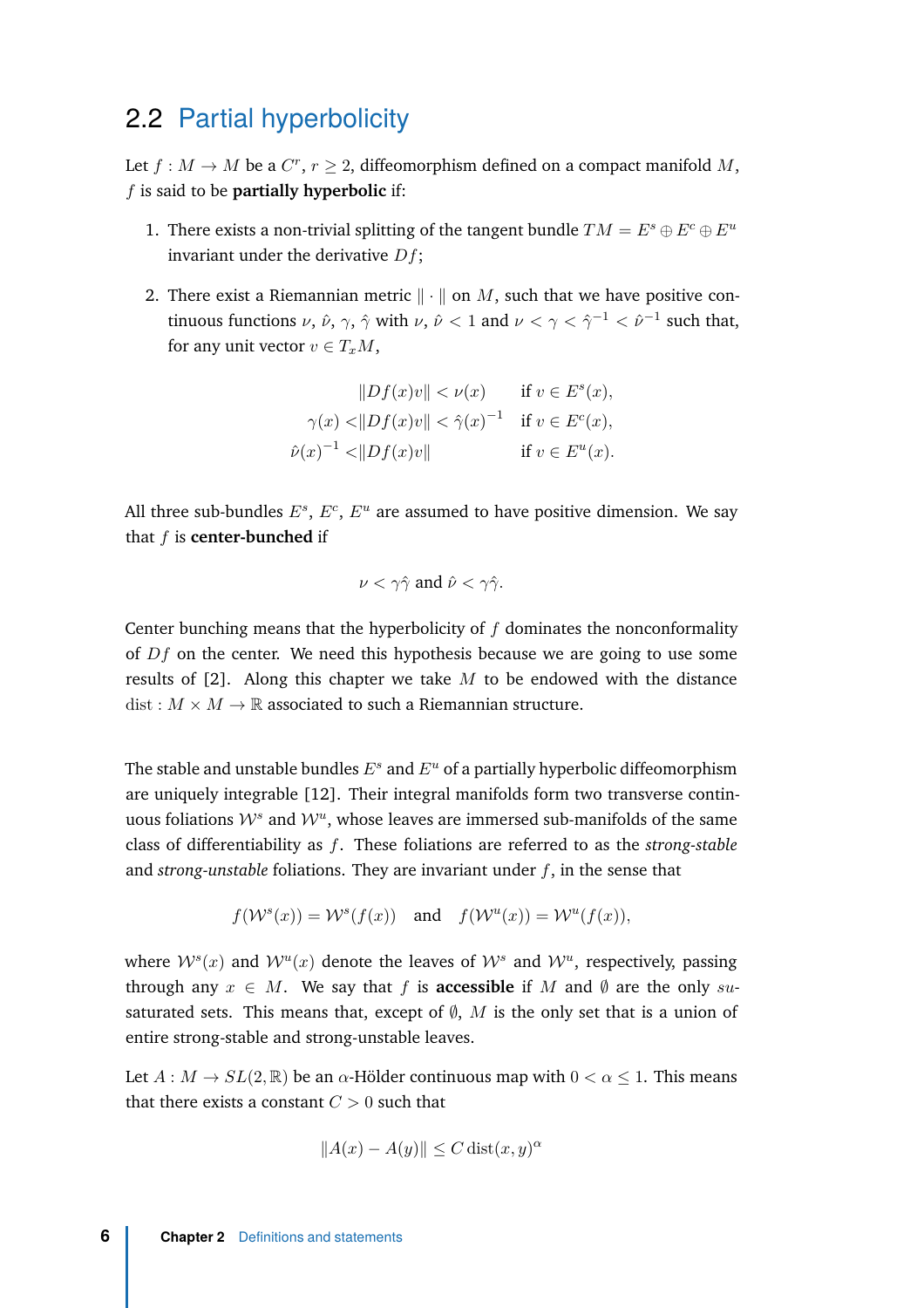<span id="page-18-1"></span>for all  $x, y \in M$  where  $||A||$  denotes the operator norm of a matrix *A*, that is,

$$
||A|| = \sup \{ ||Av||/||v||; ||v|| \neq 0 \}.
$$

Let  $H^{\alpha}(M)$  denote the space of all such  $\alpha$ -Hölder continuous maps. We endow this space with the *α*-Hölder topology which is generated by the norm

$$
||A||_{\alpha} = \sup_{x \in M} ||A(x)|| + \sup_{x \neq y} \frac{||A(x) - A(y)||}{\text{dist}(x, y)^{\alpha}}.
$$

We say that the linear cocycle generated by *A* over *f* is **fiber-bunched** if

$$
||A(x)|| ||A(x)^{-1}|| \nu(x)^{\alpha} < 1 \text{ and } ||A(x)|| ||A(x)^{-1}|| \hat{\nu}(x)^{\alpha} < 1
$$

for every  $x \in M$ . Since our base dynamics f is going to be fixed, we simply say that *A* is fiber-bunched. Observe that this is an open condition in  $H^{\alpha}(M)$ .

## <span id="page-18-0"></span>2.3 Wasserstein topology

Let  $(M, \mu)$  and  $(N, \nu)$  be two probability spaces. *Coupling*  $\mu$  and  $\nu$  means constructing a measure  $\pi$  on  $M \times N$ , such that  $\pi$  projects to  $\mu$  and  $\nu$  on the first and second coordinate respectively. When  $\mu = \nu$  we call  $\pi$  a *self-coupling*.

If  $(M, d)$  is a Polish metric space, for any two probability measures  $\mu, \nu$  on M, the **Wasserstein distance** between  $\mu$  and  $\nu$  is defined by the formula

$$
W_1(\mu, \nu) = \inf_{\pi \in \Pi(\mu, \nu)} \int_M d(x, y) d\pi(x, y), \tag{2.2}
$$

where the infimum is taken over the set  $\Pi(\mu, \nu)$  which denotes the set of all the couplings of  $\mu$  and  $\nu$ .

The **Wasserstein space** is the space of probability measures which have a *finite moment of order* 1. By this we mean the space

$$
P_1(M) := \left\{ \mu \in P(M) : \int_M d(x_0, x) d\mu(x) < +\infty \right\},\,
$$

where  $x_0 \in M$  is arbitrary and  $P(M)$  denotes the space of Borel probability measures on *M*. This does not depend on the choice of the point  $x_0$ , and  $W_1$  defines a finite distance on it (see [\[1](#page-62-7), Chapter 7]).

An important property of the Wasserstein topology is the **Kantorovich duality**. It establishes that

$$
W_1(\mu,\nu) = \sup \left\{ \int_M \psi d\mu - \int_M \psi d\nu \right\},\,
$$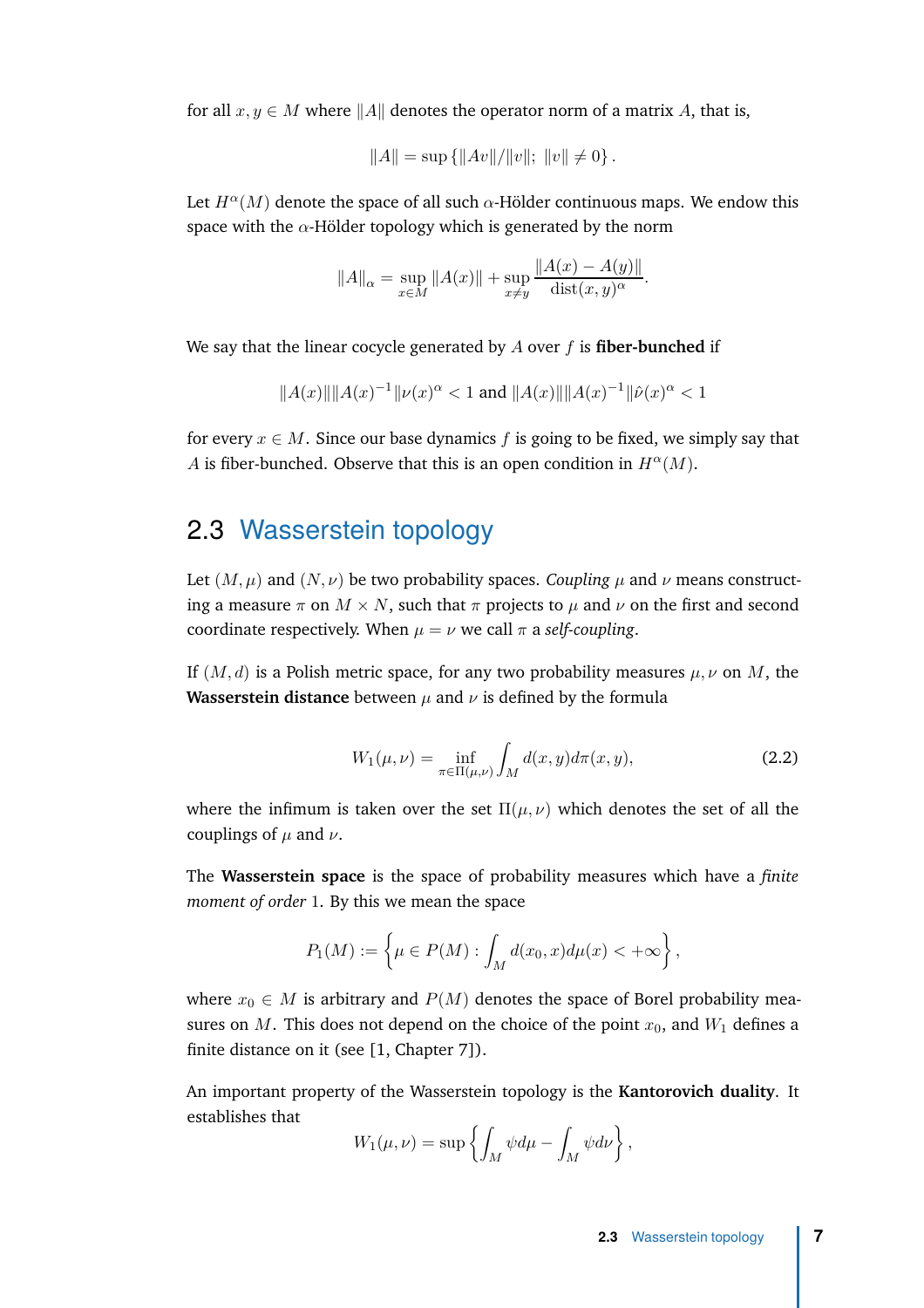<span id="page-19-3"></span>where the supremum on the right is over all 1-Lipschitz functions *ψ*.

The next definition characterizes the convergence in the Wasserstein space  $P_1(M)$ . From now on the notation  $\mu_k \stackrel{W}{\longrightarrow} \mu$  means that  $\mu_k$  converges in the Wasserstein topology, while  $\mu_k \stackrel{*}{\longrightarrow} \mu$  means that  $\mu_k$  converges in the weak\* topology.

<span id="page-19-1"></span>**Definition 2.3.1.** *[\[25](#page-63-6), Definition 6.8] Let*  $(M, d)$  *be a Polish metric space. Let*  $(\mu_k)_{k \in \mathbb{N}}$ *be a sequence of probability measures in*  $P_1(M)$  *and let*  $\mu$  *be another element of*  $P_1(M)$ *. Then µ<sup>k</sup> is said to converge in the Wasserstein topology to µ, if one of the following equivalent properties is satisfied for some (and then any)*  $x_0 \in M$ :

1.  $\mu_k \stackrel{*}{\longrightarrow} \mu$  and  $\int d(x_0, x) d\mu_k(x) \to \int d(x_0, x) d\mu(x);$ 2.  $\mu_k \stackrel{*}{\longrightarrow} \mu$  and Z Z

$$
\limsup_{k \to \infty} \int d(x_0, x) d\mu_k(x) \leq \int d(x_0, x) d\mu(x);
$$

3.  $\mu_k \stackrel{*}{\longrightarrow} \mu$  and

$$
\lim_{R \to \infty} \limsup_{k \to \infty} \int_{d(x_0, x) \ge R} d(x_0, x) d\mu_k(x) = 0;
$$

<span id="page-19-2"></span>*4. For all continuous functions*  $\varphi$  *with*  $|\varphi(x)| \leq C(1 + d(x_0, x))$ ,  $C \in \mathbb{R}$ , *one has* 

$$
\int \varphi(x) d\mu_k(x) \to \int \varphi(x) d\mu(x).
$$

A crucial fact is that the Wasserstein distance  $W_1$  metrizes the convergence in the Wasserstein topology in  $P_1(M).$  In other words,  $\mu_k\stackrel{W}{\longrightarrow} \mu$  if and only if  $W_1(\mu_k,\mu)\to$ 0. This equivalence also implies that  $W_1$  is continuous on  $P_1(M)$  (see [\[25](#page-63-6), Theorem 6.18]).

**Theorem 2.3.1** (Topology in  $P_1(M)$ ). Let  $(M, d)$  be a Polish metric space. Then the *Wasserstein distance W*1*, metrizes the convergence in the Wasserstein topology in the space*  $P_1(M)$ *. Moreover, with this metric*  $P_1(M)$  *is also a complete separable metric space and, any probability measure can be approximated by a sequence of probability measures with finite support.*

#### <span id="page-19-0"></span>2.4 Main results

With the definitions mention in the last sections we now proceed to properly state the results mention in Chapter [1.](#page-12-1)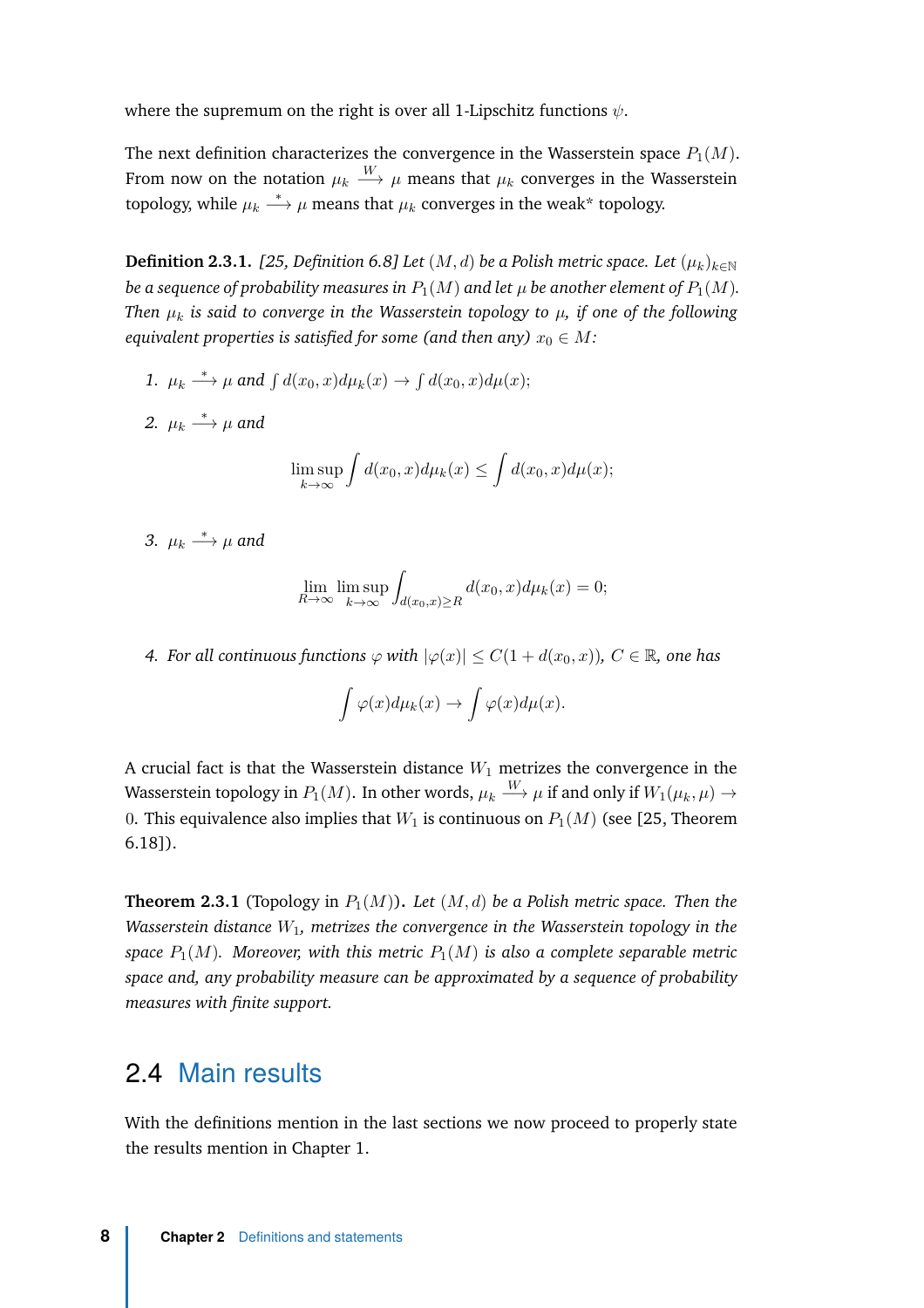#### <span id="page-20-0"></span>2.4.1 Partially hyperbolic base dynamics

Let  $f : M \to M$  be a partially hyperbolic diffeomorphism on a compact manifold M and  $\mu$  a probability measure in the *Lebesgue class* of  $M$ . By Lebesgue class we mean the set of measures that are generated by a volume form. Moreover, we say that *f* is volume preserving if it preserves some probability measure in the Lebesgue class of M.

The main results regarding partially hyperbolic diffeomorphisms are the following.

**Theorem 2.4.1.** Let  $f : M \to M$  be a  $C^r$ ,  $r \geq 2$ , partially hyperbolic, volume pre*serving, center bunched and accessible diffeomorphism defined on a compact manifold M. Also, let*  $\mu$  *be an ergodic f*-invariant measure in the Lebesgue class. If  $A \in H^{\alpha}(M)$ *is fiber-bunched and*  $\lambda^u(A, \mu) > \lambda^s(A, \mu)$  then A can not be accumulated by cocycles *with zero Lyapunov exponents.*

We observe that a similar result can be stated in terms of  $GL(2,\mathbb{R})$ -valued cocycles changing 'cocycles with zero Lyapunov exponents' by 'cocycles with just one Lyapunov exponent'.

Indeed, the accessibility property guarantees connectedness of *M*. Hence, by continuity of *A* either,  $det(A(x)) > 0$  for every  $x \in M$  or  $det(A(x)) < 0$  for every  $x \in M$ . Suppose we are in the first case (the other case can be easily deduced from this one). Then, given  $A: M \to GL(2, \mathbb{R})$  consider  $g_A: M \to \mathbb{R}$  the map defined by  $g_A(x) = (\det A(x))^{\frac{1}{2}}$  and  $B: M \to SL(2, \mathbb{R})$  such that  $A(x) = g_A(x)B(x)$ . Therefore,

$$
\lambda^{u/s}(A,\mu) = \lambda^{u/s}(B,\mu) + \int \log(g_A(x)) \ d\mu(x),
$$

and consequently,

$$
\lambda^{u}(A,\mu) = \lambda^{s}(A,\mu) \Longleftrightarrow \lambda^{u}(B,\mu) = 0 = \lambda^{s}(B,\mu).
$$

We also present an example showing that the accessibility assumption in the previous theorem is necessary. More precisely,

**Theorem 2.4.2.** *There exists a volume preserving partially hyperbolic and centerbunched diffeomorphism f and a Hölder continuous fiber-bunched map A with nonzero Lyapunov exponents which is approximated by cocycles with zero Lyapunov exponents.*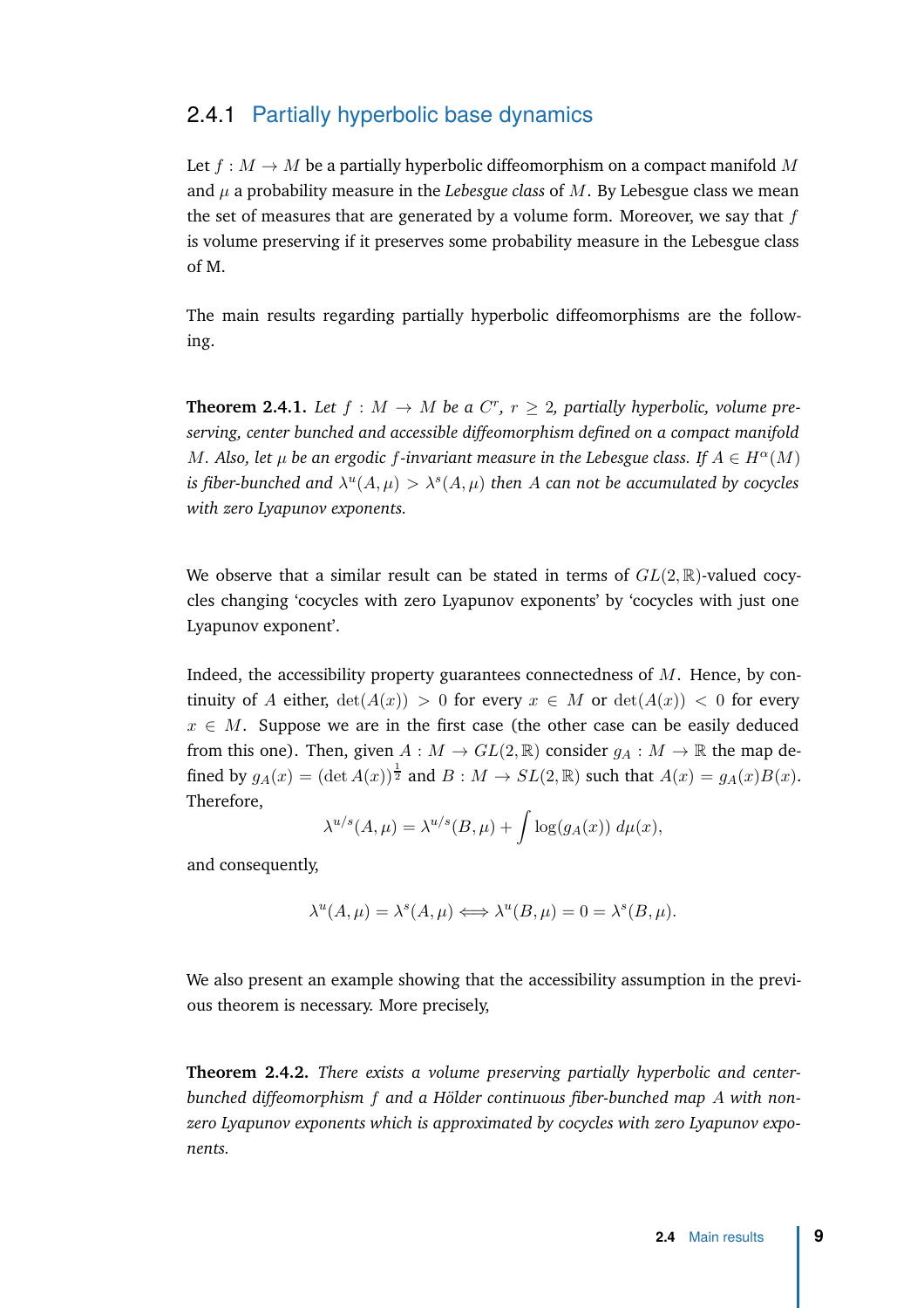#### <span id="page-21-3"></span><span id="page-21-0"></span>2.4.2 Measures with non compact support

Let  $M = SL(2, \mathbb{R})^{\mathbb{Z}}$  and, let  $f : M \to M$  be the shift map over  $M$  defined by

$$
(\alpha_n)_n \mapsto (\alpha_{n+1})_n.
$$

Consider the function

$$
A: M \to SL(2, \mathbb{R}), \quad (\alpha_n)_n \mapsto \alpha_0,
$$

and we define its *n*-th iterate, the *product of random matrices*, by

$$
A^{n}((\alpha_{k})_{k})=\alpha_{n-1}\cdots\alpha_{0}.
$$

Given an invariant measure  $p$  in  $SL(2,\mathbb{R})$  we can define  $\mu = p^{\mathbb{Z}}$  which is an invariant measure in *M*.

It is a well-known fact that when the measures have compact support, the Lyapunov exponents are semicontinuous with the weak\* topology (see for example [\[24,](#page-63-7) Chapter 9]). However, in the non compact setting this is no longer true. If they were semicontinuos then every measure with vanishing Lyapunov exponents would be a point of continuity. The next theorem shows that this is not the case.

<span id="page-21-1"></span>**Theorem 2.4.3.** *There exist a measure p* and a sequence of measures  $(q_n)_n$  on  $SL(2,\mathbb{R})$ *converging to q in the weak\* topology, such that*  $\lambda_+(q_n) \geq 1$  *for n large enough but*  $\lambda_{+}(q) = 0.$ 

Consider in  $SL(2,\mathbb{R})$  the metric given by

$$
d(\alpha, \beta) = \|\alpha - \beta\| + \|\alpha^{-1} - \beta^{-1}\|.
$$

Since the space  $SL(2,\mathbb{R})$  is a Polish metric space with this metric we can consider the Wasserstein topology in  $P_1(SL(2,\mathbb{R}))$ .

The Wasserstein topology is stronger than the weak\* topology, as mentioned in Definition [2.3.1.](#page-19-1) The principal consequence of the convergence in the Wasserstein topology is that it implies convergence of the moments of order 1. This allow us to control the weight of integrals outside compact sets and, proof semi-continuity of the Lyapunov exponents in  $P_1(SL(2,\mathbb{R}))$ . We are thus led to the following result.

<span id="page-21-2"></span>**Theorem 2.4.4.** *The function defined on*  $P_1(SL(2,\mathbb{R}))$  *by*  $p \to \lambda_+(p)$  *is upper semicontinuous relative to the Wasserstein topology. The same remains valid for the function*  $p \to \lambda_-(p)$  *with lower semi-continuity.*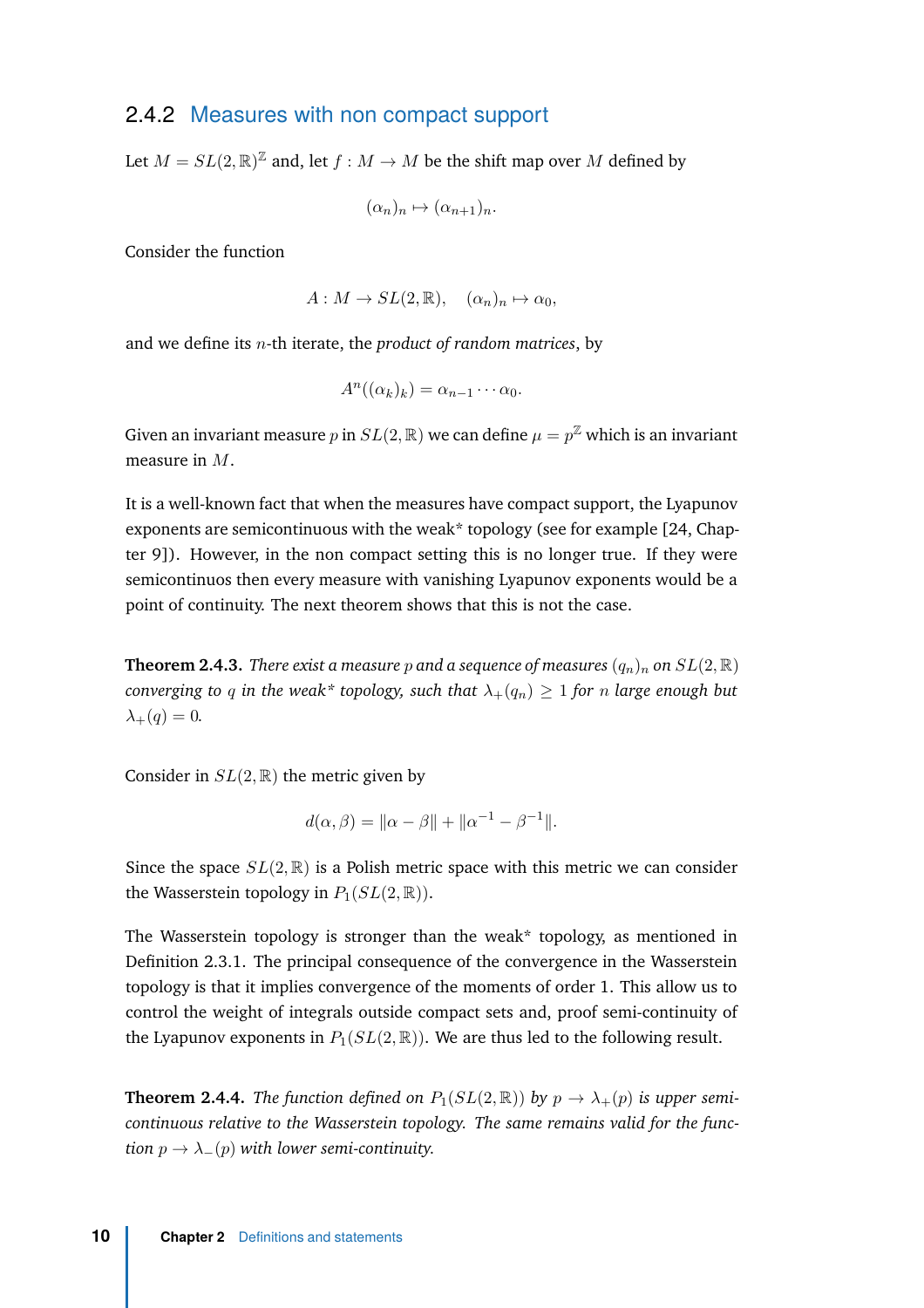Finally, we will present a construction of discontinuity points of the Lyapunov exponents as functions of the probability measure, relative to the Wasserstein topology. This implies that the Wasserstein topology is not enough to guarantee continuity of the Lyapunov exponents.

<span id="page-22-0"></span>**Theorem 2.4.5.** *There exist a measure q and a sequence of measures*  $(q_n)_n$  *on*  $SL(2,\mathbb{R})$ *converging to q in the Wasserstein topology, such that*  $\lambda_+(q_n) = 0$  *for all*  $n \in \mathbb{N}$  *but*  $\lambda_{+}(q) > 0.$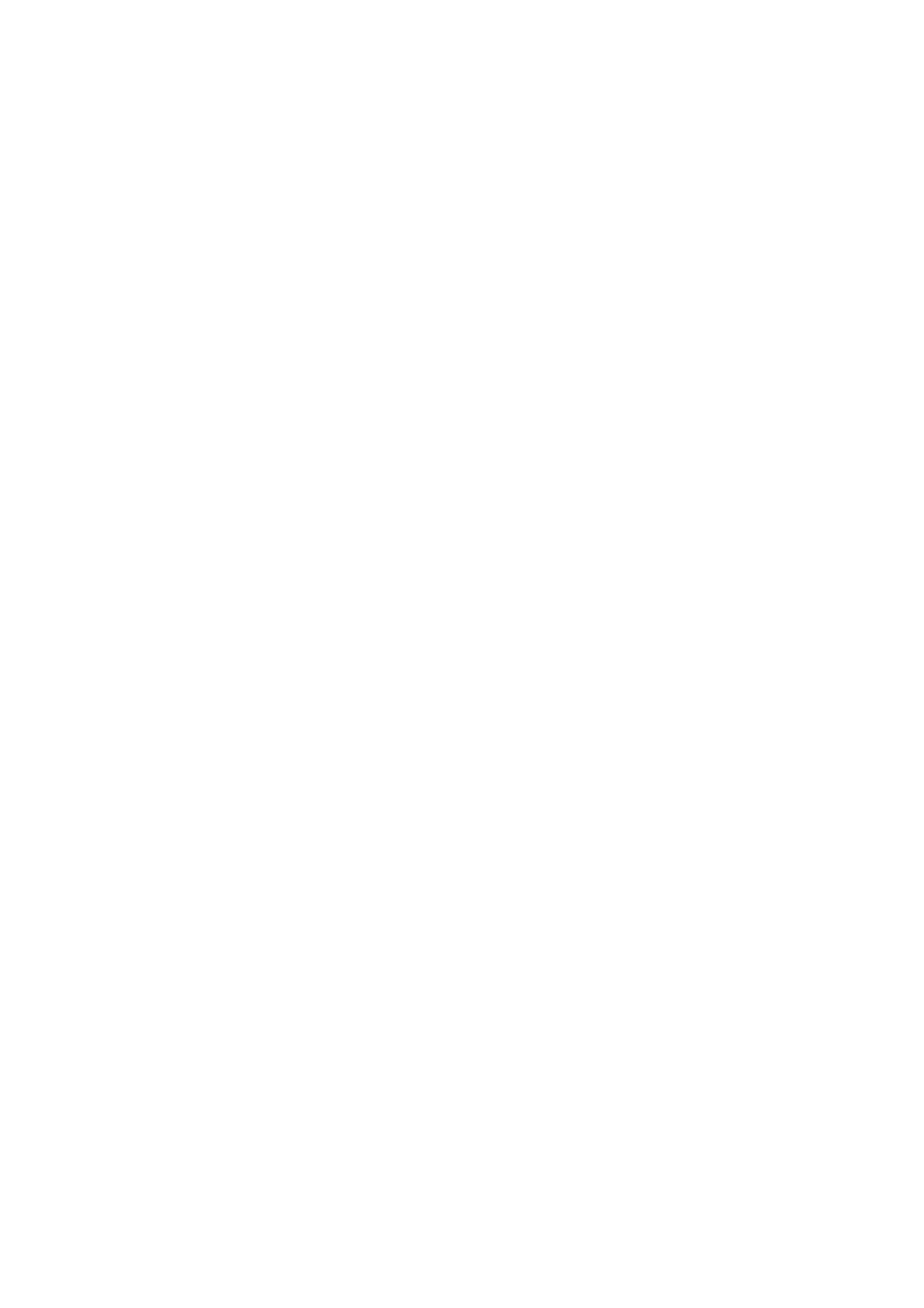# <span id="page-24-2"></span><span id="page-24-1"></span><span id="page-24-0"></span>Partially hyperbolic base dynamics

The aim of this chapter is to give a proof for Theorem [A](#page-13-0) and Theorem [B.](#page-13-1) Let us give an outline of the proof of Theorem [A,](#page-13-0) it goes by contradiction. Assume there exist a sequence  $\{A_k\}_k$  with  $\lambda^u(A_k, \mu) = \lambda^s(A_k, \mu) = 0$  for every  $k \in \mathbb{N}$  and such that  $A_k$  converges to  $A$  in the Hölder topology. The basic strategy is to consider the projective cocycles  $F_{A_k}, F_A: M \times \mathbb{P}^1 \to M \times \mathbb{P}^1$  defined by  $(A, f)$  and  $(A_k, f)$ respectively, and to analyze the probability measures  $m$  and  $m_k$  on  $M\times\mathbb{P}^1$  that are invariant under  $F_A$  and  $F_{A_k}$  respectively, and project down to  $\mu$  on  $M.$ 

The accessibility condition allow us to define, in Section [3.1.2,](#page-27-0) holonomy maps *H<sup>A</sup> γ* for every *su*-path *γ* on every point *x* ∈ *M*. Using a result of Avila, Santamaria, Viana in [\[2](#page-62-5)] we show in Section [3.2.1](#page-36-0) that the Oseledets decomposition is invariant by those holonomy maps. Thus, we can separate our proof in two cases:

In the first case we assume there exist  $x \in M$  and a non trivial  $su$ -loop  $\gamma$  on  $x$ such that  $H^A_\gamma$  is hyperbolic. Hence, for  $k$  sufficiently large the holonomy maps  $H^{A_k}_\gamma$ are also hyperbolic and the conditional measures  $m_x^k$  have at most two atoms. In Section [3.2.1](#page-36-0) we prove uniform convergence of the conditional measures and, in Section [3.2.2](#page-39-0) we use it to prove that  $m_x^k$  can not have a finite number of atoms contradicting this case.

In the second case we assume that for every point *x* and every *su*-loop  $\gamma$  at *x* that  $H^A_\gamma = \mathrm{id}.$  Section [3.1.3](#page-31-0) gives a characterization of the sequence of holonomy maps for the cocycles  $A_k$ . This characterization give us again two cases: either there exist a nontrivial  $su$ -loop  $\gamma$  at some point  $x$  such that  $H^{A_k}_\gamma$  is hyperbolic for infinitely many *k* or they are the identity for every *su*-loop for some *k* large enough. The hyperbolic case is solved as before, for the identity case, we can perform a change of coordinates that makes the cocycles  $A$  and  $A_k$  constant without changing its Lyapunov exponents, this is explained in Section [3.1.2.](#page-27-0) The proof concludes by establishing the convergence of the Lyapunov exponents for the constant cocycles. This is done in Section [3.2.3.](#page-41-0)

Section [3.3](#page-42-0) contains the proof of Theorem [B](#page-13-1) as well as another construction showing that we have a fiber-bunched cocycle *A* over a partially hyperbolic and centerbunched map *f* with arbitrarily large Lyapunov exponent  $\lambda_+$  which can be approximated by cocycles with zero Lyapunov exponents.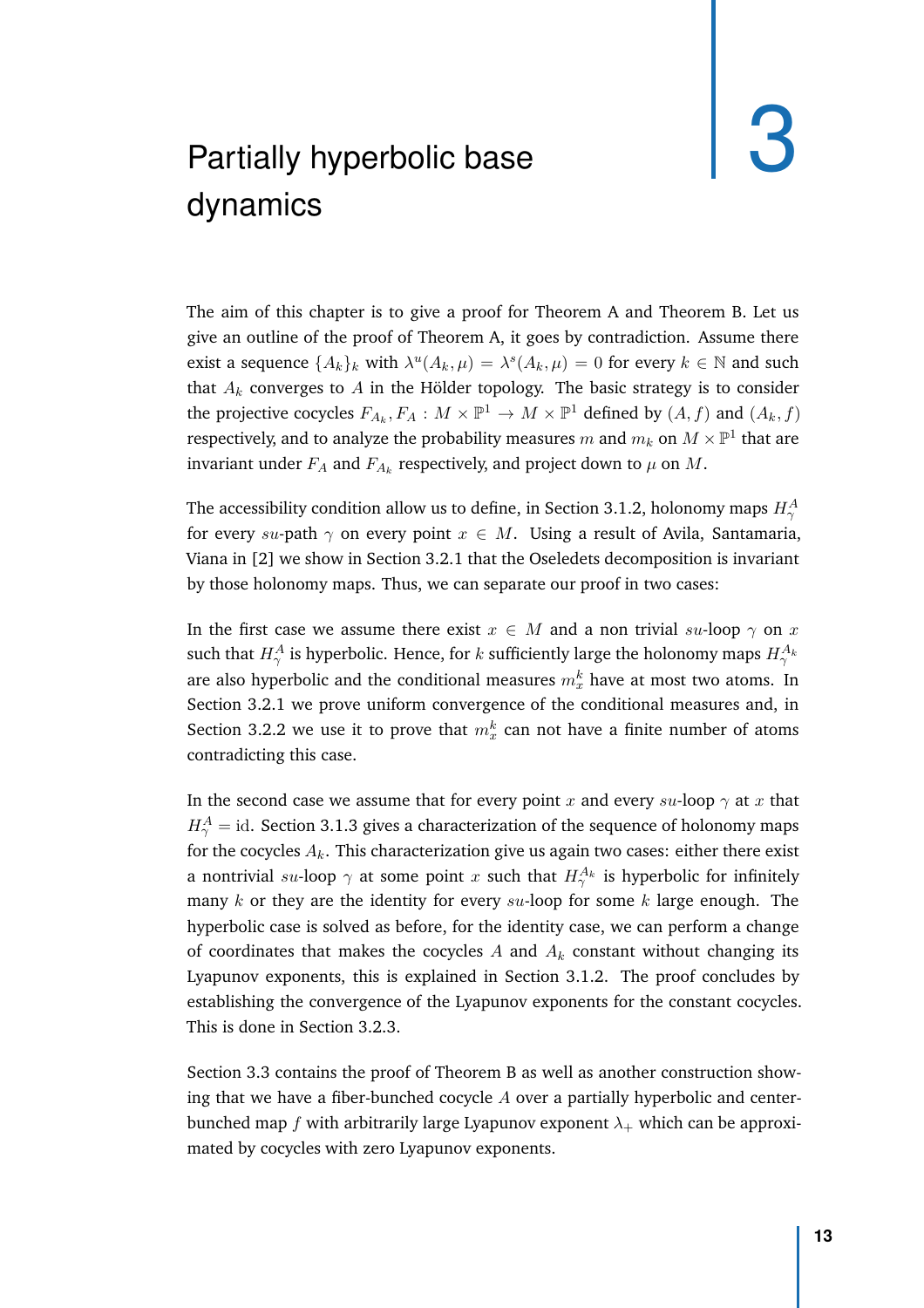<span id="page-25-2"></span>The results presented in this chapter are the product of a joint work with Lucas Backes and Mauricio Poletti in [\[6\]](#page-62-8).

#### <span id="page-25-0"></span>3.1 Preliminary results

In this section we recall some classical notions and present some useful results that are going to be used in the proof of our main theorem. Along this chapter we consider  $f : M \to M$ ,  $A \in H^{\alpha}(M)$  and  $\mu$  be as in Theorem [A.](#page-13-0)

#### <span id="page-25-1"></span>3.1.1 Holonomies and disintegrations

Given  $x, y \in M$ , we define the equivalence relation  $x \sim^s y$  by  $y \in \mathcal{W}^s(x)$ . Observe that this is *f*-invariant, that is, if  $x \sim^{s} y$  then  $f(x) \sim^{s} f(y)$ . Given  $L > 0$ , we write *x* ∼*<sup><i>L*</sup></sup>*L y* when there exist a sequence of points *x* = *z*<sub>0</sub>*, ..., z*<sub>*n*</sub> = *y* such that *z*<sub>*i*</sub> ∼<sup>*s*</sup> *z*<sub>*i*+1</sub></sub> and  $d_{W^s}(z_{i+1}, z_i) \leq L$  for every  $i = 1, ..., n - 1$ .

For every pair of points  $x, y \in M$  satisfying that  $x \sim^{s} y$ , the fiber-bunched assumption assures that the limit

$$
H_{xy}^{s,A} = \lim_{n \to +\infty} A^n(y)^{-1} \circ A^n(x)
$$

exists (see [\[2,](#page-62-5) Proposition 3.2]). Moreover, by [\[2](#page-62-5), Remark 3.4] we know that for every  $L > 0$ , the map

$$
(x, y, A) \to H^{s, A}_{xy}
$$

is continuous on  $\mathcal{W}_{L}^{s} \times H^{\alpha}(M)$ , where  $\mathcal{W}_{L}^{s} = \{(x, y) \in M \times M; x \sim_{L}^{s} y\}.$ 

The family of maps  $H^{s,A}_{xy}$  is called *an stable holonomy* for the cocycle  $(A, f)$ . Also by [\[2](#page-62-5), Proposition 3.2] we have for  $x \sim_L^s y$  and  $z \sim_L^s y$ ,

- $H_{xx}^{s,A} = \text{id},$
- $H_{xy}^{s,A} = H_{zy}^{s,A} \circ H_{xz}^{s,A}$ ,
- $||H_{xy}^A|| \leq N$  for some  $N > 0$  and,

• 
$$
H_{f^j(x)f^j(y)}^{s,A} = A^j(y)H_{xy}^{s,A}A^j(x)^{-1} \quad \forall j \ge 0.
$$

Dually, we write  $x \sim^u y$  if  $y \in \mathcal{W}^u(x)$  and, we define the *unstable holonomy*  $H^{u,A}_{xy}$ as the stable holonomies for  $(A^{-1}, f^{-1})$ . That is

$$
H_{xy}^{u,A} = \lim_{n \to -\infty} A^n(y)^{-1} \circ A^n(x)
$$

whenever *x* and *y* are on the same strong-unstable leaf. Even more,  $(x, y, A) \rightarrow$  $H_{xy}^{u,A}$  is continuous on  $\mathcal{W}_L^u \times H^{\alpha}(M)$ , where  $\mathcal{W}_L^u = \{(x, y) \in M \times M; x \sim_L^u y\}.$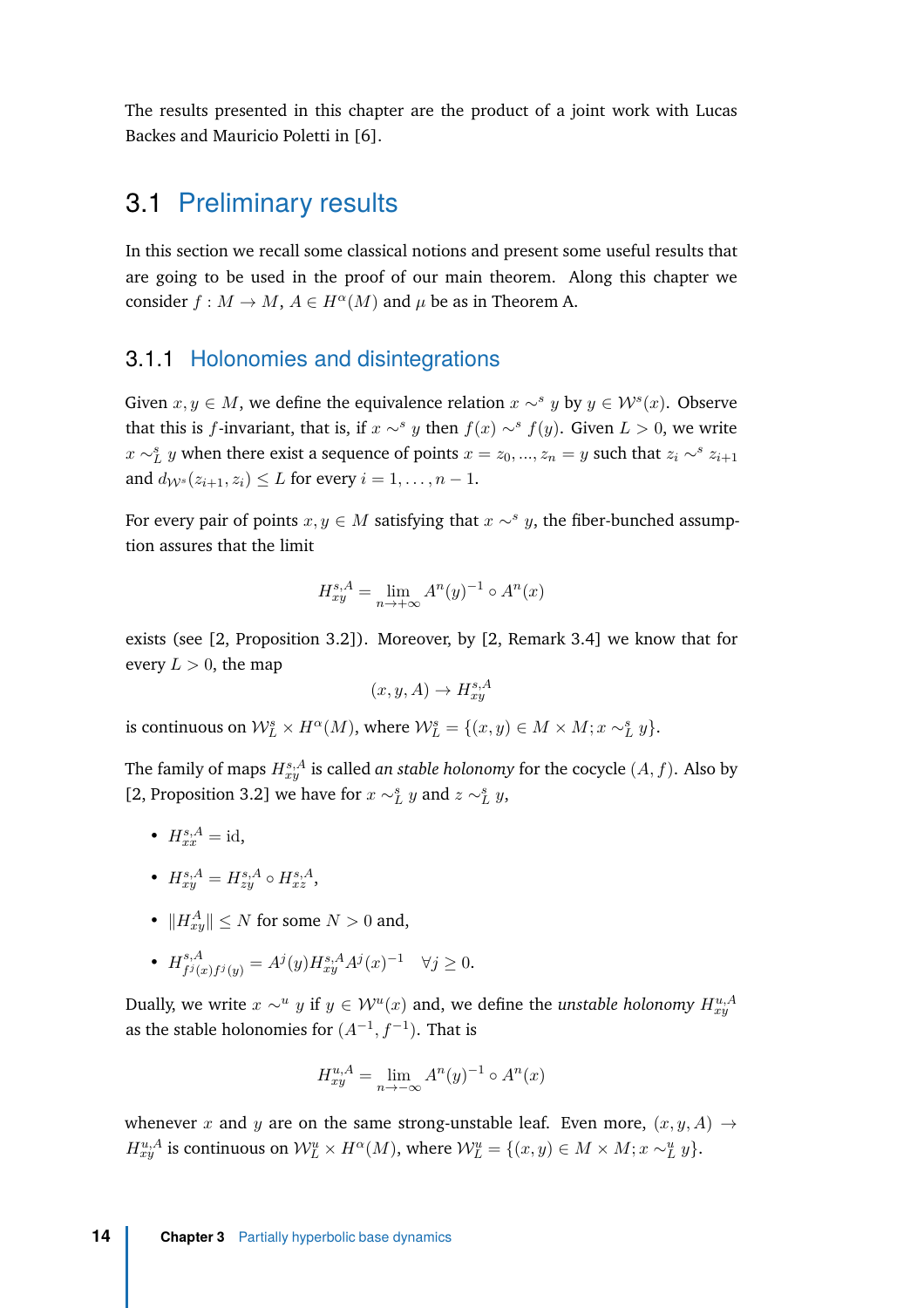<span id="page-26-1"></span>We say that a measure *m* on  $M \times \mathbb{P}^1$  *projects* on  $\mu$  if  $\pi_* m = \mu$  where  $\pi$  is the canonical projection  $\pi : M \times \mathbb{P}^1 \to M$ . By the Ergodic Decomposition theorem [\[21,](#page-63-4) Theorem 5.1.3] any such measure admits a *disintegration* with respect to the partition  $\{\{x\}\times\mathbb{P}^1\}_{x\in M}$  and the measure  $\mu$ , that is, there exists a family of measures  ${m_x}_{x \in M}$  on  ${ \zeta^x \} \times \mathbb{P}^1$ , so that for every measurable  $B \subset M \times \mathbb{P}^1$ ,

- The map  $x \to m_x(B)$  is measurable,
- $m_x({x} \times \mathbb{P}^1) = 1$  and,
- $m(B) = \int_M m_x (B \cap (\{x\} \times \mathbb{P}^1)) d\mu(x)$ .

Moreover, such disintegrantion is essentially unique [\[23](#page-63-8)]. Identifying each fiber  $\{x\} \times \mathbb{P}^1$  with  $\mathbb{P}^1$ , we can think of  $x \to m_x$  as a map from M to the space of probability measures on  $\mathbb{P}^1$  endowed with the weak\* topology.

Given  $B \in GL(2, \mathbb{R})$  we write  $\mathbb{P}B : \mathbb{P}^1 \to \mathbb{P}^1$  for the induced projective map. That is, the map defined by  $\mathbb{P}B[v] = [Bv]$ .

The *projective cocycle* associated to  $A$  is the map  $F_A: M \times \mathbb{P}^1 \to M \times \mathbb{P}^1$  given by

$$
F_A(x,v) = (f(x), \mathbb{P}A(x)[v]).
$$

Observe that *m* is *F<sub>A</sub>*-invariant if and only if  $(\mathbb{P}A(x))_* m_x = m_{f(x)}$  for *µ*-almost every point  $x \in M$ .

We say that a  $F_A$ -invariant measure  $m$  projecting on  $\mu$  is *essentially s-invariant* if there exists a total measure set  $M^s \subset M$  such that for every  $x, y \in M^s$  satisfying  $x \sim$ <sup>*s*</sup> *y* we have

$$
\left(H_{xy}^{s,A}\right)_* m_x = m_y.
$$

Such measure *m* is also known as an *s*-state. One speaks of *s*-invariant if  $M^s = M$ . Analogously, we say that *m* is *essentially u-invariant* (or an *u-state*) if the same is true replacing stable by unstable in the previous definition. We say that *m* is *essentially su-invariant* if it is simultaneously essentially *s*-invariant and essentially *u*-invariant. The main property of essentially *su*-invariant measures is the following

<span id="page-26-0"></span>**Proposition 3.1.1.** [\[2](#page-62-5), Theorem B] If  $\lambda_+(A,\mu) = \lambda_-(A,\mu)$ , any  $F_A$ -invariant mea*sure m* projecting on  $\mu$  admits a disintegration  $\{m_x\}_{x \in M}$  for which  $M^s = M^u = M$ . *Moreover, accessibility of f implies that m<sup>x</sup> depends continuously on the base point*  $x \in M$  *in the weak\* topology.*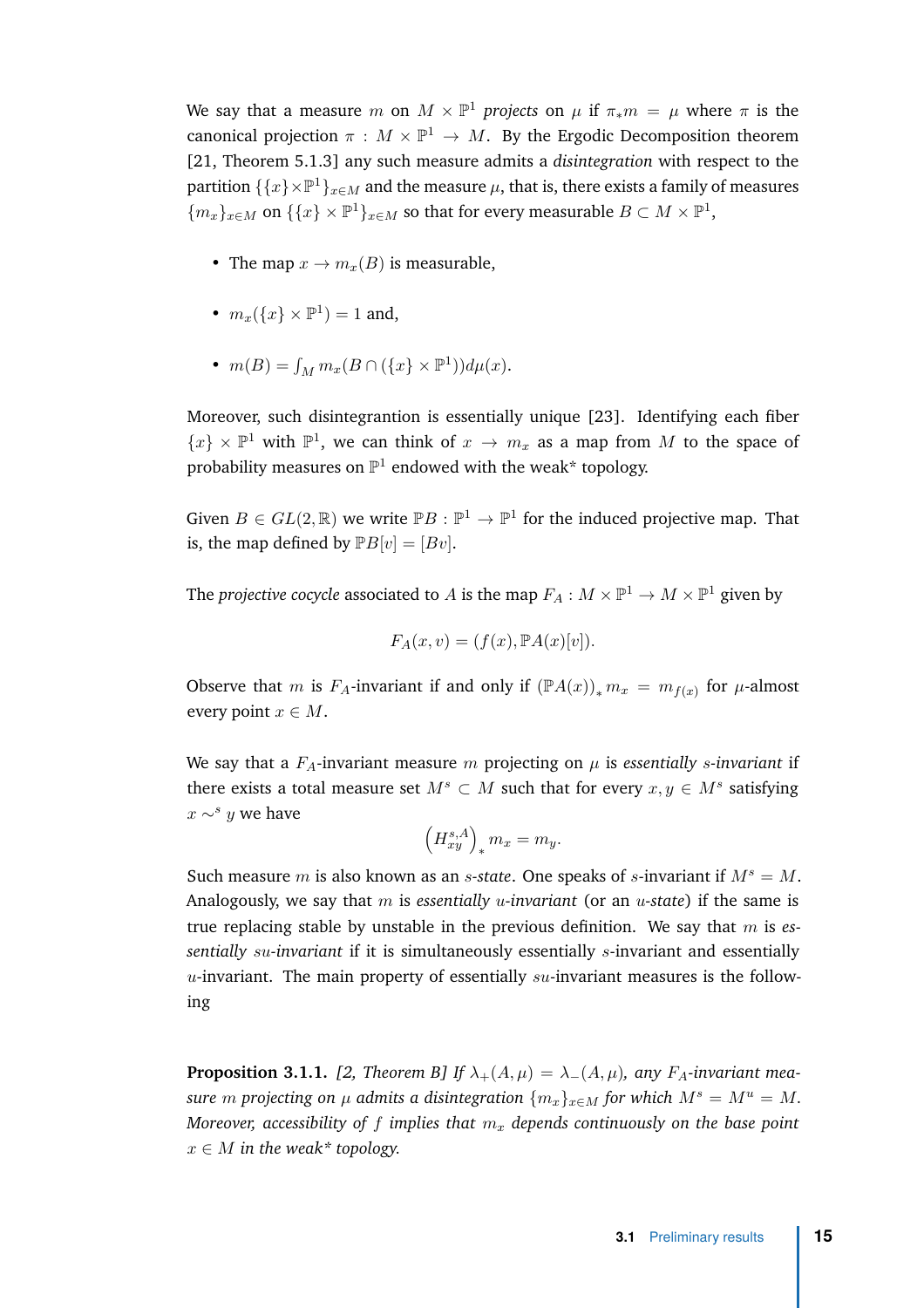#### <span id="page-27-0"></span>3.1.2 Accessibility and holonomies

An *su-path* from *x* to *y* is a path connecting *x* and *y* which is a concatenation of finitely many subpaths, each of which lies entirely in a single leaf of  $W^s$  or a single leaf of  $\mathcal{W}^u$  . Every sequence of points  $x = z_0, z_1, \ldots, z_n = y$ , with the property that  $z_i$ and  $z_{i+1}$  lie in the same leaf of either  $W^s$  or  $W^u$  , for  $i = 0, ..., n-1$  defines a unique  $su$ -path (see Figure [3.1\)](#page-27-1). If in addition  $x = y$ , then the sequence determines an *suloop* or a *closed su-path* (see Figure [3.2\)](#page-27-2). With these terminology the accessibility of *f* means that any point in *M* can be reached from any other along an su-path.

<span id="page-27-2"></span><span id="page-27-1"></span>

**Figure 3.2:** *su*-loop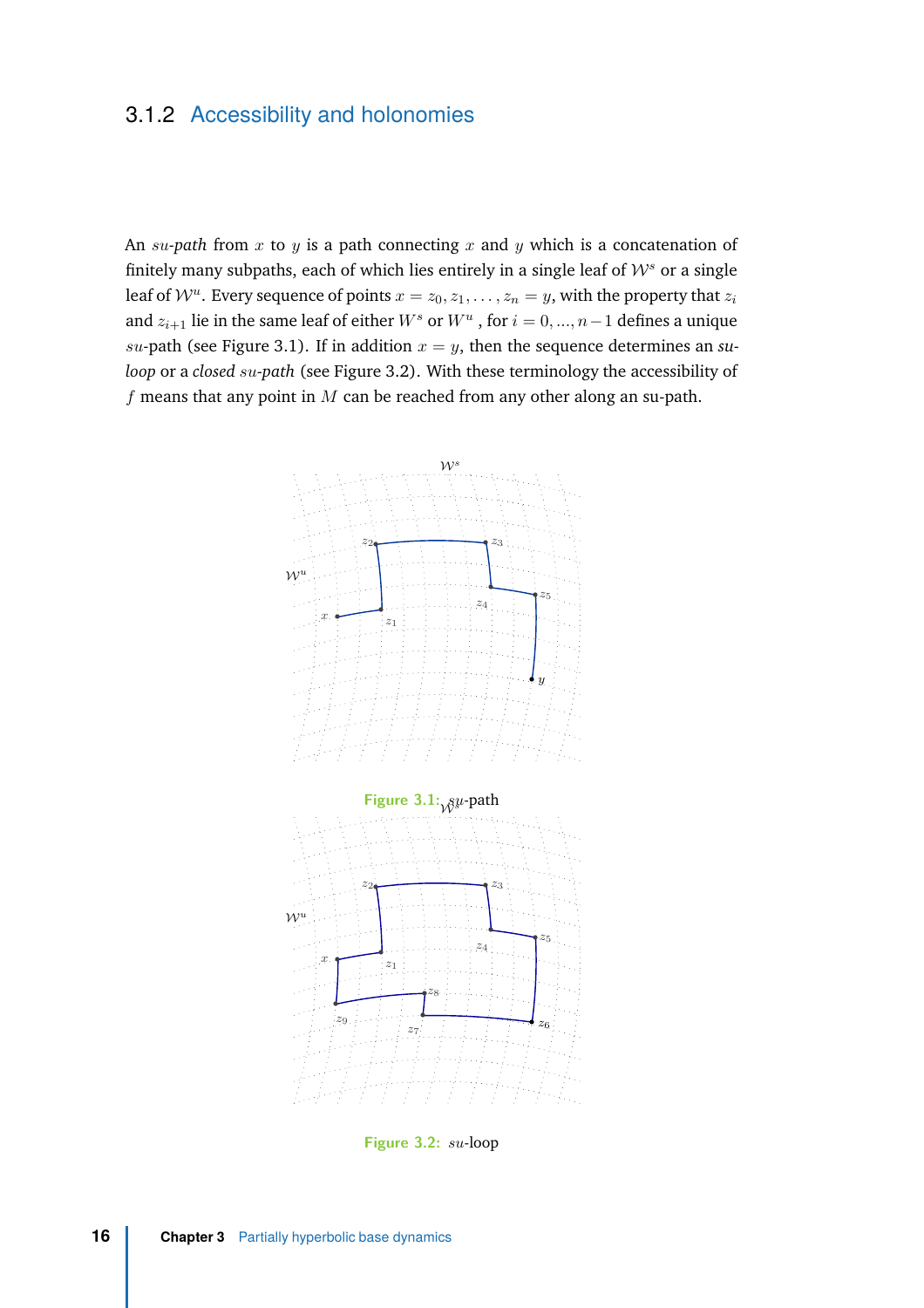<span id="page-28-1"></span>We define the concatenation of two *su*-paths  $\gamma_1$  given by  $z_0, \ldots, z_n$  and  $\gamma_2$  given by  $z'_0, z'_1, \ldots, z'_m$ , with  $z'_0 = z_n$ , by  $\gamma_1 \wedge \gamma_2$  which is the *su*-path given by the sequence of points  $z_0, \ldots, z_n, z'_1, \ldots, z'_m$ .

We say that an *su*-path  $\gamma$  defined by the sequence  $x = z_0, z_1, \dots, z_n = y$  is a  $(K, L)$ *path* if  $n \leq K$  and  $d_{\mathcal{W}^*}(z_{i+1}, z_i) \leq L$  for every  $i = 1, \ldots, n-1$  where  $d_{\mathcal{W}^*}$  is the distance induced by the Riemannian structure on the submanifold  $\mathcal{W}^*$  for  $* =$ *s, u*. Observe that, by the compactness of *M* and continuity of stable (unstable) manifolds of bounded size, the space of  $(K, L)$ -paths is compact. In particular, Wilkinson [\[27](#page-63-9)] proved that accessibility implies uniform accessibility:

<span id="page-28-0"></span>**Lemma 3.1.2.** *[\[27,](#page-63-9) Lemma 4.5] There exist constants K and L such that every pair of points in M can be connected by an* (*K, L*)*-path.*

Consider *K* and *L* given by the lemma above. If  $\gamma$  is the *su*-path defined by the sequence  $z_0, z_1, \ldots, z_n$  then we write  $H^A_\gamma = H^{*,A}_{z_{n-1}z_n} \circ \ldots \circ H^{*,A}_{z_0z_1}$  for  $* \in \{s, u\}.$ 

Let us assume that  $H^A_\gamma = \mathrm{id}$  for every  $(3K,L)$ -loop. This implies that the same remains valid for *every su*-loop. Indeed, observe initially that any *su*-loop *γ* can be transformed into an *su*-loop with legs of size at most *L* just by breaking one "large" leg into several with smaller sizes. Thus, it is enough to consider *su*-loops with legs of size at most *L*.

If  $\gamma$  is a (2*K, L*)-path from *x* to *y* then, by Lemma [3.1.2,](#page-28-0) there exists a (*K, L*)-path *γ*' from *x* to *y*. If  $-\gamma'$  denotes the path  $\gamma'$  with opposite orientation then  $\gamma \wedge (-\gamma')$ is a (3*K, L*)-loop and

$$
H^A_{\gamma} \circ (H^A_{\gamma'})^{-1} = H^A_{\gamma} \circ H^A_{-\gamma'} = H^A_{\gamma \wedge (-\gamma')} = \text{id} \, .
$$

Hence,  $H^A_\gamma = H^A_{\gamma^\prime}$ .

Now, taking any *su*-loop *γ* with an arbitrary number of legs whose lengths are at most  $L$  we can decompose it as  $\gamma = \gamma_1 \wedge \cdots \wedge \gamma_k,$  where every  $\gamma_i$  is a  $(K, L)$ -path. In particular,  $\gamma_{k-1} \wedge \gamma_k$  is a (2*K, L*)-path and by the previous argument we can replace it by a  $(K, L)$ -path  $\gamma_{k-1}'$  with the same starting and ending points and, so that

$$
H^A_{\gamma_{k-1}\wedge\gamma_k}=H^A_{\gamma'_{k-1}}.
$$

Thus, taking  $\gamma'=\gamma_1\wedge\dots\wedge\gamma_{k-2}\wedge\gamma_{k-1}'$  we have that  $\gamma$  and  $\gamma'$  have the same starting and ending points and  $H_{\gamma}^A = H_{\gamma'}^A$ . Repeating this procedure a finite number of times we get some  $(K, L)$ -loop  $\gamma''$  such that  $H_{\gamma}^A = H_{\gamma''}^A = \text{id}$ . Finally, we conclude that  $H^A_\gamma = \mathrm{id}$  for every  $su\text{-loop}$  proving our claim. An example of this process is shown in Figure [3.3](#page-29-0) where  $L = 4$  and  $K = 2$ .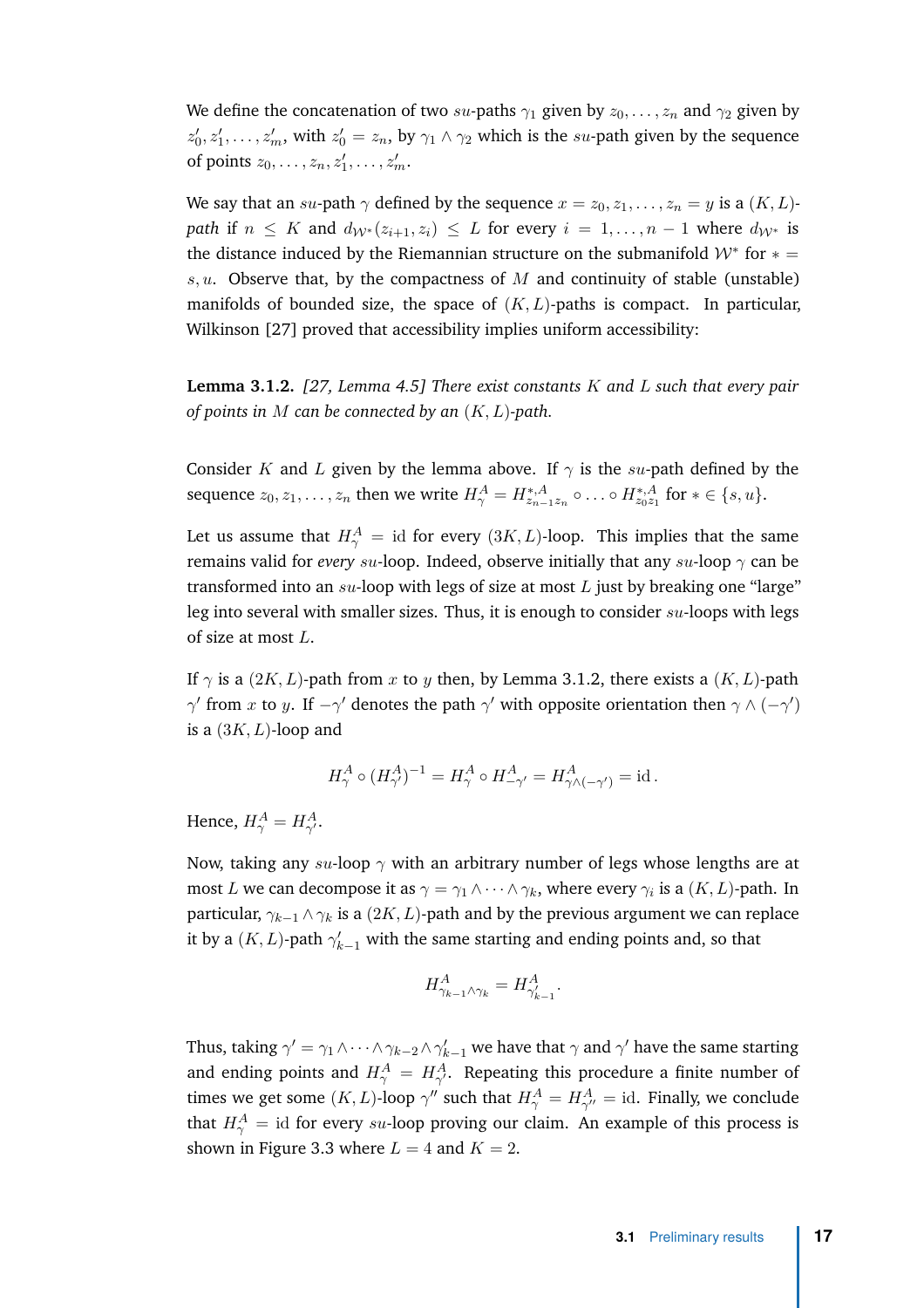<span id="page-29-0"></span>

**(c)** Final *su*-loop *γ* ′′

**Figure 3.3:** Process to transform an arbitrary *su*-loop into a (3*K, L*)-loop.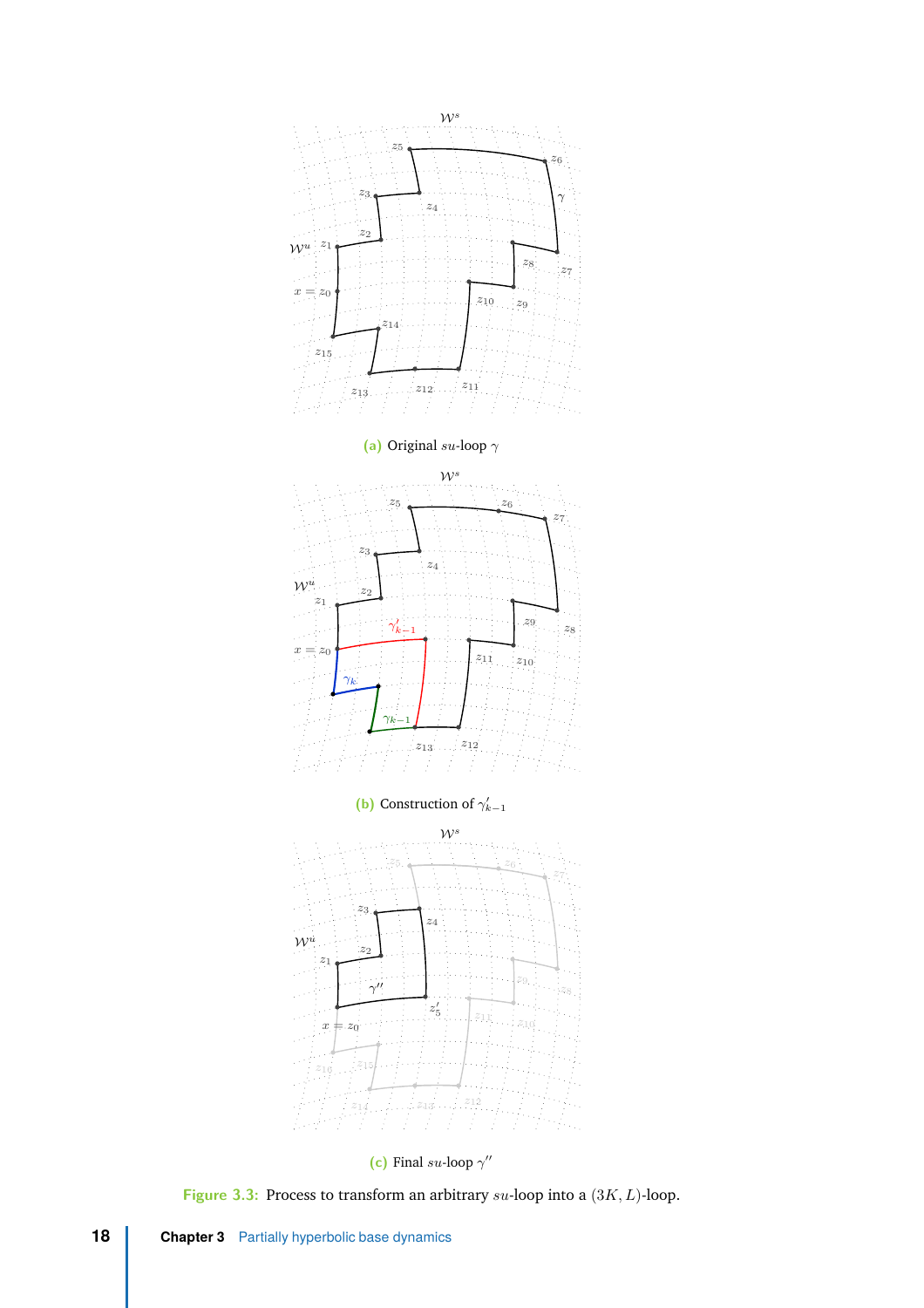As a consequence we get that if  $\gamma$  is an  $su$ -path connecting  $x$  and  $y$  then  $H_\gamma^A$  does not *depend* on  $\gamma$ . In fact, if  $\gamma_1$  and  $\gamma_2$  are *su*-paths connecting *x* and *y* then  $\gamma_1 \wedge (-\gamma_2)$  is an *su*-loop and thus

$$
H^A_{\gamma_1}\circ (H^A_{\gamma_2})^{-1}=H^A_{\gamma_1}\circ H^A_{-\gamma_2}=H^A_{\gamma_1\wedge (-\gamma_2)}=\operatorname{id}.
$$

Let us denote this common value simply by  $H_{xy}^A.$  From the properties of the holonomies and the fact that any two points  $x, y \in M$  can be connected by a  $(K, L)$ -path it follows that

- $H_{yz}^{A}H_{xy}^{A} = H_{xz}^{A}$
- $A(y)H_{xy}^A = H_{f(x)f(y)}^A A(x)$ ,
- $A \rightarrow H_{xy}^A$  is uniformly continuous for any pair of points  $x, y \in M$  and
- $||H_{xy}^A|| \leq N$  for some  $N > 0$  and any  $x, y \in M$ .

Fix  $x \in M$  and, given  $y \in M$ , consider the following transformation

<span id="page-30-0"></span>
$$
\hat{A}(y) = H_{f(y)x}^{A} A(y) H_{xy}^{A}.
$$
\n(3.1)

We are going to prove that this change of coordinates makes the cocycle (*A, f*) constant without changing its Lyapunov exponents.

Notice that by the properties of the holonomies

$$
\hat{A}^{2}(y) = \hat{A}(f(y))\hat{A}(y) = H_{f^{2}(y)x}^{A}A(f(y))H_{xf(y)}^{A}H_{f(y)x}^{A}A(y)H_{xy}^{A},
$$

and consequently  $\hat{A}^2(y)=H_{f^2(y)x}^AA^2(y)H_{xy}^A.$  More generally,  $\hat{A}^n(y)=H_{f^n(y)x}^AA^n(y)H_{xy}^AA$ for every  $n \in \mathbb{N}$ . Hence,  $(\hat{A}, f)$  and  $(A, f)$  have the same Lyapunov exponents. Indeed, notice that

$$
\lambda_{+}(\hat{A}, \mu) = \lim_{n \to \infty} \frac{1}{n} \log ||\hat{A}^{n}(y)||
$$
  
= 
$$
\lim_{n \to \infty} \frac{1}{n} \log ||H_{f^{n}(y)x}^{A} A^{n}(y) H_{xy}^{A}||
$$
  

$$
\leq \lim_{n} \frac{1}{n} (2 \log N + \log ||A^{n}(y)||)
$$
  
= 
$$
\lambda_{+}(A, \mu).
$$

Similarly, since  $A^n(y) = H^A_{xf^n(y)} \hat{A}^n(y) H^A_{yx}$  we have that  $\lambda_+(A, \mu) \leq \lambda_+(\hat{A}, \mu)$ . Thus, we proved our claim.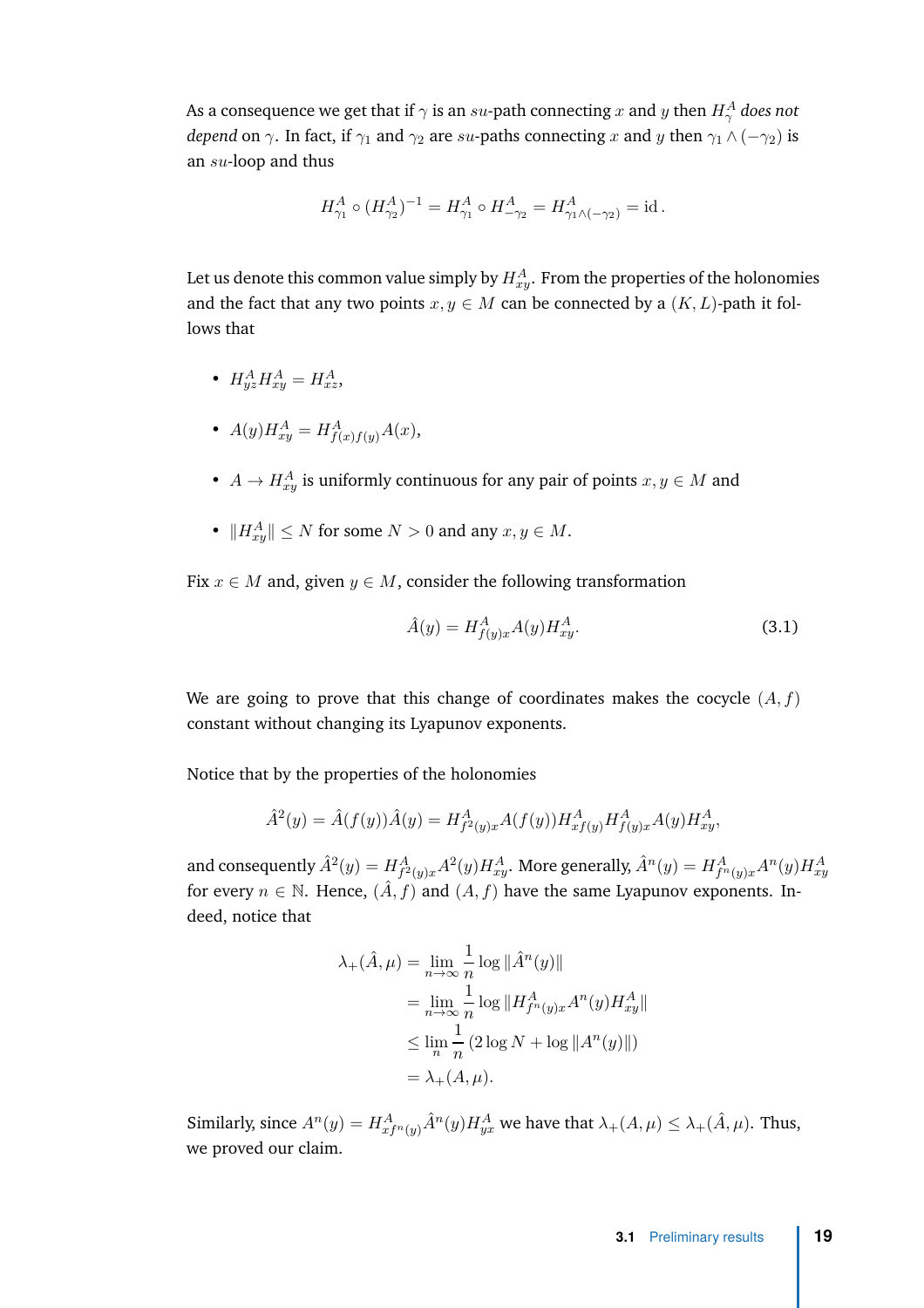<span id="page-31-1"></span>Moreover, for any  $z, y \in M$ ,

$$
\hat{A}(z)^{-1}\hat{A}(y) = (H_{f(z)x}^{A}A(z)H_{xz}^{A})^{-1} H_{f(y)x}^{A}A(y)H_{xy}^{A}
$$
\n
$$
= H_{zx}^{A}A(z)^{-1}H_{xf(z)}^{A}H_{f(y)x}^{A}A(y)H_{xy}^{A}
$$
\n
$$
= H_{zx}^{A}A(z)^{-1}H_{f(y)f(z)}^{A}A(y)H_{xy}^{A}
$$
\n
$$
= H_{zx}^{A}A(z)^{-1}A(z)H_{yz}^{A}H_{xy}^{A}
$$
\n
$$
= H_{zx}^{A}H_{yz}^{A}H_{xy}^{A}
$$
\n
$$
= H_{zx}^{A}H_{xz}^{A}
$$
\n
$$
= id.
$$

In particular,  $\hat{A}$  is constant and consequently its largest Lyapunov exponent is the logarithm of the norm of the greatest eigenvalue of  $\hat{A}$ . Summarizing, if  $H_\gamma^A = \mathrm{id}$  for every  $(3K, L)$ -loop  $\gamma$  then we can perform a change of coordinates that makes the cocycle (*A, f*) constant without changing its Lyapunov exponents.

#### <span id="page-31-0"></span>3.1.3  $PSL(2, \mathbb{R})$  cocycles and invariant measures in  $\mathbb{P}^1$

Let  $PGL(2,\mathbb{R})$  be the projective linear group, that is the induced action of the general linear group on the associated projective space  $\mathbb{P}^1.$  Let  $\pi:\mathbb{R}^2\setminus\{0\}\to\mathbb{P}^1$  be the natural projection given by  $v \mapsto [v]$ . Each automorphism  $\tilde{P} \in GL(2,\mathbb{R})$  induces a projective transformation  $P \in PGL(2,\mathbb{R})$  through  $P[v] = [\tilde{P}v]$ .

On the other hand, endomorphisms of  $\mathbb{R}^2$  (i.e. linear maps) do not project, in general, to self maps of  $\mathbb{P}^1$ . Nevertheless, it was pointed out by Furstenberg [\[15\]](#page-63-0) that the space of projective maps has a natural compactification. If  $\tilde{Q}\in \text{End}(\mathbb{R}^2)$ is a linear transformation of rank  $r > 0$  with kernel ker  $\tilde{Q}$  and image Im  $\tilde{Q}$  then,  $\tilde{Q}$  determines a *quasi-projective transformation*  $Q$  *of*  $\mathbb{P}^1$  *given by*  $Q([v]) = [\tilde{Q}(v_1)]$ where  $v_1$  is any vector such that  $v - v_1 \in \text{ker}(\tilde{Q})$ . Observe that *Q* is defined and continuous on the complement of the projective subspace ker  $Q = \{v : v \in \text{ker } \tilde{Q}\},\$ and its image is  $\text{Im } Q = \{ [v] : v \in \text{Im } \tilde{Q} \}$ . The number *r* is called the rank of this quasiprojective transformation. Rank 1 quasi-projective transformations are *quasiconstant maps*, each of them is undefined on a hyperplane in  $\mathbb{P}^1$  and its image is a single point. We refer the reader to [\[17\]](#page-63-10), [\[13\]](#page-62-9) or [\[10\]](#page-62-10) for a deeper discussion of this topic.

The space of quasi-projective transformations inherits a topology from the space of linear maps, through the natural projection  $\tilde{\pi}: Q \mapsto \tilde{Q}$ . Clearly, every quasiprojective transformation *Q* is induced by some linear map  $\tilde{Q}$  such that  $\|\tilde{Q}\| = 1$ . It follow that the space of quasi-projective transformations is compact for this topology (see [\[13](#page-62-9), Theorem 2.83]). In particular, every sequence of projective trans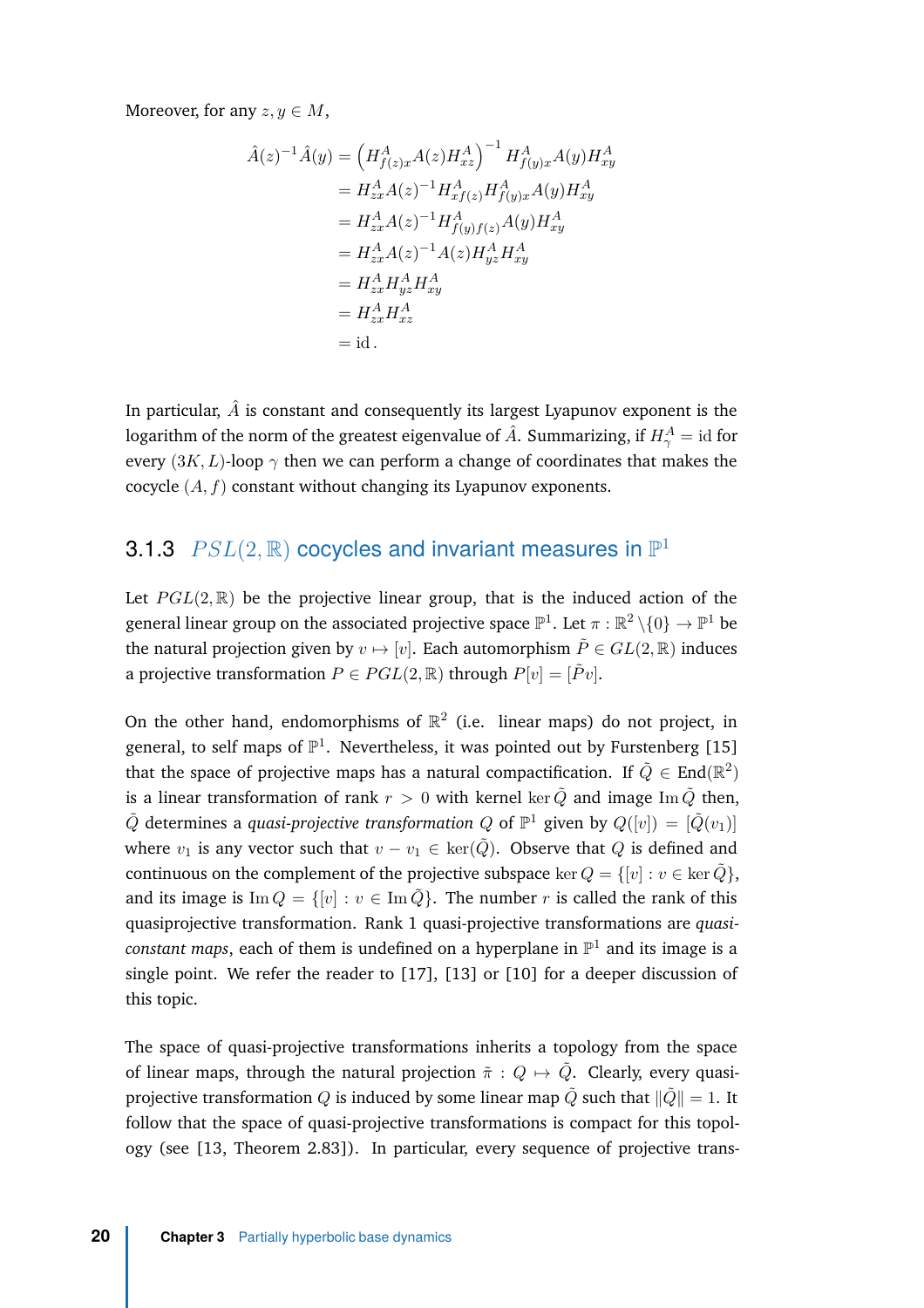<span id="page-32-2"></span>formations has a subsequence converging to some quasi-projective transformation *Q*.

The next result will be needed in the proof of the proposition below. Its proof can be found in [\[10,](#page-62-10) Lemma 6.1] for projective transformations in  $\mathbb{CP}^1$ . The notion of quasi-projective maps has been extended to transformations on Grassmannian manifolds by Gol'dsheid and Margulis [\[16](#page-63-11)] and a proof of the following lemma in this context can be found in [\[3,](#page-62-11) Lemma 2.4].

<span id="page-32-0"></span>**Lemma 3.1.3.** *If*  $(P_n)_n$  *is a sequence of projective transformations converging to a quasi-projective transformation Q, and* (*νn*)*<sup>n</sup> is a sequence of probability measures in*  $\mathbb{P}^1$  weakly converging to some probability  $\nu_0$  with  $\nu_0(\ker Q) = 0$  then  $(P_n)_*\nu_n$ *converges weakly to*  $Q_*ν_0$ *.* 

The following result plays an important part in our proof of Theorem [A](#page-13-0) below.

<span id="page-32-1"></span>**Proposition 3.1.4.** *Let*  $(L_n)_n$  *be a sequence of*  $SL(2,\mathbb{R})$  *matrices converging to* id and, for each  $n \in \mathbb{N}$  let  $\eta_n$  be an  $L_n$ -invariant measure on  $\mathbb{P}^1$  converging in the weak\* topology to  $\frac{1}{2}(\delta_p+\delta_q)$  for some  $p,q\in\mathbb{P}^1$  with  $p\neq q.$  Then for every  $n$  sufficiently large *either*  $L_n$  *is hyperbolic or*  $L_n = id$ *.* 

*Proof.* The proof is by contradiction. We start observing that as  $L_n$  converges to the identity and the trace map is continuous, all the matrices have positive trace for *n* sufficiently large. Consequently, if  $L_n$  is not the identity we have three possibilities: the trace  $tr(L_n) > 2$  which means that the matrix  $L_n$  is hyperbolic,  $tr(L_n) < 2$  so the matrix  $L_n$  is elliptic or  $tr(L_n) = 2$  and the matrix  $L_n$  is parabolic and is non diagonalizable with both eigenvalues equal to 1.

**Elliptic case:** Suppose initially that all the matrices  $L_n$  have  $tr(L_n) < 2$ . Hence it is conjugated to a rotation of angle  $\theta_n = \arccos\left(\frac{tr(L_n)}{2}\right)$  $\left(\frac{L_n)}{2}\right)$ . In particular, for each  $n \in \mathbb{N}$  there exists  $P_n \in SL(2,\mathbb{R})$  so that  $L_n = P_n^{-1} \dot{R}_{\theta_n} P_n$  where  $R_{\theta_n}$  stands for the rotation of angle  $\theta_n.$  Moreover, since  $tr(L_n) \xrightarrow{n \to +\infty} 2,$  we get that  $\theta_n \xrightarrow{n \to +\infty} 0.$ 

Now, for each  $n \in \mathbb{N}$  let us consider  $\nu_n = P_{n*}\eta_n$  which is an  $R_{\theta_n}$ -invariant measure. In fact, for every measurable set  $A \subset \mathbb{P}^1$ 

$$
\nu_n(R_{\theta_n}^{-1}A) = \eta_n((P_n^{-1} \circ R_{\theta_n})A)
$$
  
=  $\eta_n((R_{\theta_n} \circ P_n)^{-1}A)$   
=  $\eta_n((P_n \circ L_n)^{-1}A)$   
=  $\eta_n((L_n^{-1} \circ P_n^{-1})A)$   
=  $\eta_n(P_n^{-1}A)$   
=  $\nu_n(A).$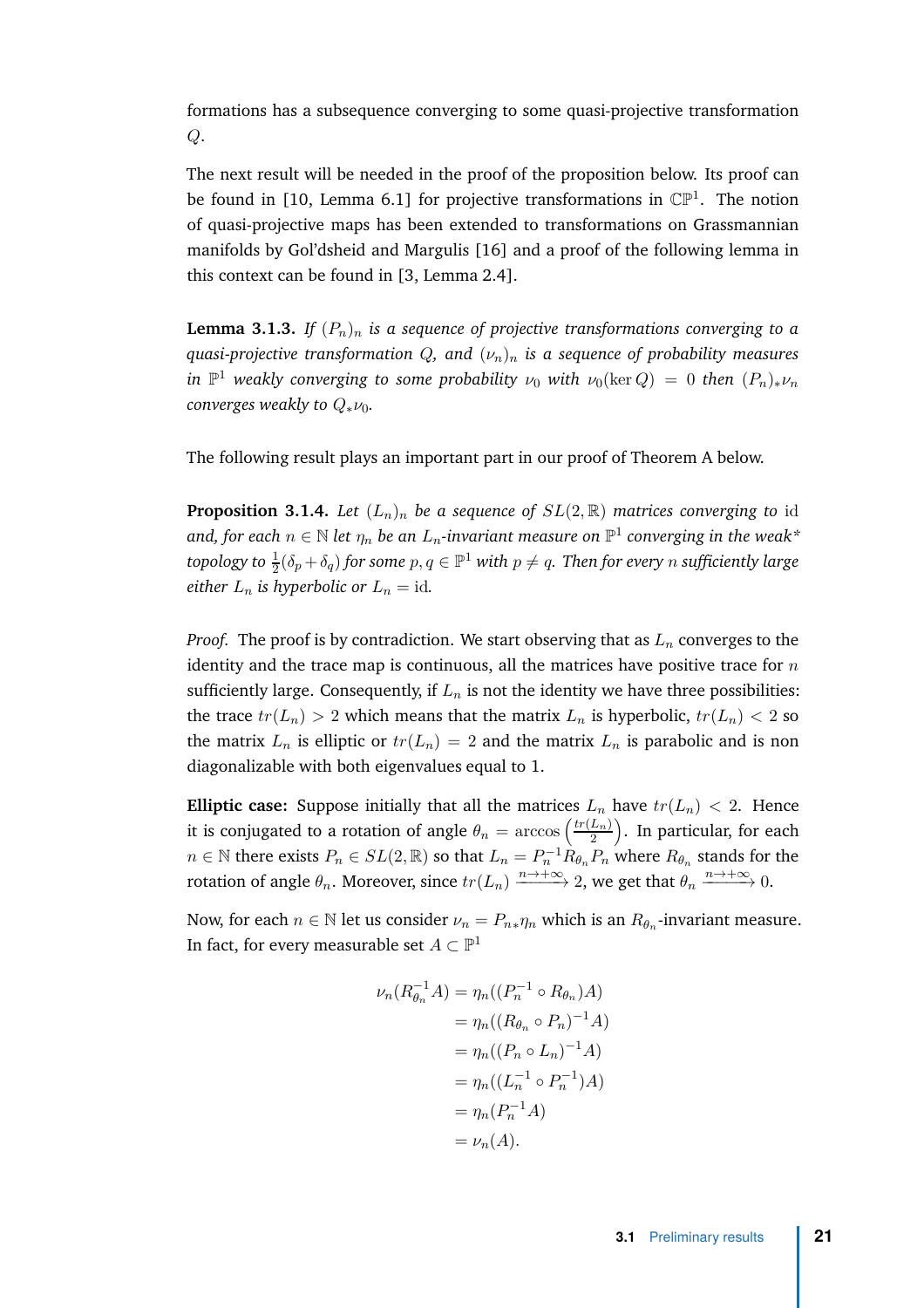We start observing that there exists a subsequence  $\{n_j\}_j$  so that  $\nu_{n_j}$  converges to Leb where Leb stands for the Lebesgue measure on  $\mathbb{P}^1.$  Indeed, if  $\theta_n$  is an irrational number then we know that the only  $R_{\theta_n}$ -invariant measure is Leb. In particular,  $\nu_n$  = Leb. Thus, if there are infinitely many values of *n* for which  $\theta_n$  is an irrational number we are done.

Suppose then that  $\theta_n$  is a rational number for every  $n \in \mathbb{N}$ . In particular,  $R_{\theta_n}$  is periodic and denoting by  $q_n$  its period, since  $\theta_n \xrightarrow{n \to +\infty} 0$ , we have that  $q_n \xrightarrow{n \to +\infty}$  $+\infty$ .

In what follows we make an abuse of notation thinking of  $\mathbb{P}^1$  as  $[0,1]$  identifying the extremes of the interval.

Let  $\varphi : \mathbb{P}^1 \to \mathbb{R}$  be a continuous map and  $\varepsilon > 0$ . Since  $\mathbb{P}^1$  is compact, there exists *δ* > 0 so that  $|$  *ϕ*(*x*) − *ϕ*(*y*)  $|$  < *ε* whenever *d*(*x, y*) < *δ*. Thus, taking *n*  $\gg$  0 so that  $q_n > \frac{1}{\delta}$  we get that  $|\varphi(x) - \varphi\left(\frac{j}{q_n}\right)|$  $\left(\frac{j}{q_n}\right)$   $|<\varepsilon$  for every  $x\in I_j=\left[\frac{j}{q_n}\right]$  $\frac{j}{q_n}, \frac{j+1}{q_n}$  $\left(\frac{+1}{q_n}\right)$  and *j* = 0, 1, . . . , *q<sub>n</sub>* − 1. In particular,

<span id="page-33-0"></span>
$$
\left| \frac{1}{\nu_n\left(\left[\frac{j}{q_n}, \frac{j+1}{q_n}\right]\right)} \int_{\frac{j}{q_n}}^{\frac{j+1}{q_n}} \varphi d\nu_n - \varphi\left(\frac{j}{q_n}\right) \right| < \varepsilon. \tag{3.2}
$$

Since  $\nu_n$  is  $R_{\theta_n}$ -invariant and

$$
I = \bigcup_{j=0}^{q_n-1} I_j = \bigcup_{j=0}^{q_n-1} R_{\theta_n}^{-j}(I_0),
$$

then  $\nu_n \left( \left[ \frac{j}{q_n}, \frac{j+1}{q_n} \right] \right)$  $\left(\frac{q_{n}}{q_{n}}\right)\Big)=\frac{1}{q_{n}}$  $\frac{1}{q_n}$  for every  $j = 0, 1, \ldots, q_n - 1$ . Summing the expression in [3.2](#page-33-0) for *j* from 0 up to  $q_n - 1$  and dividing both sides by  $q_n$  we get that

$$
\left| \int_0^1 \varphi d\nu_n - \frac{1}{q_n} \sum_{j=0}^{q_n-1} \varphi\left(\frac{j}{q_n}\right) \right| < \varepsilon.
$$

On the other hand, since  $\varphi$  is Riemann integrable,

$$
\lim_{n \to \infty} \frac{1}{q_n} \sum_{j=0}^{q_n - 1} \varphi \left( \frac{j}{q_n} \right) = \int \varphi d \text{Leb}
$$

which implies that  $\nu_n \xrightarrow{n\to+\infty}$  Leb as claimed. So, restricting to a subsequence, if necessary, we may assume that  $\nu_n \xrightarrow{n \to +\infty}$  Leb.

We now analyze the accumulation points of  $\eta_n = P_n^{-1} \psi_n$ . If  $\{P_n^{-1}\}_n$  stay in a compact set of  $SL(2,\mathbb{R})$  then, taking a subsequence if necessary, we may assume that there exists  $P \in SL(2, \mathbb{R})$  so that  $P_n^{-1} \to P$ . In particular,  $\lim_{n\to\infty} \eta_n =$  $P_*$ Leb which contradicts our assumption since  $P_*$ Leb is non-atomic. If  $||P_n^{-1}|| \to \infty$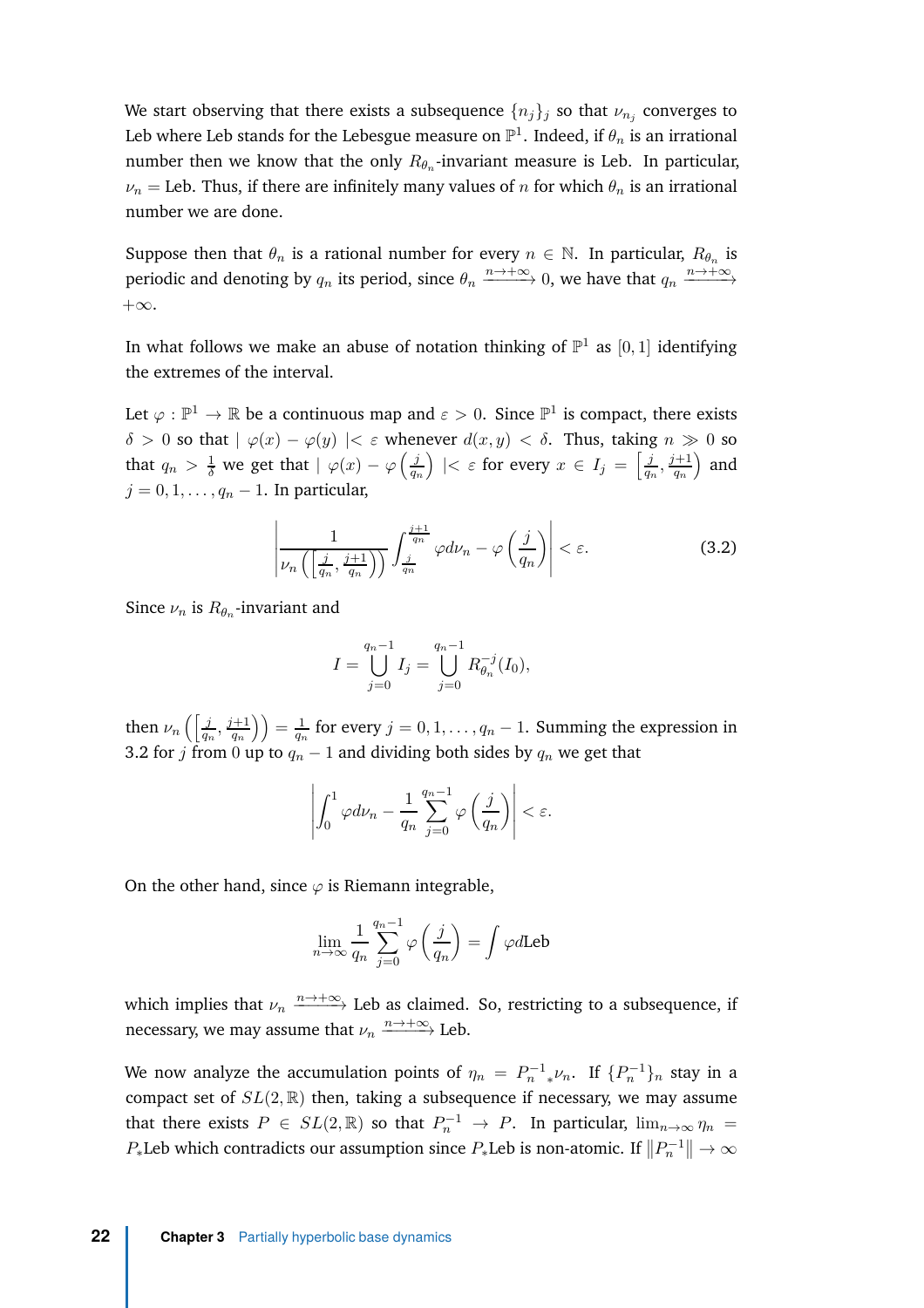<span id="page-34-0"></span>then we can work on the compactification of quasi-projective transformations. In particular, restricting to a subsequence, if necessary, we may suppose that  $Q_n =$  $P_n^{-1}/||P_n^{-1}||$  converges to some quasi-projective map *Q*. Note that, since  $||P_n^{-1}|| =$  $||P_n||$  → ∞,  $||Q_n|| = 1$  and  $|\det Q_n| = \lim_{n} 1/||P_n||^2 = 0$ , then *Q* has rank 1 i.e. is a quasi-constant map and its image is a single point *z* (see for instant the proof of [\[24,](#page-63-7) Lemma 6.4]).

Thus, as the kernel has zero Lebesgue measure we can apply Lemma [3.1.3](#page-32-0) to conclude that

$$
\lim_{n \to \infty} P_n^{-1} \cdot \nu_n = \lim_{n \to \infty} Q_{n} \cdot \nu_n = Q \cdot \text{Leb} = \delta_z
$$

which is a contradiction. Consequently,  $L_n$  may be elliptic only for finitely many values of *n*.

**Parabolic case:** To conclude the proof it remains to rule out the cases when  $tr(L_n)$  = 2 and the matrix are non diagonalizable for infinitely many values of *n*. So, suppose  $L_n$  is non diagonalizable and both of its eigenvalues are 1 for every  $n$ . Then by the Jordan's normal decomposition we have

$$
L_n = P_n^{-1} \left( \begin{array}{cc} 1 & 1 \\ 0 & 1 \end{array} \right) P_n
$$

for some  $P_n \in GL(2,\mathbb{R})$ . Consequently, the only invariant measure for  $L_n$  is atomic and have only one atom, contradicting the fact that  $\eta_n \xrightarrow{n \to +\infty} \frac{1}{2} (\delta_p + \delta_q)$ . Thus,  $L_n$ can be parabolic and different from id only for finitely many values of *n* concluding the proof of the proposition.  $\Box$ 

Let us consider the *projective special linear group* given by  $PSL(2,\mathbb{R}) = SL(2,\mathbb{R}) / \{\pm Id\}.$ That is, given *A, B* ∈ *SL*(2, ℝ) let us define equivalence relation  $\sim$  given by *A*  $\sim$  *B* if and only if  $A = B$  or  $A = -B$ . Given  $A \in SL(2, \mathbb{R})$ , let

$$
[[A]] = \{ B \in SL(2, \mathbb{R}) ; B \sim A \}
$$

be the equivalence class of *A* with respect to  $\sim$ . Then, we have that  $PSL(2,\mathbb{R}) =$  $\{[[A]]; A \in SL(2,\mathbb{R})\}.$  Observe that the norm  $\|\cdot\|$  on  $SL(2,\mathbb{R})$  naturally induces a norm, which we are going to denote by the same symbol, on *PSL*(2*,* R): given  $A \in SL(2,\mathbb{R}),$ 

$$
\|[[A]]\|:=\|A\|=\|-A\|.
$$

Given  $A: M \to SL(2,\mathbb{R})$  let us consider  $\tilde{A}: M \to PSL(2,\mathbb{R})$  defined by  $\tilde{A}(x) =$  $[[A(x)]]$ . By Kingman's subadditive ergodic theorem [\[19](#page-63-5)] and the ergodicity of  $\mu$  it follows that the limit

$$
L(\tilde{A}, \mu) = \lim_{n \to +\infty} \frac{1}{n} \log \| \tilde{A}^n(x) \|
$$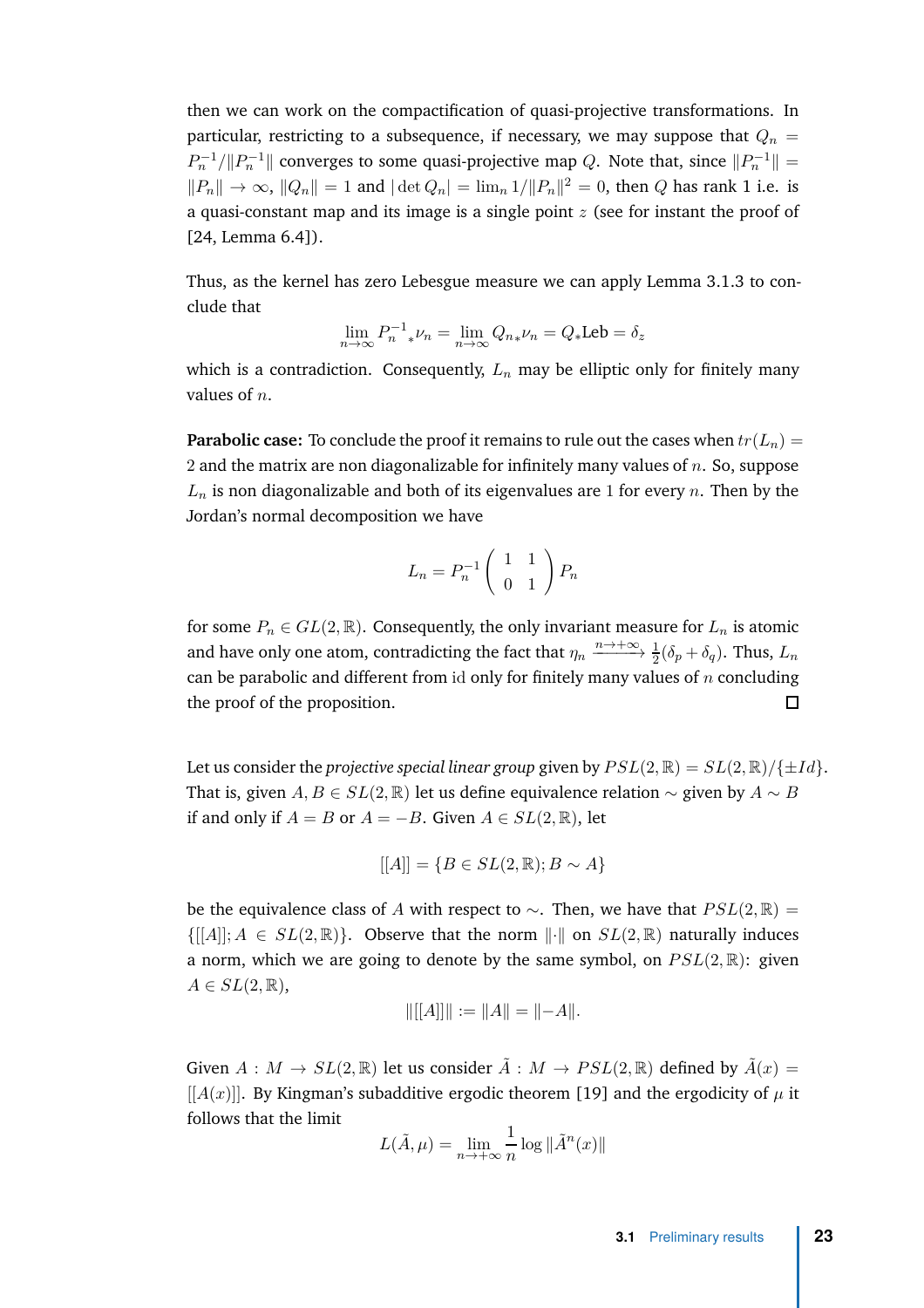<span id="page-35-2"></span>exists and is constant for *µ*-almost every  $x \in M$ . In particular, since  $\tilde{A}^n(x) =$  $[[A<sup>n</sup>(x)]]$  then  $||A<sup>n</sup>(x)|| = ||\tilde{A}<sup>n</sup>(x)||$  for every  $x \in M$  and  $n \in \mathbb{N}$ . Hence, we get that  $\lambda^u(A,\mu) = L(\tilde{A},\mu)$ . Another simple observation is that for every  $v \in \mathbb{P}^1$ ,  $[A(x)v] = [\tilde{A}(x)v]$  and, consequently, the action induced by A on  $\mathbb{P}^1$  coincide with the action of  $\tilde{A}$  on  $\mathbb{P}^1$ .

Moreover,  $H^{\tilde{A}}_{\gamma} = [[H^A_{\gamma}]] \in PSL(2,\mathbb{R})$  is well defined and have similar properties with respect to  $\tilde{A}$  as those of  $H_{\gamma}^A$  with respect to  $A$  described in Section [3.1.2.](#page-27-0) In particular, a similar conclusion to that of Section [3.1.2](#page-27-0) holds for  $\tilde{A}$  whenever  $H^{\tilde{A}}_{\gamma}$  = [[id]] for every  $(3K,L)$ -loop  $\gamma$ : we can perform a change of coordinates that makes the cocycle  $(\tilde{A}, f)$  constant without changing  $L(\tilde{A}, \mu)$ . Consequently, denoting this new cocycle by  $\hat{\tilde{A}}$ , it follows that  $L(\tilde{A}, \mu)$  is equal to logarithm of the norm of the greatest eigenvalue of any representative of  $\hat{\tilde{A}}.$ 

Furthermore, Proposition [3.1.4](#page-32-1) also have a counterpart for *PSL*(2*,* R) cocycles. In order to state it, recall that a sequence  $\{\tilde{L}_n\}_n$  in  $PSL(2, \mathbb{R})$  is said to converge to  $\tilde{L} \in PSL(2,\mathbb{R})$  if there are representatives *L* and  $L_n$  in  $SL(2,\mathbb{R})$  of  $\tilde{L}$  and  $\tilde{L}_n$ , respectively, so that the sequence  ${L_n}_n$  converges to *L* in  $SL(2, \mathbb{R})$ .

<span id="page-35-1"></span>**Proposition 3.1.5.** Let  $\tilde{L}_n \in PSL(2,\mathbb{R})$  be a sequence converging to [[id]] and, for  $e$  *each*  $n \in \mathbb{N}$  *let*  $\eta_n$  *be an*  $\tilde{L}_n$ *-invariant measure on*  $\mathbb{P}^1$  *converging to*  $\frac{1}{2}(\delta_p+\delta_q)$  *for some*  $p,q \in \mathbb{P}^1$  with  $p \neq q$ . Then for every  $n$  sufficiently large either  $\tilde{L}_n$  is hyperbolic or  $\tilde{L}_n = [[id]].$ 

This result follows easily from Proposition [3.1.4:](#page-32-1) for every  $\tilde{L}_n \in PSL(2,\mathbb{R})$  we can take a representative of  $\tilde{L}_n$  in  $SL(2,\mathbb{R})$  with positive trace and apply the aforementioned result to these representatives.

#### <span id="page-35-0"></span>3.2 Proof of Theorem [A](#page-13-0)

Let  $f : M \to M$ ,  $A : M \to SL(2, \mathbb{R})$  and  $\mu$  be given as in Theorem [A](#page-13-0) and suppose there exists a sequence  $\{A_k\}_{k\in\mathbb{N}}$  in  $H^{\alpha}(M)$  with  $\lambda^u(A_k,\mu) = \lambda^s(A_k,\mu) = 0$  for every  $k \in \mathbb{N}$  and such that  $A_k$  converges to  $A$  in  $H^{\alpha}(M)$ .

For each  $k \in \mathbb{N}$ , let  $m_k$  be an ergodic  $F_{A_k}$ -invariant probability measure on  $M \times \mathbb{P}^1$ projecting on  $\mu$  where  $F_{A_k}$  is defined similarly to  $F_A$ . The set  $\mathcal{M}(\mu)$  of probability measures on  $M \times \mathbb{P}^1$  that project down to  $\mu$  is sequentially compact (see [\[24](#page-63-7), Lemma 6.4]). Hence, passing to a subsequence if necessary, we may assume that the sequence  ${m_k}_k$  converges in the weak\* topology to some measure  $m$  which is, as one can easily check,  $F_A$ -invariant and projects on  $\mu$ . In order to prove Theorem [A](#page-13-0) we are going to analyze these families of measures and its respective disintegrations.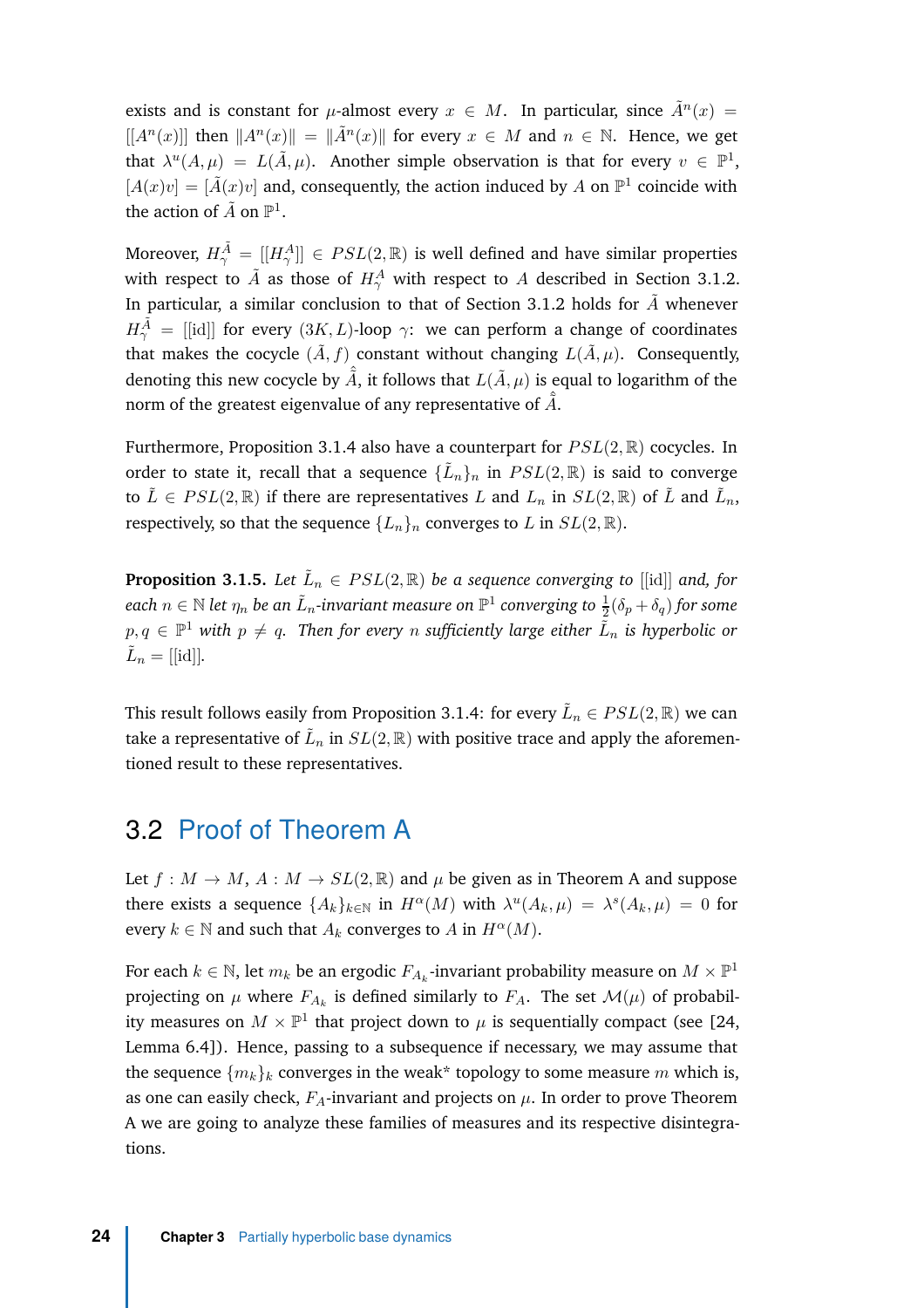#### <span id="page-36-4"></span><span id="page-36-0"></span>3.2.1 Continuity and convergence of conditional measures

Recall that  $\mathcal{W}_L^s = \{(x, y) \in M \times M; x \sim_L^s y\}$  is compact and, since  $(x, y, A) \rightarrow H_{xy}^{s, A}$ is continuous, given a sequence  $\{A_k\}_{k\in\mathbb{N}}$  converging to *A* in  $H^{\alpha}(M)$ ,

$$
\{\mathcal{W}_L^s \ni (x, y) \to H^{s, A_k}_{xy}\}_{k \in \mathbb{N}}
$$

is equi-continuous for *k* sufficiently large. Then, using this, Proposition [3.1.1](#page-26-0) and its proof in [\[2](#page-62-5)] we have:

<span id="page-36-2"></span>**Corollary 3.2.1.** *For every k sufficiently large there exists an su-invariant disintegra-* $\{m_x^k: x\in M\}$  of  $m_k$  with respect to the partition  $\{\{x\}\times \mathbb{P}^1: x\in M\}$  and  $\mu$  such *that*

 ${M \ni x → m_x^k}$ <sub>*k* $\gg$ 0</sub> *is equi-continuous.* 

As an application of this corollary we get that

<span id="page-36-1"></span>**Proposition 3.2.2.** *The measure m is su-invariant and admits a continuous disinte* $g$ ration  $\{m_x\}_{x \in M}$  with respect to  $\{\{x\}\times \mathbb{P}^1\}_{x \in M}$  and  $\mu$  so that  $m_x^k$  converges uniformly *on*  $M$  *to*  $m_x$ *.* 

In order to prove the previous proposition we need the following auxiliary result.

<span id="page-36-3"></span>**Lemma 3.2.3.** *Let X and Y be compact metric spaces, µ a Borel probability measure on X* and  $\{\nu_k\}_{k\in\mathbb{N}}$  *be a sequence of probability measures on*  $X \times Y$  *projecting on*  $\mu$ *and converging in the weak\* topology to some measure ν. Then for every measurable*  $f$ unction  $\rho: X \to \mathbb{R}$  in  $L^1(\mu)$  and every continuous function  $\varphi: Y \to \mathbb{R}$ ,

$$
\lim_{k \to \infty} \int \rho \times \varphi d\nu_k = \int \rho \times \varphi d\nu.
$$

*Proof.* Let  $\varphi$  be a continuous real valued function on *Y*. It is well-known that the continuous functions are dense in  $L^1(\mu)$  (see for instance [\[21](#page-63-4), Appendix A.5]). Thus, given  $\varepsilon > 0$ , we can take  $\hat{\rho}: X \to \mathbb{R}$  a continuous function so that

$$
\int_X |\hat{\rho} - \rho| d\mu < \frac{\varepsilon}{2 \sup \varphi}.
$$

By the weak convergence, we can take  $k_0 \in \mathbb{N}$  such that for every  $k > k_0$ ,

$$
\left| \int \hat{\rho} \times \varphi d\nu_k - \int \hat{\rho} \times \varphi d\nu \right| < \frac{\varepsilon}{2}.
$$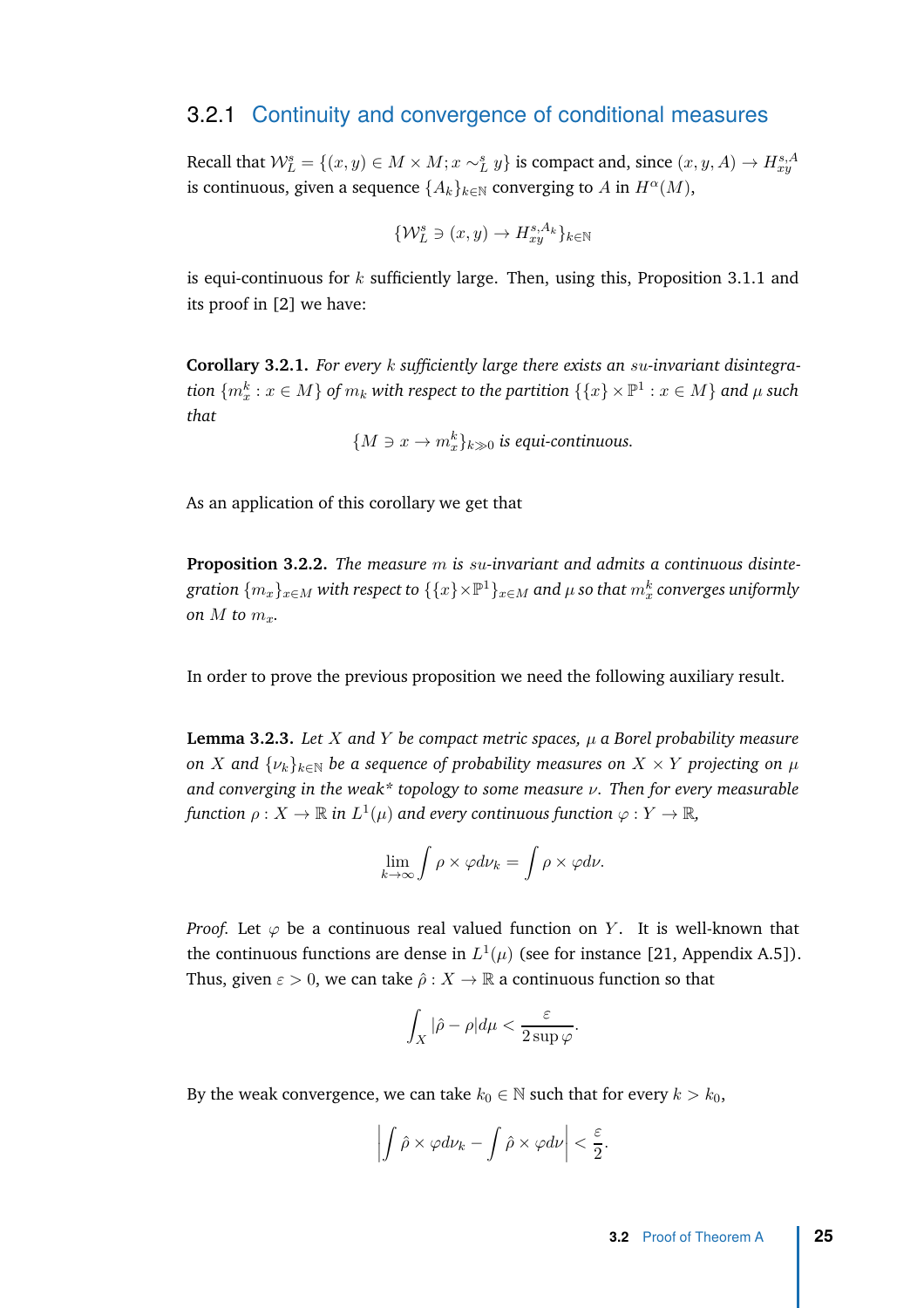Then, for  $k > k_0$ ,

$$
\left| \int \rho \times \varphi d\nu_k - \int \rho \times \varphi d\nu \right| < \sup \varphi \int_X |\hat{\rho} - \rho| d\mu + \left| \int \hat{\rho} \times \varphi d\nu_k - \int \hat{\rho} \times \varphi d\nu \right| < \varepsilon.
$$

We now proceed to the proof of Proposition [3.2.2:](#page-36-1)

*Proof of Proposition* [3.2.2.](#page-36-1) For each  $k \in \mathbb{N}$ , let  $\{m_x^k\}_{x \in M}$  be the disintegration of  $m_k$  given by Corollary [3.2.1.](#page-36-2) We start observing that by the equicontinuity of the disintegrations and Arzelà-Ascoli's theorem, for every continuous function  $\varphi:\mathbb{P}^1\to$  $\mathbb R,$  there exists a subsequence of  $\left\{\int_{\mathbb P^1} \varphi dm_x^k\right\}$  $\frac{k}{k}$  such that

$$
\int_{\mathbb{P}^1} \varphi dm_x^{k_j} \to I_x(\varphi)
$$

uniformly on *M*. Moreover, fixing  $\varphi$ , the uniform convergence implies that  $I_x(\varphi)$  is continuous in *M*.

Taking a dense subset  $\{\varphi_j\}_{j\in\mathbb{N}}$  of the space  $C^0(\mathbb{P}^1)$  of continuous functions and using a diagonal argument, passing to a subsequence if necessary, we can suppose that

$$
\int_{\mathbb{P}^1} \varphi dm^k_x \to I_x(\varphi)
$$

for every  $\varphi \in C^0(\mathbb{P}^1).$  It is easy to see that  $I_x$  defines a positive linear functional on  $C^0(\mathbb{P}^1)$ . Consequently, by Riesz-Markov's theorem, for every  $x \in M$  there exists a measure  $\hat{m}_x$  on  $\mathbb{P}^1$  such that  $I_x(\varphi) = \int \varphi d\hat{m}_x$ .

On the other hand, letting  ${m_x}_{x \in M}$  be a disintegration of *m* with respect to  ${x} \times$  $\mathbb{P}^1\}_{x \in M}$  and  $\mu$  and invoking Lemma [3.2.3](#page-36-3) it follows that for every continuous function  $\varphi : \mathbb{P}^1 \to \mathbb{R}$  and any  $\mu$ -positive measure subset  $D \subset M$ ,

$$
\int_D \int_{\mathbb{P}^1} \varphi dm_x^k d\mu = \int_{M \times \mathbb{P}^1} \chi_D \times \varphi dm_k \to \int_{M \times \mathbb{P}^1} \chi_D \times \varphi dm = \int_D \int_{\mathbb{P}^1} \varphi dm_x d\mu.
$$

Consequently,  $m_x = \hat{m}_x$  for  $\mu$  almost every  $x \in M$ . Thus, extending  $m_x = \hat{m}_x$ for every  $x \in M$  we get a continuous disintegration of  $m$  such that  $m_x^k \rightarrow m_x$ uniformly on  $x \in M$ . In particular, by the equicontinuity of the holonomies and the *su*-invariance of  $m_k$  for every  $k$  it follows that  $m$  is also  $su$ -invariant as claimed.  $\square$ 

From now on we work exclusively with the disintegrations  $\{m_x^k\}_{x\in M}$  and  $\{m_x\}_{x\in M}$ of *m<sup>k</sup>* and *m*, respectively, given by Corollary [3.2.1](#page-36-2) and the previous proposition.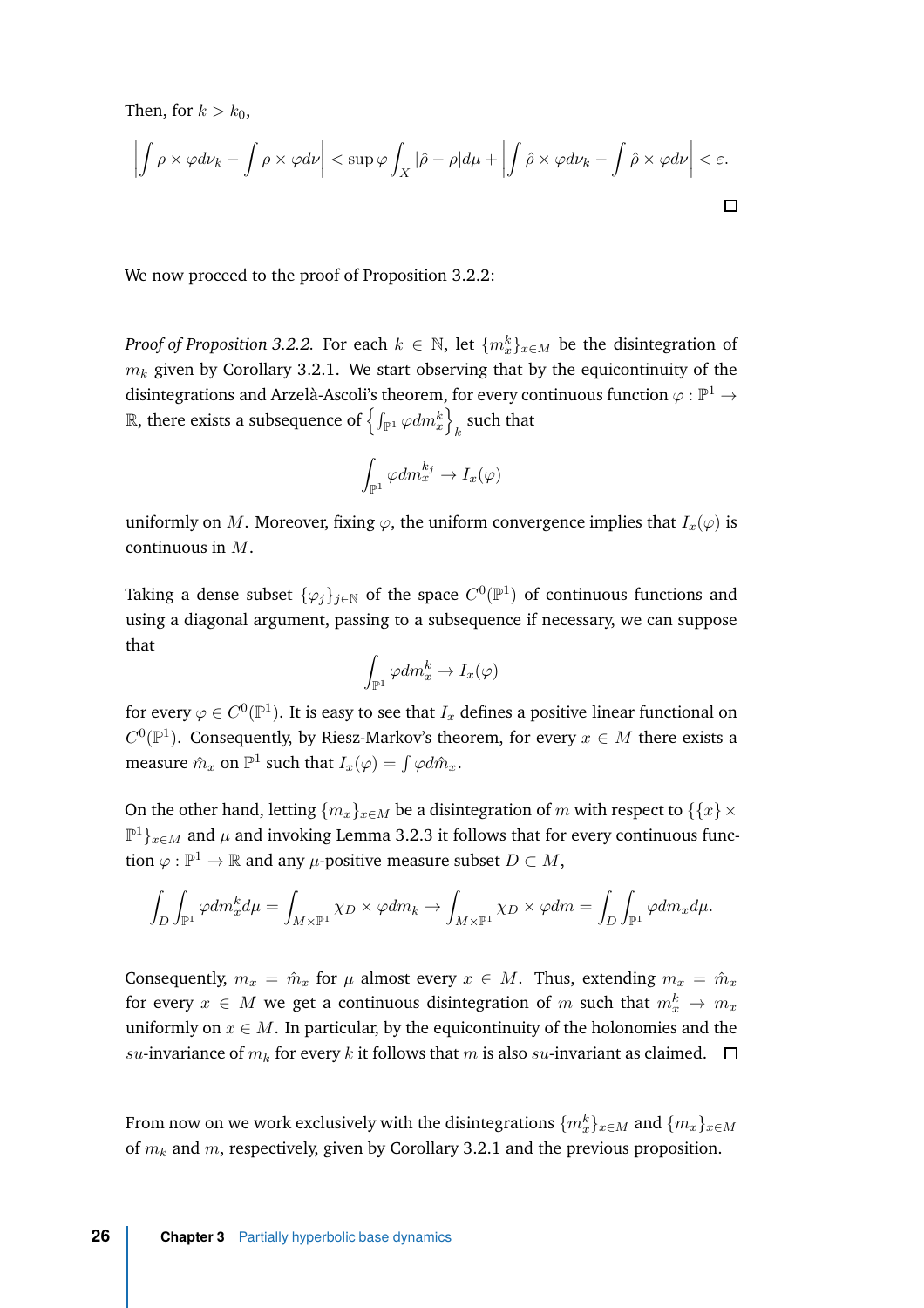<span id="page-38-1"></span>Recall we are assuming  $\lambda^u(A,\mu) > 0 > \lambda^s(A,\mu)$  hence, by the Oseledets' theorem there exist a decomposition  $\mathbb{R}^2 = E^{s,A}_x \oplus E^{u,A}_x$ . Moreover, we have the following result, for its proof we refer the reader to [\[5](#page-62-12), Proposition 3.1]:

**Lemma 3.2.4.** *If*  $\lambda^u(A, \mu) > 0 > \lambda^s(A, \mu)$ , every  $F_A$ -invariant probability measure *m* that projects down to  $\mu$  may be written as a convex combination  $am^s + bm^u$  with  $a, b \geq 0$  and  $a + b = 1$ , where  $m^*$  is an  $F_A$ -invariant measure projecting on  $\mu$  such *that its disintegration*  $\{m_x^*\}_{x \in M}$  *with respect to*  $\mu$  *satisfies*  $m_x^*(E_x^*) = 1$  *for*  $*\in \{s,u\}$ *.* 

It follows from the lemma above that for any  $F_A$ -invariant measure  $m$ , its conditional measures are of the form  $m_x = a\delta_{E_x^{u,A}} + b\delta_{E_x^{s,A}}$  for some  $a,b \in [0,1]$  such that  $a + b = 1$  where here and in what follows we abuse notation and identify a 1dimensional linear space  $E$  with its class  $[E]$  in  $\mathbb{P}^1$ . Furthermore, Avila, Santamaria, Viana in [\[2,](#page-62-5) Theorem D] established that under the hypothesis of Theorem [A](#page-13-0) every *su*-invariant section of a continuous fiber bundle  $\pi$  :  $E \to M$  is continuous in M. Thus we have:

<span id="page-38-0"></span>**Lemma 3.2.5.** *There exist continuous and su-invariant functions which coincide with*  $x \rightarrow E^{s,A}_x, E^{u,A}_x$  for  $\mu$ -almost every point. By su-invariance we mean that for every (admissible) choice of  $x, y, z \in M$ ,  $H_{xy}^{s, A}E_x^* = E_y^*$  and  $H_{xz}^{u, A}E_x^* = E_z^*$  for  $* \in \{s, u\}$ .

*Proof.* Recall  $m_k$  is a  $F_{A_k}$ -invariant measure such that  $m_k \to m$ . Since  $\lambda^u(A_k, \mu) = 0$ for every  $k \in \mathbb{N}$  we get that  $\int \Phi_{A_k} dm_k = 0$  where  $\Phi_{A_k}: M \times \mathbb{P}^1 \to \mathbb{R}$  is given by  $\Phi_{A_k}(x, v) = \log \frac{\|A_k(x)v\|}{\|v\|}$ . On the other hand,

$$
\int \Phi_{A_k} dm_k \to \int \Phi_A dm.
$$

Thus,  $\int \Phi_A dm = 0$  which implies that

$$
a\lambda_{+}(A,\mu)+b\lambda_{-}(A,\mu)=\int \Phi_{A}dm=0.
$$

Furthermore, since  $A(x) \in SL(2, \mathbb{R})$  for all  $x \in M$  we have  $\lambda_{+}(A, \mu) = -\lambda_{-}(A, \mu)$ . Therefore,  $a = b = 1/2$ . Now, by Proposition [3.2.2](#page-36-1) we know that  $\{m_x\}_x$  is suinvariant. Consequently, since  $E_x^{u,A}$  is *u*-invariant and  $E_x^{s,A}$  is *s*-invariant, it follows

$$
\delta_{E_x^{u,A}}=\frac{1}{a}(m_x-b\delta_{E_x^{s,A}})
$$

is also  $s$ -invariant. Analogously,  $E^{s,A}_x$  is  $u$ -invariant. In particular,  $E^{u,A}_x$  and  $E^{s,A}_x$  are  $su$ -invariant. Continuity follows easily from [\[2,](#page-62-5) Theorem D] as mention above.  $\Box$ 

From now on we think of  $E_x^{s,A}$  and  $E_x^{u,A}$  as continuous functions defined for every *x* ∈ *M*.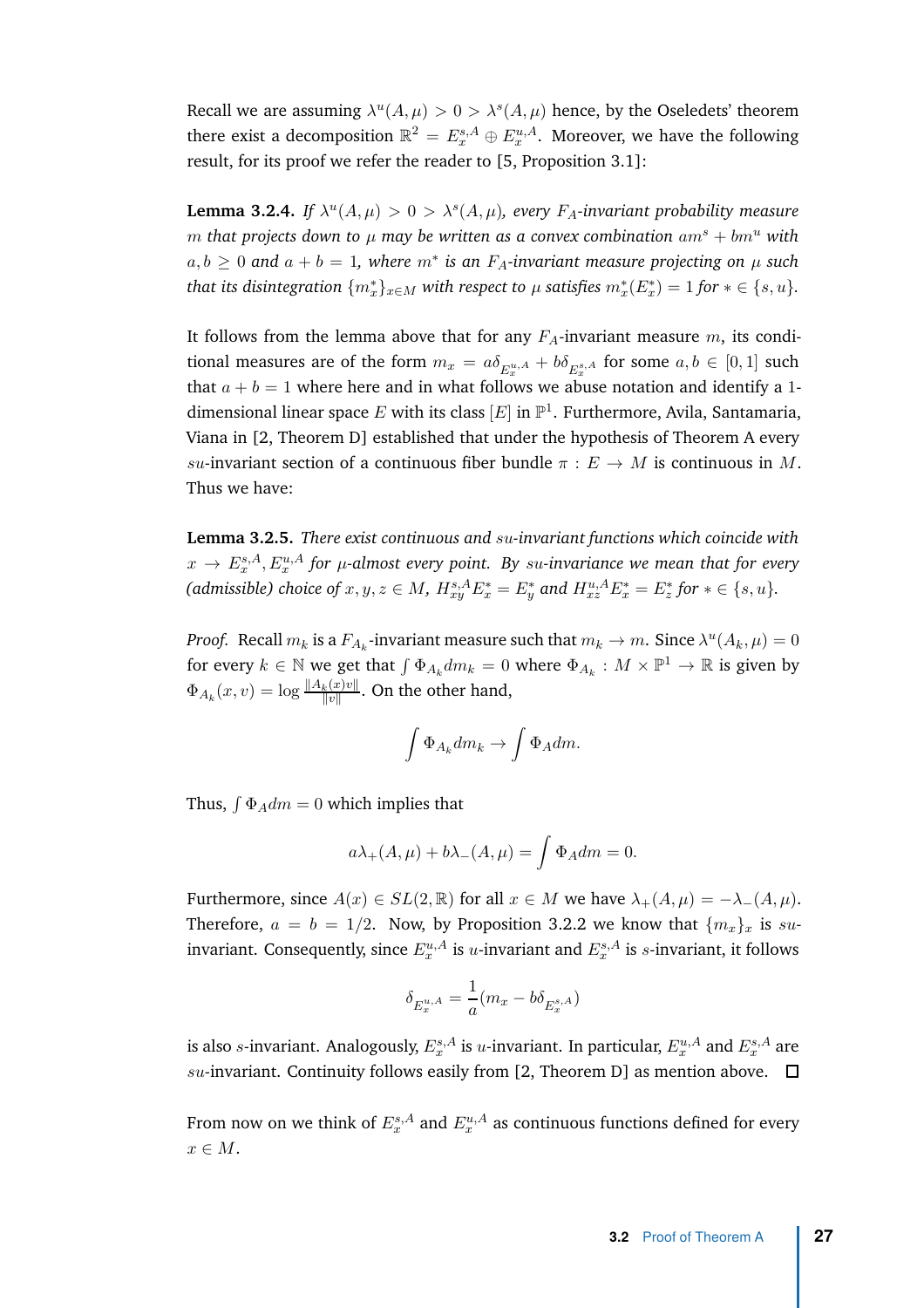### <span id="page-39-0"></span>3.2.2 Excluding the atomic case with a bounded number of atoms

In this subsection we prove that  $m_{x_k}^k$  can not have a bounded number of atoms (with bound independent of *k*) for infinitely many values of  $k \in \mathbb{N}$  and any  $x_k \in M$ . The general case will be reduced to this one. In order to do so, we need the following lemma.

**Lemma 3.2.6.** *If*  $m_y^k$  *has an atom for some*  $y \in M$ *, then there exists*  $j = j(k) \in \mathbb{N}$  $\textit{such that for every } x \in M, \textit{there exist } v_x^1, \dots v_x^j \in \mathbb{P}^1 \textit{ so that }$ 

$$
m_x^k = \frac{1}{j} \sum_{i=1}^j \delta_{v_x^i}.
$$

*Proof.* Let  $v_y \in \mathbb{P}^1$  be such that  $m^k_y(v_y) = \beta > 0$  and for every  $x \in M$ , let  $\gamma_x$  be an  $su$ path joining *y* and *x*. Taking  $w_x = H_{\gamma_x}^{A_k} v_y$ , by the *su*-invariance of the disintegration  ${m_x^k}_{k}$  it follows that  $m_x^k(w_x) = \beta$  for every  $x \in M$ . Thus, considering

$$
L = \{(x, v_x) \in M \times \mathbb{P}^1; m_x^k(v_x) = \beta\}
$$

we get that it is  $F_{A_k}$ -invariant. Indeed,

$$
m_{f(x)}^k(\mathbb{P}A(x)v_x) = (\mathbb{P}A(x))_* m_x^k(\mathbb{P}A(x)v_x) = m_x^k(v_x) = \beta
$$

Consequently, since *m<sup>k</sup>* is ergodic and

$$
m_k(L) = \int m_x^k \left( L \cap \left( \{x\} \times \mathbb{P}^1 \right) \right) d\mu \ge \beta > 0.
$$

it follows that  $m_k(L) = 1$ . In particular,  $m_x^k(L \cap (\{x\} \times \mathbb{P}^1)) = 1$  for  $\mu$ -almost every *x* ∈ *M*. Otherwise, if the set *D* ⊂ *M* where  $m_x^k(L \cap (\{x\} \times \mathbb{P}^1))$  < 1 has positive measure, then

$$
m^{k}(L) = \int_{M} m_{x}^{k} \left( L \cap \left( \{x\} \times \mathbb{P}^{1} \right) \right) d\mu(x)
$$
  
= 
$$
\int_{D} m_{x}^{k} \left( L \cap \left( \{x\} \times \mathbb{P}^{1} \right) \right) d\mu(x) + \int_{D^{c}} m_{x}^{k} \left( L \cap \left( \{x\} \times \mathbb{P}^{1} \right) \right) d\mu(x)
$$
  
< 
$$
< \int_{D} d\mu(x) + \int_{D^{c}} d\mu(x) = 1.
$$

By the definition of *L*, this implies that

$$
m^k_x = \frac{1}{j}\sum_{i=1}^j \delta_{v^i_x},
$$

where  $\frac{1}{j} = \beta$  (in particular, *j* does not depend on *x*).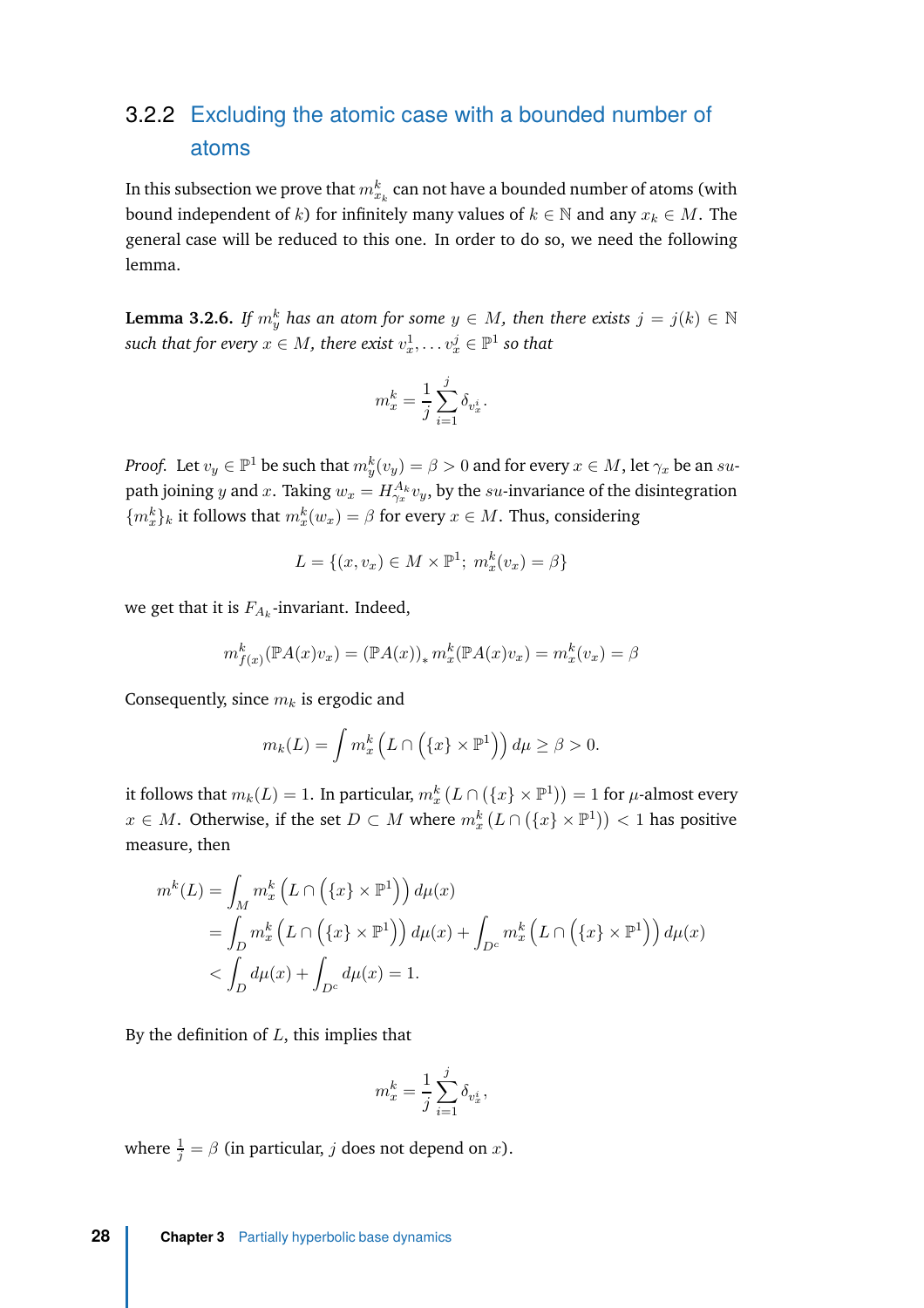This is true for every *x* in a full measure set  $\hat{M} \subset M$ . To prove that this claim holds true *for every*  $x \in M$ , given  $x \in M$  take some  $su$ -path  $\gamma_x$  from a point  $z \in \hat{M}$  to  $x$ . By *su*-invariance, if we define  $\omega_x^i = H_{\gamma_x}^A v_z^i$  we have

$$
m_x^k = \left(H_{\gamma_x}^A\right)_* m_z^k = \frac{1}{j} \sum_{i=1}^j \delta_{\omega_x^i}.
$$

We now proceed to prove that for infinitely many *k* non conditional measure of *m<sup>k</sup>* can have a bounded number of atoms with bound independent of *k*. The proof is going to be by contradiction. Assume there exist a subsequence *k*'s such that there exist  $x \in M$  such that  $m_x^k$  has a bounded number of atoms.

So, passing to a subsequence and using the previous lemma suppose  $m_x^k$  has  $j(k)$ atoms and that the sequence  ${j(k)}_k$  is bounded. Restricting again to a subsequence, if necessary, we may assume that  $j(k)$  is constant equal to some  $j \in \mathbb{N}$ . In particular, since

$$
m_x = \frac{1}{2} \delta_{E_x^{s,A}} + \frac{1}{2} \delta_{E_x^{u,A}},
$$

for  $k$  sufficiently large  $m_x^k$  has an even number of atoms. Thus, writing

$$
m_x^k = \frac{1}{j} \sum_{i=1}^j \delta_{v_k^i(x)}
$$

and reordering if necessary we may suppose that  $v_k^i(x) \to E_x^{u,A}$  for  $i \leq \frac{j}{2}$  $\frac{1}{2}$  and  $v_k^{\ell}(x) \rightarrow E_x^{s,A}$  for  $\ell > \frac{j}{2}$ . Moreover, by Proposition [3.2.2,](#page-36-1) such convergence is uniform.

Observe now that for each *k* there exists some  $x_k \in M$  such that  $A_k(x_k)v_k^{i_k}(x_k) =$  $v_k^{j_k}(f(x_k))$  for some  $i_k \leq \frac{j}{2}$  $\frac{j}{2}$  and  $j_k > \frac{j}{2}$  $\frac{1}{2}$ . Otherwise, the set

$$
L = \bigcup_{x \in M} \{x\} \times \{v_k^1(x), \dots v_k^{\frac{j}{2}}(x)\}
$$

would be  $F_{A_k}$ -invariant with measure

$$
m_k(L) = \int m_x^k(\{v_k^1(x), \dots v_k^{\frac{j}{2}}(x)\}) d\mu = \frac{1}{2},
$$

contradicting the ergodicity. Thus, restricting to a subsequence, if necessary, we may assume without loss of generality that  $v_k^{i_k}(x_k) = v_k^1(x_k)$  and  $v_k^{j_k}(x_k) = v_k^j$  $\frac{J}{k}(x_k)$ for every  $k \in \mathbb{N}$  and that  $x_k \to x$ . In particular,

$$
A(x)E_x^{u,A} = \lim_{k \to \infty} A_k(x_k)v_k^1(x_k) = \lim_{k \to \infty} v_k^j(f(x_k)) = E_{f(x)}^{s,A},
$$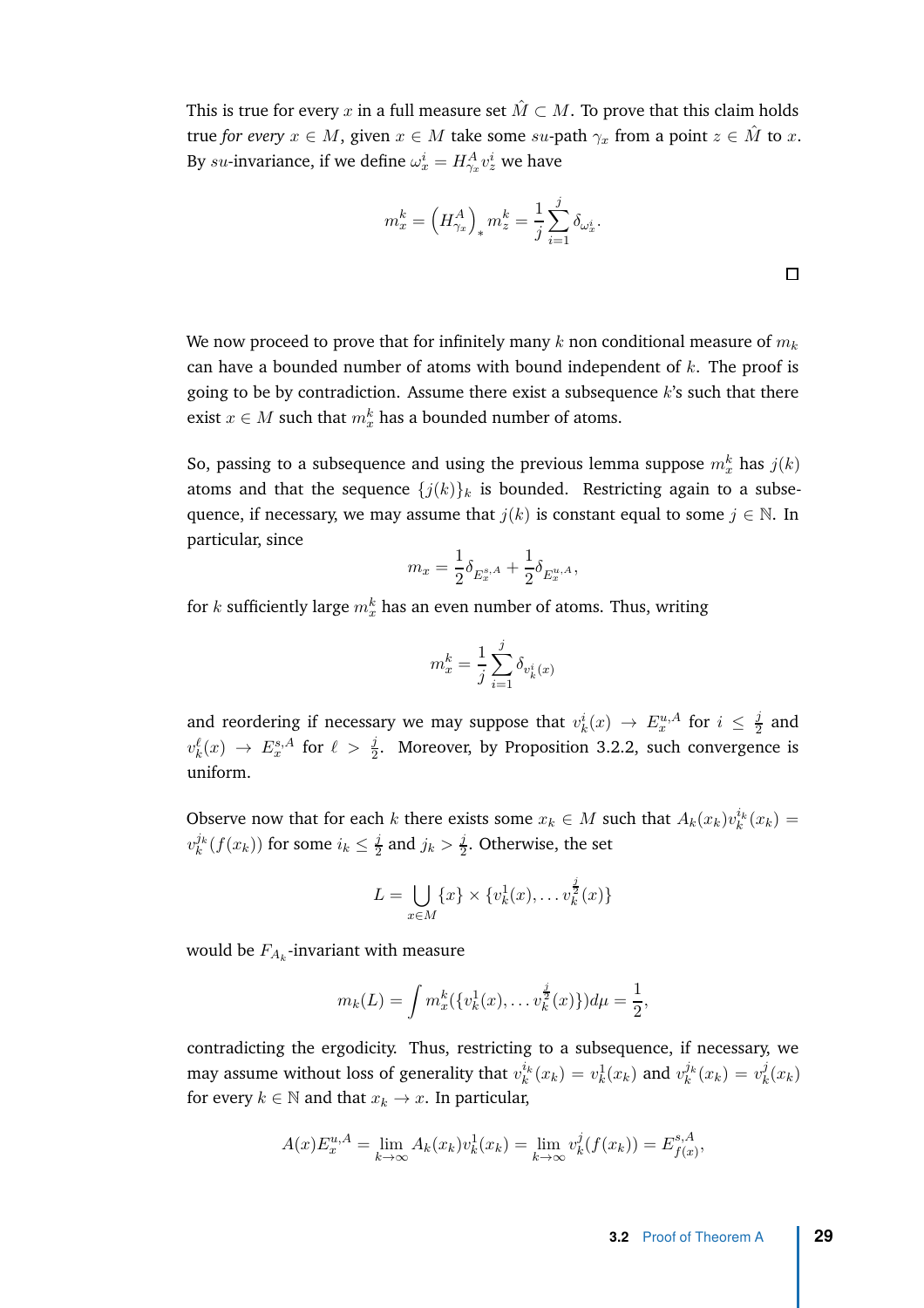a contradiction.

Summarizing, we can not have a subsequence  $\{k_i\}_i$  so that the sequence  $\{j(k_i)\}_i$  is bounded where  $j(k)$  stands for the number of atoms of  $m_x^k$  (which is independent of  $x \in M$ ).

#### <span id="page-41-0"></span>3.2.3 Conclusion of the proof

Now we consider the general case. The idea of the proof is to use Proposition [3.1.5](#page-35-1) to reduce the proof to the case presented in Section [3.2.2,](#page-39-0)

Given  $x \in M$  let  $\gamma$  be a non-trivial *su*-loop at *x*. In particular, from Lemma [3.2.5](#page-38-0) it follows that

$$
H^A_\gamma E^{*,A}_x = E^{*,A}_x
$$

for  $*\in \{s,u\}$ . Consequently, either  $H^A_\gamma$  is hyperbolic or  $H^A_\gamma=\pm\operatorname{id}$ .

If there exist *x* and  $\gamma$  such that  $H^A_\gamma$  is hyperbolic then, by the convergence of  $H^{A_k}_\gamma$  to  $H^A_\gamma$ , it follows that  $H^{A_k}_\gamma$  is also hyperbolic for every  $k \gg 0$ . Thus, since  $\left(H^{A_k}_\gamma\right)_\downarrow m^k_x = m^k_x$ , it follows that  $m^k_x$  is atomic and has at most two atoms for every  $k \gg 0$  but from Section [3.2.2](#page-39-0) we know this is not possible. So, we get that  $H^A_\gamma = \pm \operatorname{id}$  *for every su*-loop at *x* and *every*  $x \in M$  and therefore  $H^{\tilde{A}}_\gamma = [[\operatorname{id}]]$  *for every su*-loop at *x* and *every*  $x \in M$  where  $\tilde{A}$  is defined in [3.1.3.](#page-31-0)

From Proposition [3.1.5](#page-35-1) we get that either there exists a non-trivial *su*-loop *γ* at some point  $x \in M$  and a sequence  $\{k_j\}_j$  going to infinite as  $j \to +\infty$  so that  $H_\gamma^{\tilde{A}_{k_j}}$ is hyperbolic for every *j* and thus  $H_\gamma^{A_{k_j}}$  is also hyperbolic for every *j*, or  $H_\gamma^{\tilde{A}_k} = [[\mathrm{id}]]$ for every *su*-loop  $\gamma$  and every  $k > k_{\gamma}$  for some  $k_{\gamma} \in \mathbb{N}$ .

Arguing as we did above we conclude that the first case can not happen. So, all we have to analyze is the case when  $H^{\tilde{A}_k}_{\gamma} = [[\mathrm{id}]]$  for every  $su\text{-loop}\:\gamma$  and every  $k>k_{\gamma}$ for some  $k_{\gamma} \in \mathbb{N}$ .

If there exists  $k_0 \in \mathbb{N}$  so that  $k_\gamma \leq k_0$  for every  $su\text{-loop }\gamma$  then  $H^{\tilde{A}_k}_\gamma = [[id]]$  for all  $k > k_0$  and for all  $\gamma$ . Making the change of coordinates given in [3.1](#page-30-0) for every  $k > k_0$ (recall Section [3.1.3\)](#page-31-0) we get the that  $L(\tilde{A}_k, \mu)$  is equal to the logarithm of the norm of the greatest eigenvalue of any representative of  $\hat{\tilde{A}}_k(x)$ , where  $\hat{\tilde{A}}_k(x)$  is a constant element of  $PSL(2,\mathbb{R}),$  and  $\hat{\tilde{A}}_k(x)\rightarrow\hat{\tilde{A}}(x).$  In particular,

$$
\lambda^{u}(A_{k}, \mu) = L(\tilde{A}_{k}, \mu) \xrightarrow{k \to +\infty} L(\tilde{A}, \mu) = \lambda^{u}(A, \mu)
$$

which is a contradiction.

Recall that in order to perform the change of coordinates in [3.1](#page-30-0) it is enough to assume that  $H_{\gamma}^{\tilde{A}_k} = [[\text{id}]]$  for every  $(K', L')$ -loop  $\gamma$  for some  $K', L' > 0$ . To conclude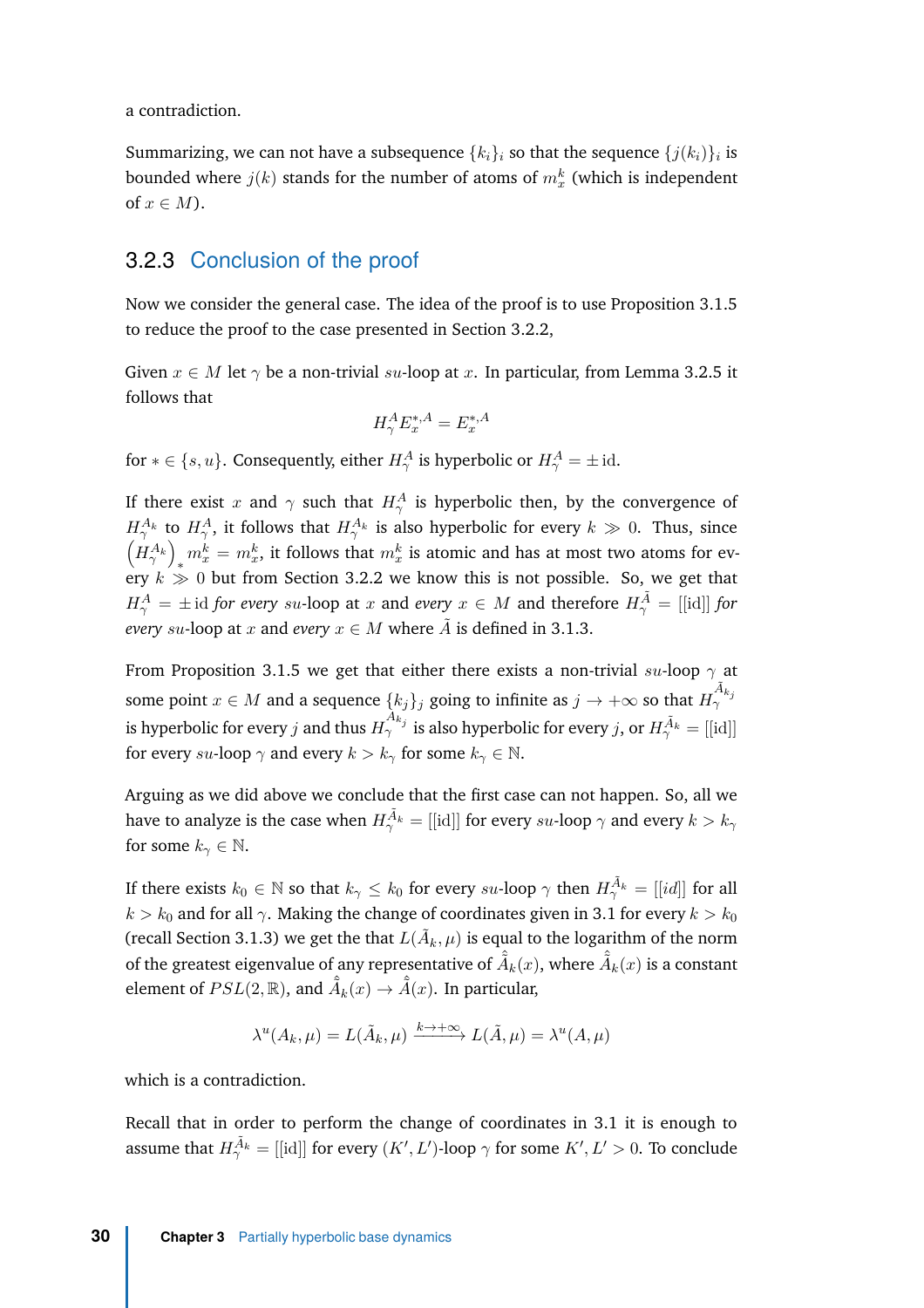<span id="page-42-1"></span>the proof of Theorem [A,](#page-13-0) in view of the previous argument, we only have to show that we can not have  $k_{\gamma}$  arbitrarily large for  $(K',L')$ -loops.

Let  $k_{\gamma}$  be minimum for its defining property, that is,  $H^{\tilde{A}_k}_{\gamma} = [[\mathrm{id}]]$  for every  $k>k_{\gamma}$ and  $H^{\tilde{A}_{k\gamma}}_{\gamma}\neq[[\mathrm{id}]]$ . Suppose that for each  $j\in\mathbb{N}$  there exist  $x_j\in M$  and a  $(K',L')$ loop  $\gamma_j$  at  $x_j$  so that  $k_{\gamma_j}\xrightarrow{j\to+\infty}+\infty.$  Passing to a subsequence we may assume  $x_j \xrightarrow{j \to +\infty} x$  and  $\gamma_j \xrightarrow{j \to +\infty} \gamma$  where  $\gamma$  is an *su*-loop at *x*. This can be done because each  $\gamma_j$  has at most  $K'$  legs and each of them with length at most  $L'$ . In particular, if  $\gamma_j$  is defined by the sequence  $x_j = z_0^j$  $\frac{j}{0}, z_1^j$  $x_1^j, \ldots, z_{n_j}^j = x_j$  then  $n_j \leq K'$  for every *j*. Thus, passing to a subsequence we may assume  $n_j = n \leq K'$  for every  $j \in \mathbb{N}$  and *z j*  $\frac{j}{i} \xrightarrow{j \to +\infty} x_i$  for every  $i = 1, \ldots, n$ , consequently  $\gamma$  is the *su*-loop defined by the sequence  $x = x_0, x_1, \ldots, x_n = x$ .

Now, since  $H^{\tilde{A}}_{\gamma} = [[\mathrm{id}]], H$  $\frac{\tilde{A}_{k\gamma_j}}{\gamma_j} \xrightarrow{j \to +\infty} H_{\gamma}^{\tilde{A}}$  and *H*  $\begin{array}{rcl} \tilde{A}_{k\gamma_{j}} & \neq & \left[ \left[ \textrm{id}\right] \right] \textrm{ it follows from} \end{array}$ Proposition [3.1.5](#page-35-1) (recall Proposition [3.2.2\)](#page-36-1) that *H*  $\frac{\tilde{A}_{k\gamma_j}}{\gamma_j}$  is hyperbolic for every  $j\gg 0$ and thus  $H_{\gamma_j}^{A_{k_{\gamma_j}}}$  is also hyperbolic for every  $j\gg 0$ . Consequently,  $m_x^{k_{\gamma_j}}}$  is atomic and has at most two atoms for every  $x \in M$  and every  $j \in \mathbb{N}$  which again from Section [3.2.2](#page-39-0) we know is not possible concluding the proof of Theorem [A.](#page-13-0)

**Remark 3.2.7.** *We observe that Theorem [A](#page-13-0) can also be proved using the techniques of couplings and energy developed in [\[4](#page-62-4)]. We chose to present the previous proof because it is shorter and also different. It is also worth noticing that a similar result was obtained by Liang, Marín and Yang [\[20](#page-63-12), Theorem 6.1] for the derivative cocycle under the additional assumption that f has a pinching hyperbolic periodic point. In our context, such a hypothesis would immediately imply that all the conditional measures*  $m_x^k$  are atomic with at most two atoms for every  $k\,\gg\,0$ . In particular, Theorem [A](#page-13-0) *would follow from the results of Section [3.2.2.](#page-39-0)*

#### <span id="page-42-0"></span>3.3 Examples

At this section we present two examples of fiber-bunched cocycles with nonvanishing Lyapunov exponents over a partially hyperbolic map which are accumulated by cocycles with zero Lyapunov exponents. The construction of this examples is based on an example constructed by Wang and You in [\[26](#page-63-3), Theorem 2]. Let us present this result.

Let *X* be a  $C^r$ ,  $r \geq 1$ , compact manifold,  $T : X \to X$  be ergodic with a normalized invariant measure  $\nu$  and  $A(x)$  be a  $SL(2,\mathbb{R})$ -valued function on X. We say that the dynamical system  $(x, v) \mapsto (T(x), A(x)v)$  in  $X \times \mathbb{R}^2$  is a *quasi periodic cocycle* if the base of the system is a rotation on the torus. That is, if  $X = \mathbb{T}^m = \mathbb{R}^m \setminus \mathbb{Z}^m$  and

$$
T = T_{\omega} : x \mapsto x + \omega.
$$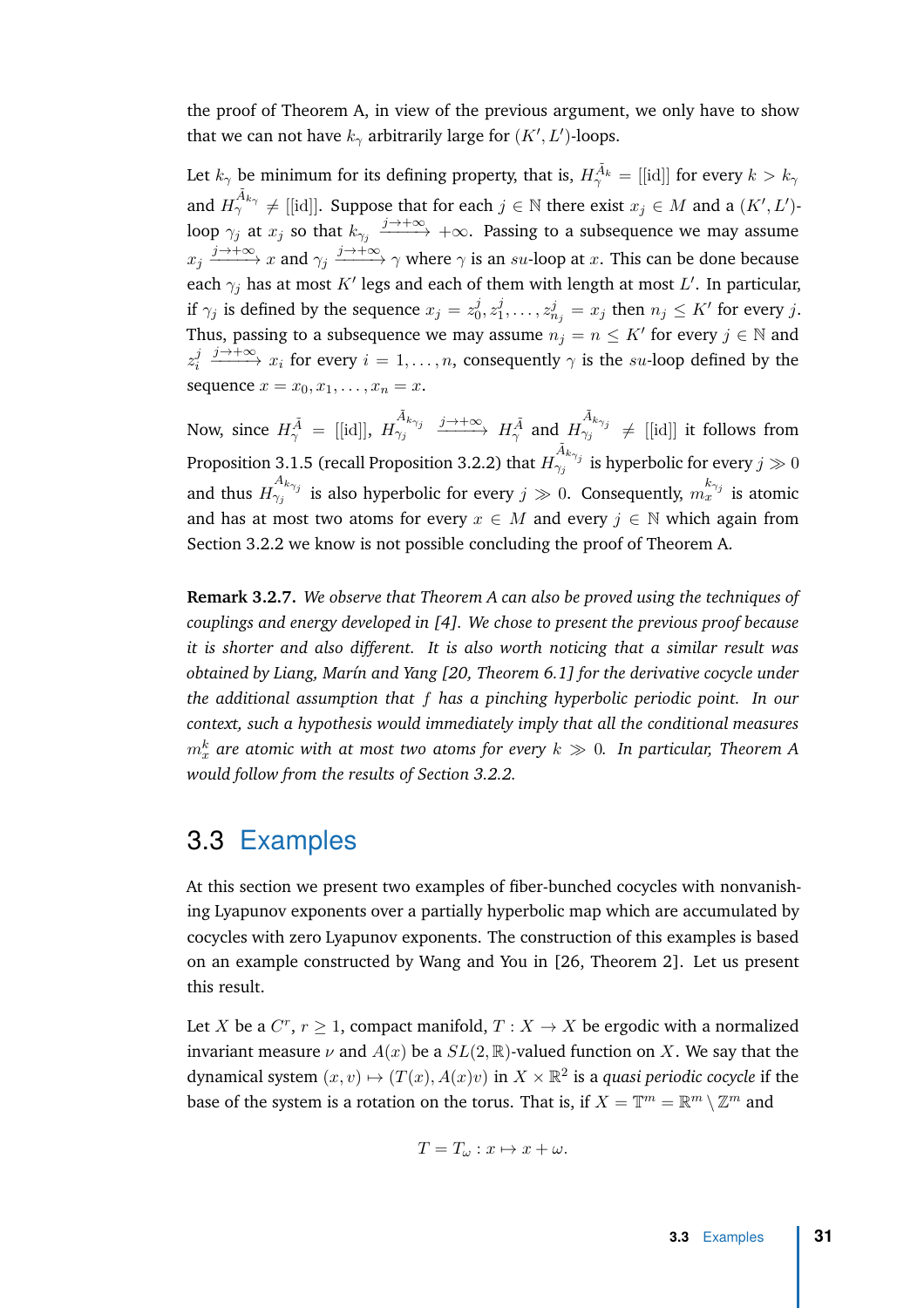<span id="page-43-2"></span>Let  $\omega$  be an irrational number. We call a rational number  $p/q$  a *best approximation* of *ω* if every other rational fraction with the same or smaller denominator differs from  $\omega$  by a greater amount. In other words if the inequalities  $0 < s \leq q$ , and  $p/q \neq r/s$  imply that

$$
\left|\omega - \frac{p}{q}\right| < \left|\omega - \frac{r}{s}\right|.
$$

Irrational numbers have an unique continued fraction expansion:

$$
\omega = [a_0 : a_1, a_2...] = a_0 + \cfrac{1}{a_1 + \cfrac{1}{a_2 + \cdots}}
$$

where  $a_0 \in \mathbb{Z}$  and  $a_n \in \mathbb{N}$  for  $n \geq 1$ . The continued fraction expansion of an irrational number is infinite, whereas rational numbers have finite but not unique continued fraction expansions. For the proof of the properties of the continued fraction expansion that we mention here we refer to [\[18\]](#page-63-13).

Given an irrational number  $\omega = [a_0 : a_1, a_2, \ldots]$  the *n*-th convergent is the rational number  $p_n/q_n = [a_0 : a_1, ..., a_n]$ . The sequence  $(p_n/q_n)_n$  converges to  $\omega$  and this sequence is the best approximation to  $\omega$ : for any other rational number  $a/b$  such that  $b \leq q_n$  we have

$$
\left|\omega - \frac{p_n}{q_n}\right| < \left|\omega - \frac{a}{b}\right|.
$$

Moreover, we say  $\omega$  is of *bounded type* if there exist  $M > 0$  such that  $a_n \leq M$  for all *n*.

With this definitions we are able to state Wang and You's result.

<span id="page-43-1"></span>**Theorem 3.3.1.** *[\[26](#page-63-3), Theorem 1] Consider quasi-periodic SL*(2*,* R) *cocycles over S* 1 *with*  $\omega$  *being a fixed irrational number of bounded-type. For any*  $0 \le l \le \infty$ , there exists a cocycle  $A^l \in C^l(S^1,SL(2,\mathbb R))$  with arbitrarily large Lyapunov exponent and  $a$  sequence of cocycles  $A_k \in C^l(S^1,SL(2,\mathbb R))$  with zero Lyapunov exponent such that  $A_k$   $\rightarrow$   $A^l$  in the  $C^l$  topology. As a consequence, the set of  $SL(2,\mathbb{R})$ -cocycles with *positive Lyapunov exponent is not C <sup>l</sup> open.*

#### <span id="page-43-0"></span>3.3.1 Proof of Theorem [B](#page-13-1)

Let  $\omega$  be an irrational number of bounded type and  $f_0\,:\,\mathcal{S}^1\,\rightarrow\,\mathcal{S}^1$  be given by  $f_0(t) = t + 2\pi\omega$  where  $S^1$  is the unit circle. Let  $A_0: S^1 \to SL(2, \mathbb{R})$  be the cocycle  $A^r$ given by Theorem [3.3.1.](#page-43-1) And  $\{A_k\}_k$  be a sequence in  $C^r(\mathcal{S}^1, SL(2,\mathbb{R}))$  converging to  $A_0$  in the  $C^r$  topology, so that  $\lambda^u(A_k, \nu) = 0$  for every  $k \in \mathbb{N}$  where  $\nu$  denotes the Lebesgue measure on  $\mathcal{S}^1$  (also given by Theorem [3.3.1\)](#page-43-1) .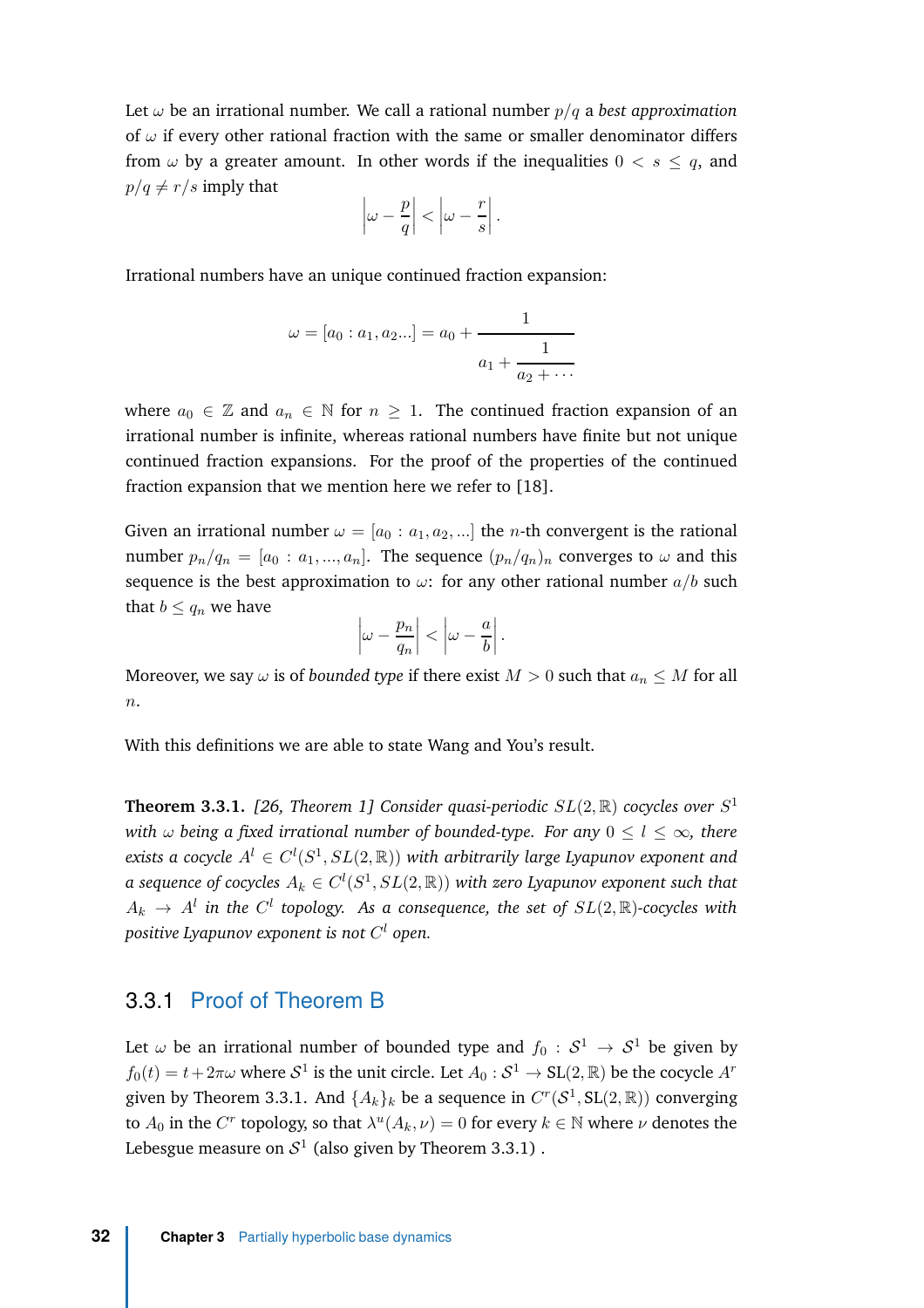<span id="page-44-1"></span>Now, given  $f_1: N \to N$ , a volume-preserving Anosov diffeomorphism of a compact manifold  $N$ , let us consider the map  $f : M := \mathcal{S}^1 \times N \to M$  given by

$$
f(t, x) = (f_0(t), f_1(x))
$$

and let  $\hat{A}: M \to SL(2, \mathbb{R})$  be given by

$$
\hat{A}(t,x) = A_0(t).
$$

Thus, defining  $\hat{A}_k(t,x) = A_k(t)$  and denoting by  $\mu$  the Lebesgue measure on  $M$  we have that the limit of  $\hat{A}_k$  is  $\hat{A}$ . Moreover,

$$
\lambda^u(\hat{A}_k,\mu) = \lambda^u(A_k,\nu) = 0
$$

for every  $k \in \mathbb{N}$  and

$$
\lambda^u(\hat{A}, \mu) = \lambda^u(A_0, \nu) > 0.
$$

Consequently, since *f* is a volume-preserving partially hyperbolic and center-bunched diffeomorphism and  $f_1$  may be chosen so that  $(\hat{A}, f)$  is fiber-bunched, we complete the proof of Theorem [B.](#page-13-1)

#### <span id="page-44-0"></span>3.3.2 Random product cocycles

We now present another construction showing that given any real number  $\lambda > 0$ , we have a fiber-bunched cocycle *A* over a partially hyperbolic and center-bunched map *f* so that  $\lambda^u(A,\mu) = \lambda$  which can be approximated by cocycles with zero Lyapunov exponents. We start with a general construction.

Let  $\Sigma = \{1, \ldots, k\}^{\mathbb{Z}}$  be the space of bilateral sequences with  $k$  symbols and  $\sigma : \Sigma \to$  $Σ$  be the left shift map. Given maps  $f$ <sup>*j*</sup> :  $K → K$  and  $A$ <sup>*j*</sup> :  $K → SL(2, ℝ)$  for  $j = 1, \ldots, k$  where *K* is a compact manifold, let us consider  $f : \Sigma \times K \to \Sigma \times K$ and  $A: \Sigma \times K \rightarrow SL(2, \mathbb{R})$  given, respectively, by

$$
f(x,t) = (\sigma(x), f_{x_0}(t))
$$
 and  $A(x,t) = A_{x_0}(t)$ .

The *random product of the cocycles*  $\{(A_j,f_j)\}_{j=1}^k$  is then defined as the cocycle over *f* which is generated by *A*. Observe that this definition generalizes the notion of random products of matrices explaining our terminology. Indeed, taking *K* as being a single point we recover the aforementioned notion.

Differently from the case of random products of matrices where one have continuity of Lyapunov exponents (see [\[4\]](#page-62-4),[\[9\]](#page-62-3), [\[24\]](#page-63-7)), in the setting of random products of cocycles Lyapunov exponents can be very 'wild'. This is what we exploit to construct our next example.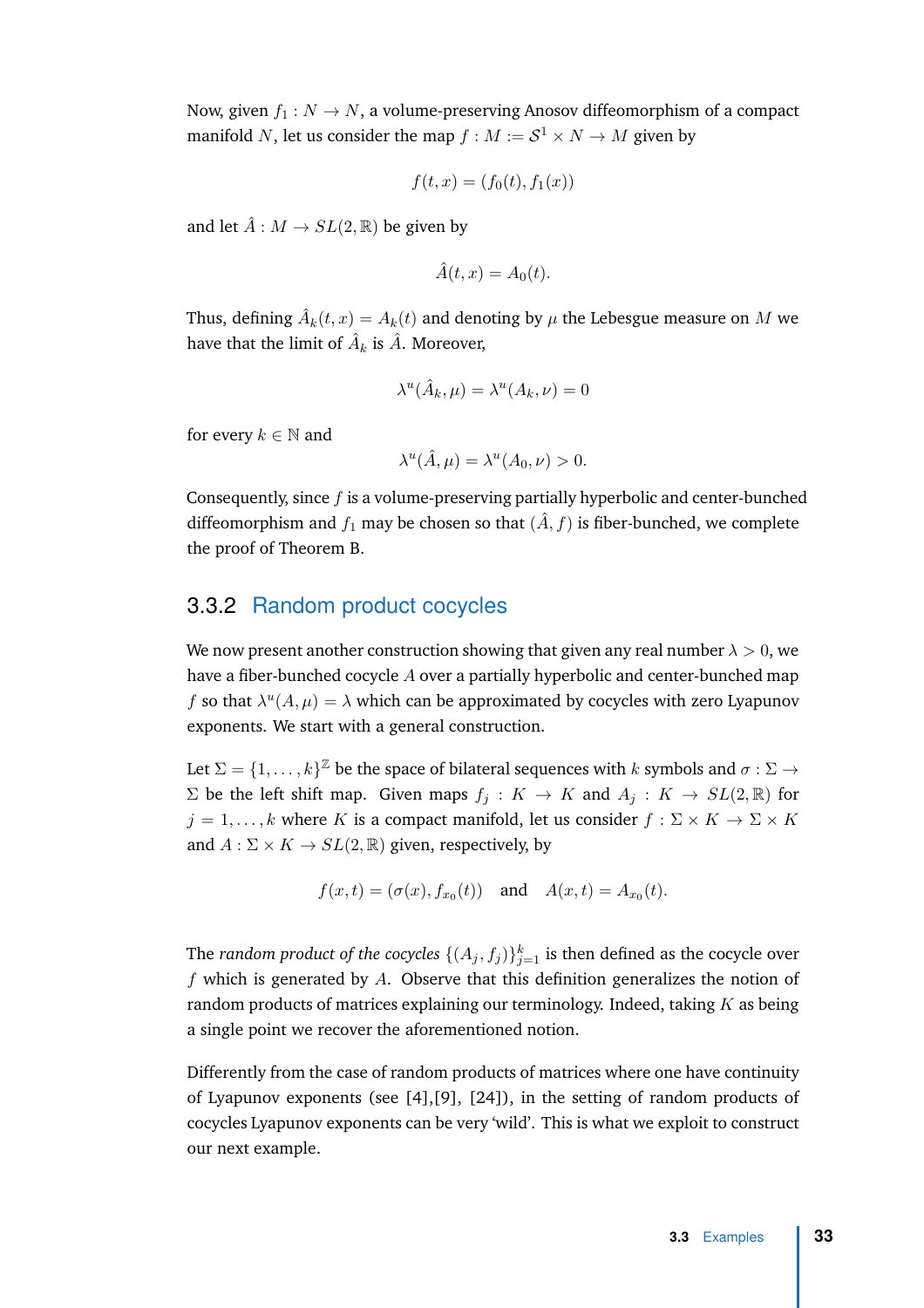Let  $f_0: S^1 \to S^1$  and  $\nu$  be as in the previous example and let  $A_0 \in C^r(S^1,SL(2,\mathbb{R}))$ be given by Theorem [3.3.1](#page-43-1) so that  $\lambda^u(A_0, \nu) > \lambda$ .

Taking  $f_1: S^1 \to S^1$  to be  $f_1(t) = t$  and  $A_1: S^1 \to SL(2, \mathbb{R})$  given by  $A_1(t) = id$ , let  $(A, f)$  be the random product of the cocycles  $(A_0, f_0)$  and  $(A_1, f_1)$  as defined above. Thus, letting  $\eta$  be the Bernoulli measure on  $\Sigma$  defined by the probability vector  $(p_0, p_1)$  where  $p_0$  is so that  $p_0 \lambda^u(A_0, \nu) = \lambda$  and considering  $\mu = \eta \times \nu$ , we are going to prove that the cocycle generated by *A* over *f* has positive Lyapunov exponents and is accumulated by cocycles with zero Lyapunov exponents.

Indeed, let  $\{A_{0,k}\}_k$  be a sequence in  $C^r(\mathcal{S}^1,SL(2,\mathbb{R}))$  converging to  $A_0$  for which the cocycle  $(A_{0,k}, f_0)$  satisfies  $\lambda^u(A_{0,k}, \nu) = 0$  for every  $k \in \mathbb{N}$  whose existence is guaranteed by our choice of  $A_0$  and Theorem [3.3.1.](#page-43-1) Also let  $\{A_{1,k}\}_k$  be the sequence such that  $A_{1,k} = id$  for every  $k \in \mathbb{N}$  and  $(A_k, f)$  be the random product of  $(A_{0,k}, f_0)$ and  $(A_{1,k}, f_1)$ . It is easily to see that  $A_k \xrightarrow{k \to \infty} A$ .

Now, for  $\mu$ -almost every  $(x,t) \in \Sigma \times S^1$ ,

$$
\lambda^{u}(A_{k}, \mu, x, t) = \lim_{n \to \infty} \frac{1}{n} \log ||A_{k}^{n}(x, t)||.
$$

Thus, observing that  $A_k^n(x,t) = A_{0,k}^{\tau_n(x)}(t)$  where

$$
\tau_n(x) = \# \left\{ 1 \le j \le n; \ \sigma^j(x)_0 = 0 \right\},\,
$$

it follows that

$$
\lambda^u(A_k, \mu, x, t) = \lim_{n \to \infty} \frac{\tau_n(x)}{n} \frac{1}{\tau_n(x)} \log \left\| A_{0,k}^{\tau_n(x)}(t) \right\| = p_0 \lambda^u(A_{0,k}, \nu).
$$

In particular,  $\lambda^u(A_k, \mu, x, t)$  is constant equal to  $\lambda^u(A_k, \mu)$  for  $\mu$ -almost every  $(x, t) \in$  $\Sigma \times S^1$ . Analogously,  $\lambda^u(A,\mu) = p_0 \lambda^u(A_0,\nu)$ . Consequently,

$$
\lambda^{u}(A_{k}, \mu) = 0
$$
 for every  $k \in \mathbb{N}$  and  $\lambda_{u}(A, \mu) = \lambda > 0$ 

as claimed. Observe that despite the fact of not being smooth, the map *f* is partially hyperbolic in the sense of the expansion and contraction properties when  $\Sigma$  is endowed with the usual metric. Moreover, it is center-bunched and the cocycle *A* is fiber-bunched.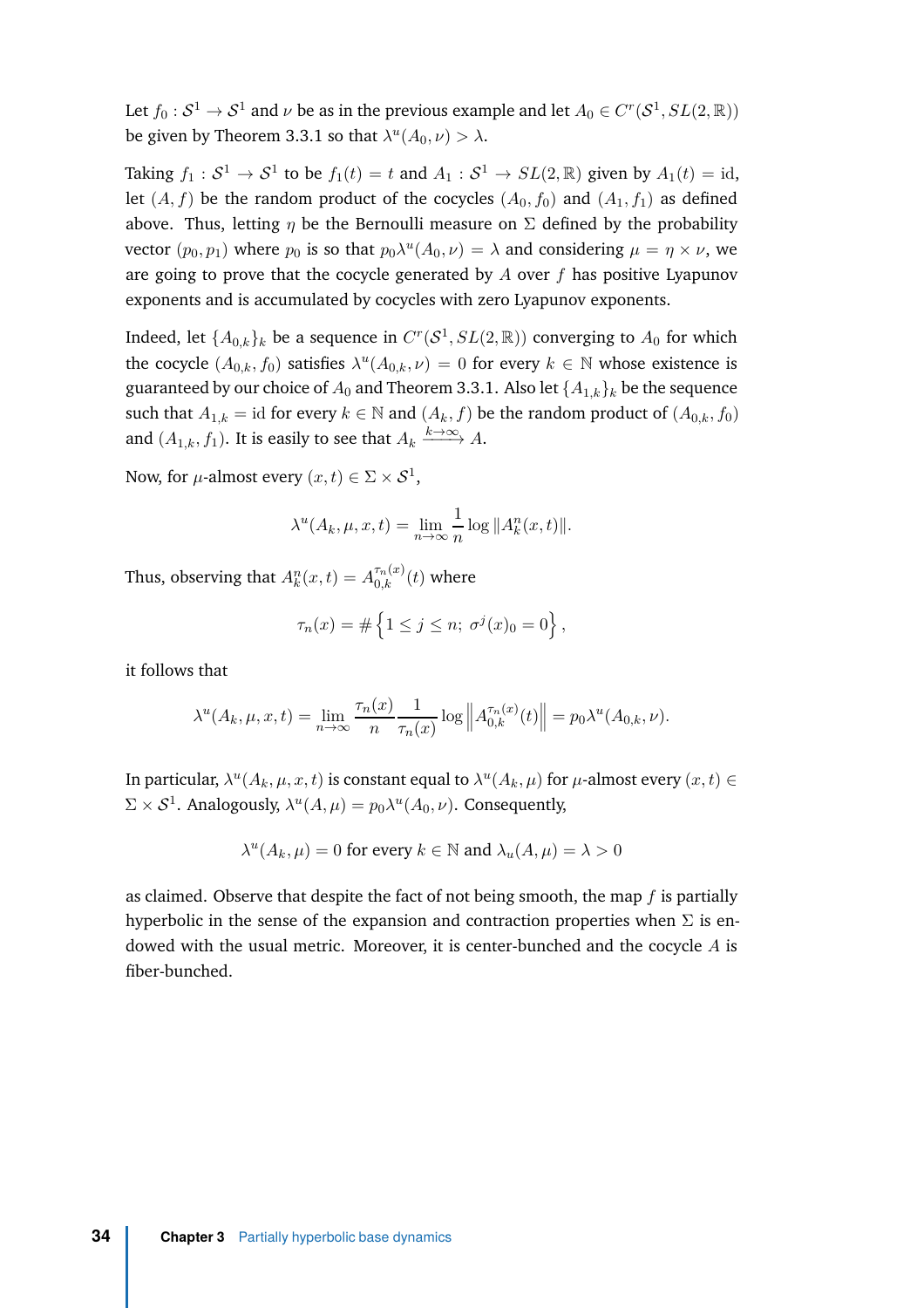# <span id="page-46-3"></span><span id="page-46-0"></span>Probability distributions with non compact support

In this chapter we present our results regarding the continuity of Lyapunov exponents when the base measure has non compact support. We first analyze the semicontiuity relative to the weak\* topology and to the Wasserstein topology in Section [4.1.](#page-46-1) Finally, in Section [4.2,](#page-52-0) we prove that the Wasserstein topology is not enough to guarantee the continuity of the Lyapunov exponents.

#### <span id="page-46-1"></span>4.1 Semicontinuity

Let us begin by giving an example that shows that if we only assume convergence in the weak\* topology, the Lyapunov exponents are not necessary semicontinuous. On the other hand, in Section [4.1.2](#page-47-0) we use the convergence of the first moments provided by the Wassertein topology, to prove the semicontinuity relative to this topology.

#### <span id="page-46-2"></span>4.1.1 Semicontinuity counterexample with weak\* topology

At this section we proof Theorem [2.4.3.](#page-21-1) Thus, we construct a sequence of measures *q*<sup>*k*</sup> converging to *q* in the weak\* topology such that  $\lambda_+(q_k) \geq 1$  while  $\lambda_+(q) = 0$ .

We begin by defining the function  $\alpha : \mathbb{N} \to SL(2, \mathbb{R})$  by

$$
\alpha(2k-1) = \begin{pmatrix} \sigma_k & 0\\ 0 & \sigma_k^{-1} \end{pmatrix}
$$

$$
\alpha(2k) = \begin{pmatrix} \sigma_k^{-1} & 0\\ 0 & \sigma_k \end{pmatrix}
$$

where  $(\sigma_k)_k$  is an increasing sequence such that  $\sigma_1 > 1$  and  $\sigma_k \to +\infty$ .

Let  $\mu = q^{\mathbb{Z}}$  be a measure in  $M$  where  $q$  is the measure on  $SL(2,\mathbb{R})$  given by

$$
q = \sum_{k \in \mathbb{N}} p_k \delta_{\alpha(k)},
$$

with  $\sum p_k = 1$ ,  $0 < p_k < 1$  for all  $k \in \mathbb{N}$ .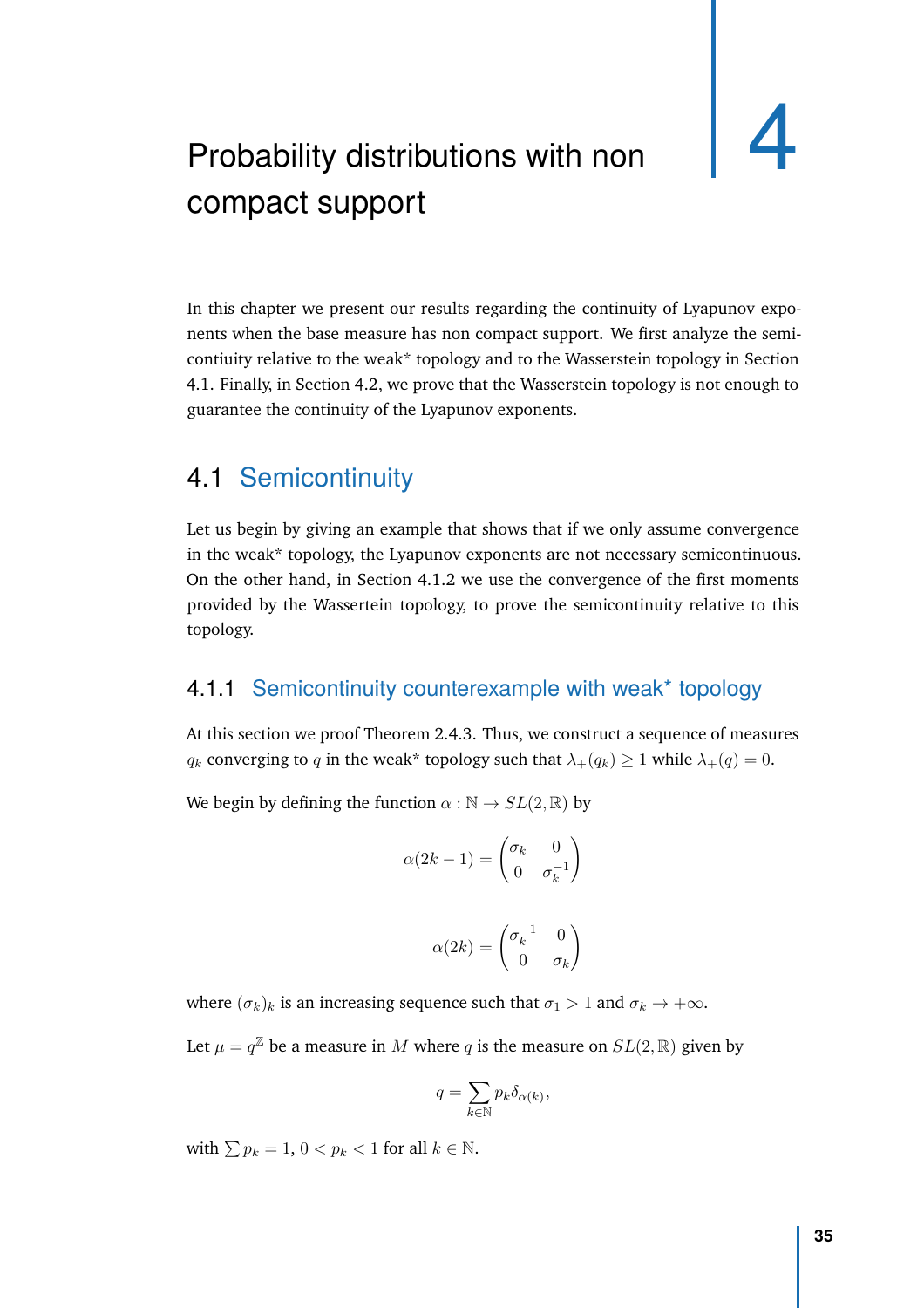The key idea to construct this example is to find  $p_k$  and  $\sigma_k$  such that  $\log \|A\| \in L^1(\mu)$ and satisfying the hypothesis above. Consider  $0 < r < 1/2 < s < 1$ , and  $l = s/r > 1$ . Let us take  $\sigma_k = e^{l^k}$  for all  $k$ , which is an increasing sequence provided that  $l > 1.$ 

For  $k \geq 2$  take  $p_{2k-1} = p_{2k} = r^k$ . Since  $0 < r < 1/2$  it is easy to see that

$$
\sum_{k\geq 3} p_k = 2 \sum_{k\geq 2} p_{2k} = 2 \sum_{k\geq 2} r^k = 2 \frac{r^2}{1-r} < 1
$$

We have to choose  $p_1$  and  $p_2$  such that  $\sum p_k = 1$ . Then, it is enough to take

$$
p_1 = p_2 = \frac{1}{2} \left( 1 - 2 \frac{r^2}{1 - r} \right).
$$

We continue by showing that  $\log \|A\| \in L^1(\mu)$ . This is an easy computation,

$$
\int_M \log ||A|| d\mu = 2p_2 \log \sigma_1 + 2 \sum_{k \ge 2} p_{2k} \log \sigma_k = 2p_2 l + 2 \sum_{k \ge 2} s^k.
$$

Since  $0 < s < 1$  this geometric series is convergent. Moreover, since  $p_{2k-1} = p_{2k}$  for all *k* then  $\lambda_+(q) = 0$ .

What is left is to construct the sequence  $q_n.$  Fix  $n_0 > 1$  large enough so  $\frac{1}{2} \left( 1 - 2 \frac{r^2}{1 - 1}\right)$ 1−*r > l*<sup>*−n*</sup> for all *n* ≥ *n*<sub>0</sub>, and consider *q<sub>n</sub>* =  $\sum_{k} q_{k}^{n} \delta_{\alpha(k)}$  where for *n* ≥ *n*<sub>0</sub>

$$
q_{2n}^{n} = l^{-n} + r^{n},
$$
  
\n
$$
q_{2}^{n} = \frac{1}{2} \left( 1 - \frac{r^{2}}{1 - r} \right) - l^{-n}
$$
  
\n
$$
q_{k}^{n} = p_{k} \text{ other case.}
$$

Thus, since  $q_k^n$  converges to  $p_k$  when  $n$  goes to infinite for all  $k$ , it is easy to see that  $q_n$  converges in the weak\* topology to  $q$ .

The proof is completed by showing that  $\lambda_+(q_n) \geq 1$  for *n* large enough. It follows easily since,

$$
\lambda_+(q_n) = |q_{2n-1}^n - q_{2n}^n| \log \sigma_n + |q_1^n - q_2^n| \log \sigma_1 = l^{-n}l^n + l^{-n+1},
$$

which is equal to  $1 + l^{-n+1} \geq 1$  for all  $n \geq n_0$ .

#### <span id="page-47-0"></span>4.1.2 Semicontinuity relative to the Wasserstein topology

We now consider the Wasserstein topology in  $P_1(SL(2,\mathbb{R}))$ . The advantage of using this topology is that all probability measures in  $P_1(SL(2,\mathbb{R}))$  have finite moment of order 1. Therefore, the Lyapunov exponents always exist. This observation is a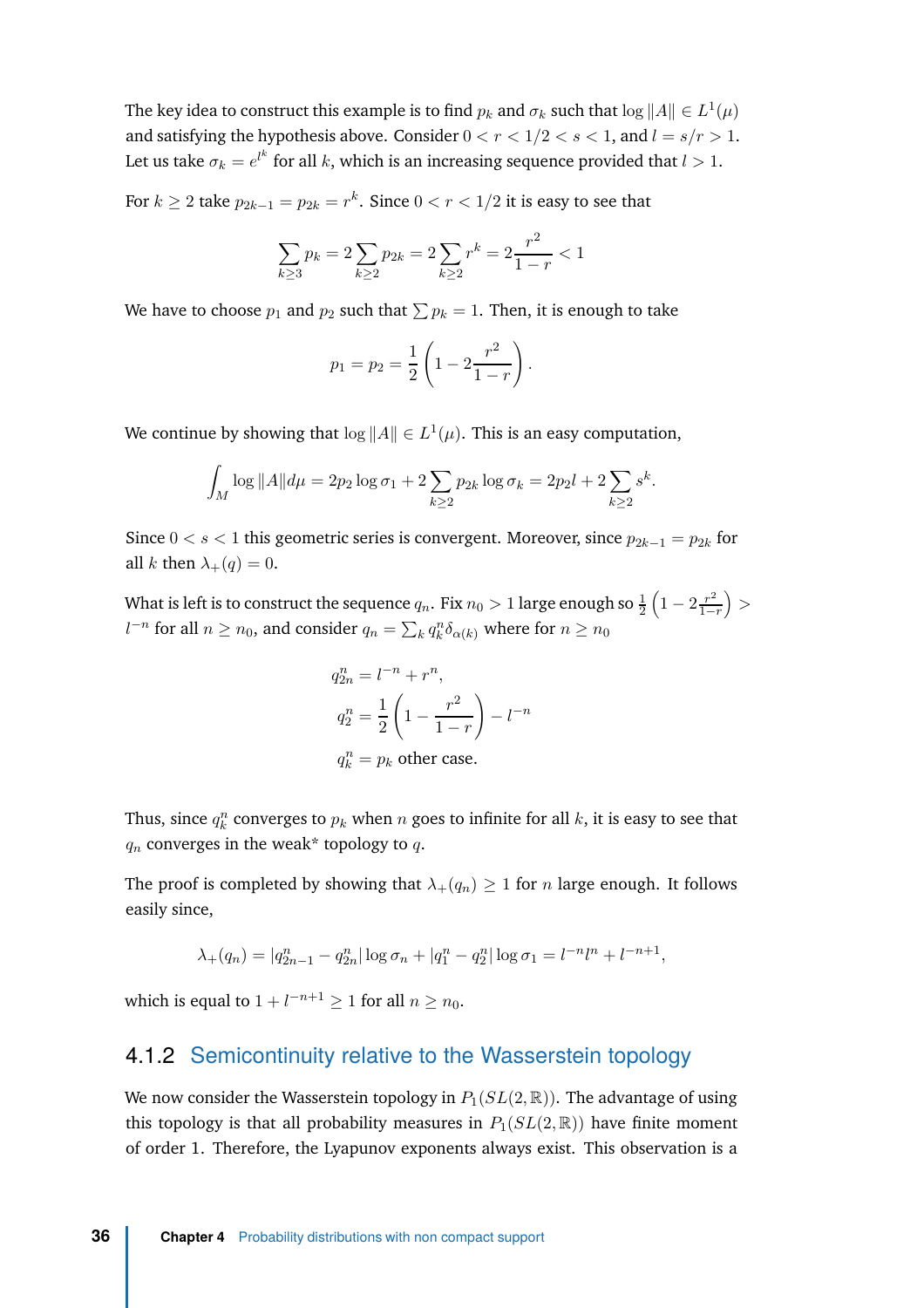<span id="page-48-2"></span>direct consequence of the fact that  $log : [1, \infty) \to \mathbb{R}$  is a 1-Lipschitz function and,  $\|\alpha\| > 1$  for every matrix  $\alpha \in SL(2, \mathbb{R})$ , because

$$
\int \log ||A(x)|| d\mu = \int \log ||\alpha|| d p \le \int d(\alpha, \text{id}) d p < \infty.
$$

Before beginning the proof of Theorem [2.4.4](#page-21-2) we need to recall some important results regarding the relationship between Lyapunov exponents and stationary measures.

A probability measure *η* on P 1 is called a p-**stationary** if

$$
\eta(E) = \int \eta(\alpha^{-1}E) dp(\alpha),
$$

for every measurable set  $E \in \mathbb{P}^1$  and  $\alpha^{-1}E = \{[\alpha^{-1}v] : [v] \in E\}.$ 

Roughly speaking, the following result shows that the set of stationary measures for a measure  $p$  is closed for the weak\* topology.

<span id="page-48-1"></span>**Proposition 4.1.1.** *Let*  $(p_k)_k$  *be probability measures in*  $SL(2,\mathbb{R})$  *converging to p in the weak\* topology. For each k, let η<sup>k</sup> be pk-stationary measures and η<sup>k</sup> converges to η in the weak\* topology. Then η is a stationary measure for p.*

Furthermore, when *f* is the shift map, it is well-known that

$$
\lambda_{+}(p) = \max\left\{ \int \Phi dp \times \eta : \eta \quad p - \text{stationary} \right\},\tag{4.1}
$$

where  $\Phi:SL(2,\mathbb{R})\times \mathbb{P}^1\to \mathbb{R}$  is given by

<span id="page-48-0"></span>
$$
\Phi(\alpha, [v]) = \log \frac{\|\alpha v\|}{\|v\|}.
$$

For more details see for example [\[24](#page-63-7), Proposition 6.7].

Let us begin the proof of Theorem [2.4.4.](#page-21-2) In order to do this we will prove that  $\lambda_+(p)$ is upper semi-continuous. The case of  $\lambda_-(p)$  is analogous.

Let  $(p_k)_k$  be a sequence in the Wasserstein space  $P_1(M)$  converging to p, that is  $W(p_k, p) \to 0$ . For each  $k \in \mathbb{N}$  let  $\eta_k$  a stationary measure that realizes the maximum in [\(4.1\)](#page-48-0). That is:

$$
\lambda_+(p_k)=\int \Phi dp_k d\eta_k.
$$

Since  $\mathbb{P}^1$  is compact then  $\mathcal{M}(\mathbb{P}^1)$  the set of all invariant measures in  $\mathbb{P}^1$  is sequentially compact (see [\[21,](#page-63-4) Proposition 2.1.6]). Then, passing to a subsequence if necessary, we can suppose  $\eta_k$  converges in the weak<sup>\*</sup> topology to a measure  $\eta$  which, as established by Proposition [4.1.1,](#page-48-1) is a *p*-stationary measure.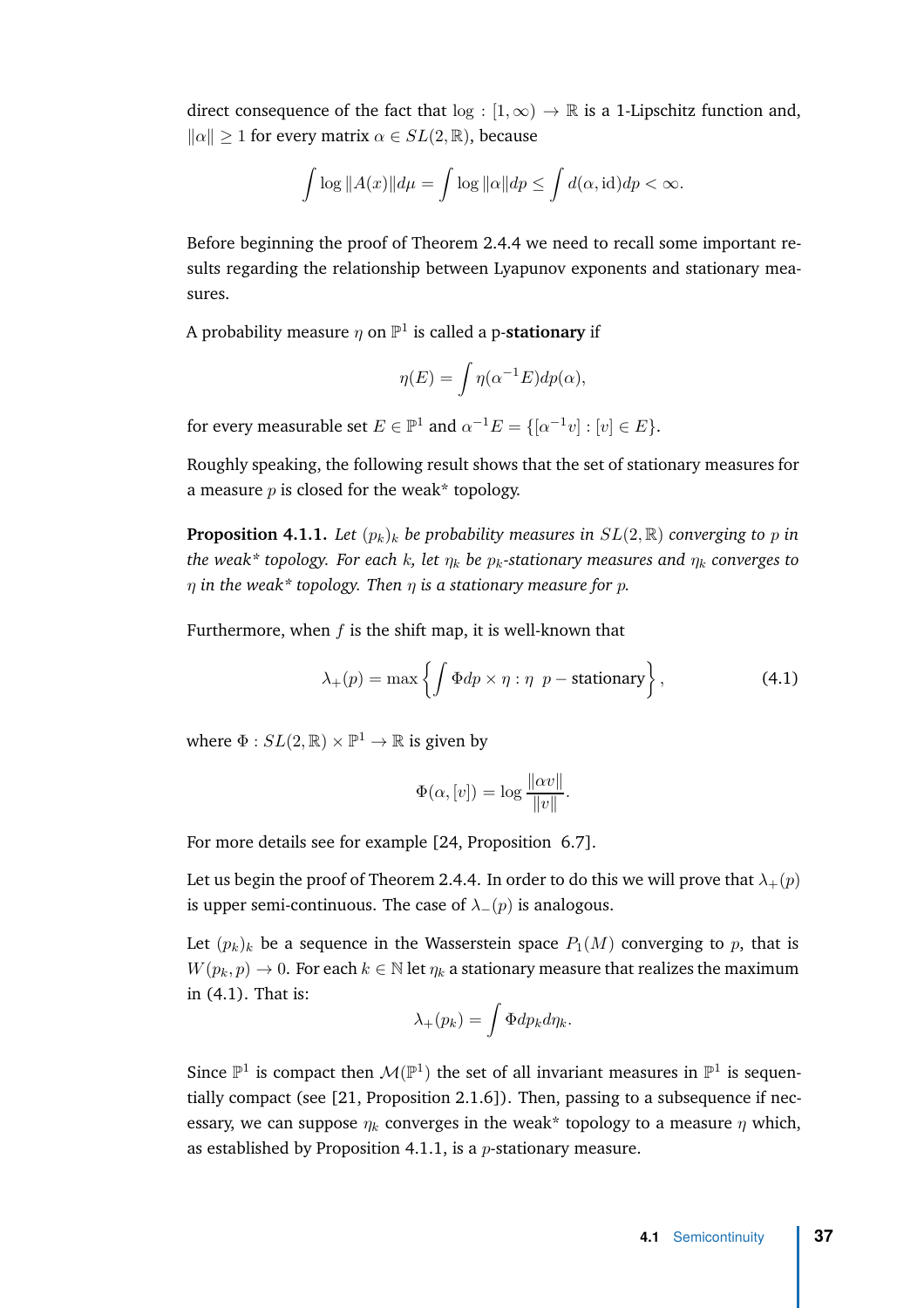Let  $\epsilon > 0$ , we want to prove that there exist a constant  $k_0 \in \mathbb{N}$  such that for each  $k > k_0$ 

$$
\left|\int \Phi dp_k d\eta_k - \int \Phi dp d\eta\right| < \epsilon.
$$

In order to do this we need to consider some properties of the Wasserstein topology. First of all, since the first moment of  $p$  is finite, there exist  $K_1$  a compact set of  $SL(2,\mathbb{R})$  such that

<span id="page-49-1"></span>
$$
\int_{K_1^c} d(\alpha, \mathrm{id}) dp < \frac{\epsilon}{36}.\tag{4.2}
$$

Moreover, by Proposition [2.3.1,](#page-19-1) since  $p_k\stackrel{W}{\longrightarrow}p$  there exist  $R'>0$  satisfying

$$
\limsup_{k} \int_{d(\alpha, \mathrm{id}) > R'} d(\alpha, \mathrm{id}) dp_k < \frac{\epsilon}{36},
$$

then, there exist  $k' > 0$  such that for every  $k > k'$ 

<span id="page-49-0"></span>
$$
\int_{d(\alpha, \text{id}) > R'} d(\alpha, \text{id}) dp_k < \frac{\epsilon}{36}.
$$
\n(4.3)

Take  $R > 0$  big enough so  $B(\text{id}, R') \cup K_1 \subset B(\text{id}, R)$  and define the compact set  $K = \overline{B}(\text{id}, R)$ .

Since the function  $\log : [1, \infty) \to \mathbb{R}$  is 1-Lipschitz and  $\|\alpha\| \geq 1$  for all  $\alpha \in SL(2, \mathbb{R})$ , then

$$
|\Phi(\alpha, [v])| = \left| \log \frac{\|\alpha v\|}{\|v\|} \right| \le \log \|\alpha\| \le |\alpha\| - \|\operatorname{id}\| \le d(\alpha, \operatorname{id}). \tag{4.4}
$$

Our proof starts with the observation that

$$
\left| \int \Phi dp_k d\eta_k - \int \Phi dp d\eta \right|
$$
  
\$\leq \left| \int\_{K \times \mathbb{P}^1} \Phi dp\_k d\eta\_k - \int\_{K \times \mathbb{P}^1} \Phi dp d\eta \right| + \left| \int\_{K^c \times \mathbb{P}^1} \Phi dp\_k d\eta\_k \right| + \left| \int\_{K^c \times \mathbb{P}^1} \Phi dp d\eta \right|.

On account of [\(4.3\)](#page-49-0) it follows that

<span id="page-49-2"></span>
$$
\left| \int_{K^c \times \mathbb{P}^1} \Phi dp_k d\eta_k \right| \le \int_{K^c} d(\alpha, \text{id}) dp_k < \frac{\epsilon}{3}.\tag{4.5}
$$

Furthermore, [\(4.2\)](#page-49-1) implies that

$$
\left| \int_{K^c \times \mathbb{P}^1} \Phi \, dp \, d\eta \right| \le \int_{K^c} d(\alpha, \text{id}) \, dp < \frac{\epsilon}{3}.\tag{4.6}
$$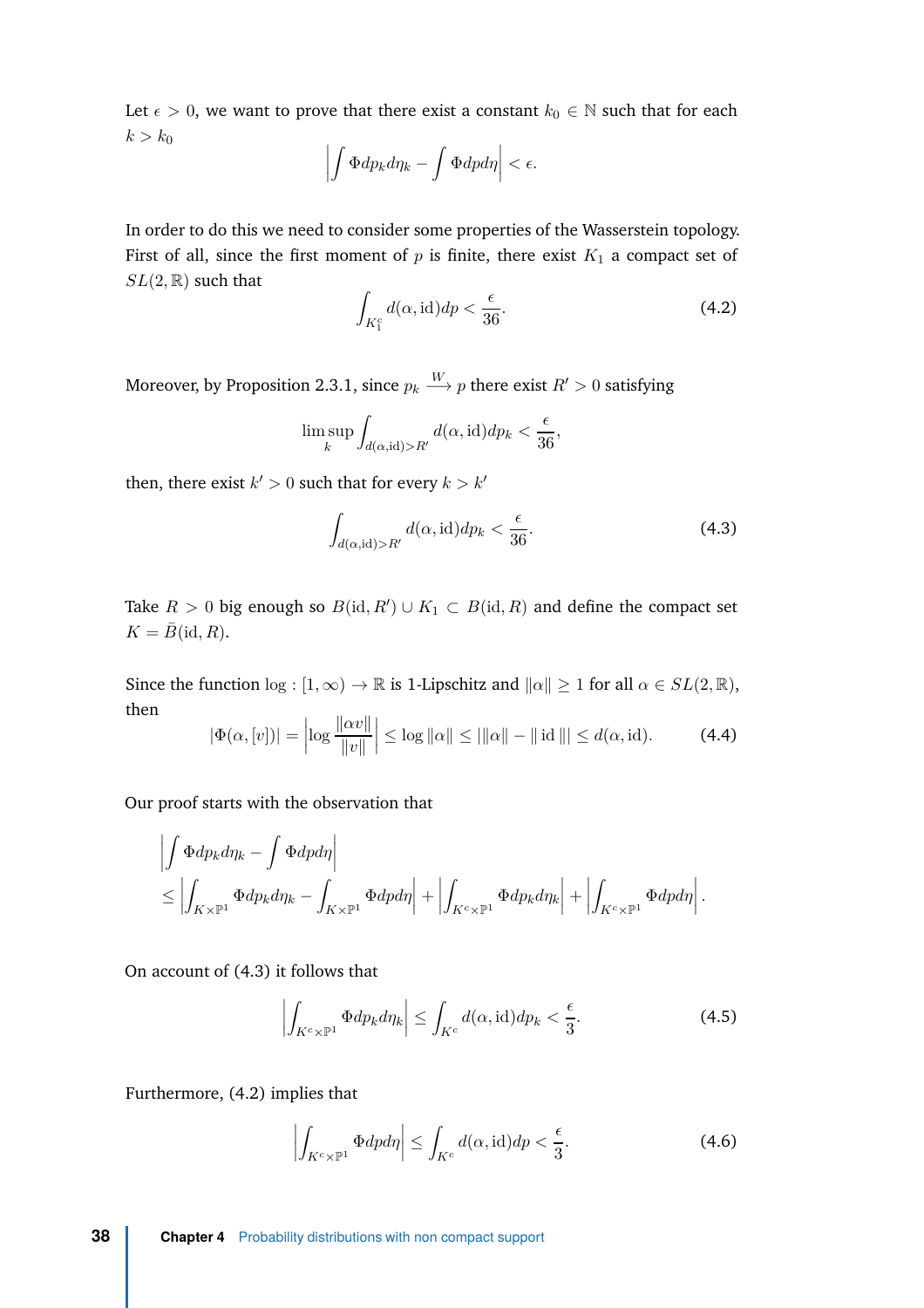We now proceed to analyze the integral:

$$
\left| \int_{K \times \mathbb{P}^1} \Phi dp_k d\eta_k - \int_{K \times \mathbb{P}^1} \Phi dp d\eta \right|
$$
  
\n
$$
\leq \left| \int_{K \times \mathbb{P}^1} \Phi dp_k d\eta_k - \int_{K \times \mathbb{P}^1} \Phi dp_k d\eta \right| + \left| \int_{K \times \mathbb{P}^1} \Phi dp_k d\eta - \int_{K \times \mathbb{P}^1} \Phi dp d\eta \right|.
$$

Consider  $\Phi_K = \Phi|_{K \times \mathbb{P}^1}$  the restriction of  $\Phi$  to the compact space  $K \times \mathbb{P}^1$ . Then,  $\Phi_K$ is uniformly continuous with the product metric. Hence, there exist  $\delta = \delta(\epsilon)$  such that for every  $[v] \in \mathbb{P}^1$  and every  $\alpha, \beta \in K$  satisfying  $d(\alpha, \beta) < \delta$  we have

$$
|\Phi_K(\alpha,[v])-\Phi_K(\beta,[v])|<\frac{\epsilon}{18}.
$$

Moreover, by the compactness of the set *K* we can find  $\alpha_1, ..., \alpha_N \in K$  such that  $K \subset \cup_{i=1}^{N} B(\alpha_i, \delta)$ . Therefore, the convergence of  $(\eta_k)_k$  to  $\eta$  in the weak\* topology implies that for each  $i = 1, ..., N$  there exist  $k_i > 0$  such that for  $k > k_i$ 

$$
\left| \int_{\mathbb{P}^1} \Phi_K(\alpha_i, [v]) d\eta_k - \int_{\mathbb{P}^1} \Phi_K(\alpha_i, [v]) d\eta \right| < \frac{\epsilon}{18}.
$$

Take  $k'' = \max\{k_1, ..., k_N\}$ . From the above it follows that given  $\alpha \in K$  there exist *i* such that  $d(\alpha, \alpha_i) < \delta$  and for every  $k > k''$  if  $\Phi_i([v]) = \Phi_K(\alpha_i, [v])$  then

$$
\left| \int_{\mathbb{P}^1} \Phi_K(\alpha, \cdot) d\eta_k - \int_{\mathbb{P}^1} \Phi_K(\alpha, \cdot) d\eta \right|
$$
  
\n
$$
\leq \int_{\mathbb{P}^1} |\Phi_K(\alpha, \cdot) - \Phi_i| d\eta_k + \left| \int_{\mathbb{P}^1} \Phi_i d\eta_k - \int_{\mathbb{P}^1} \Phi_i d\eta \right|
$$
  
\n
$$
+ \int_{\mathbb{P}^1} |\Phi_i - \Phi_K(\alpha, \cdot)| d\eta < \frac{\epsilon}{6}.
$$

Since this convergence is uniform on  $\alpha$ , this implies that

$$
\left| \int_{K \times \mathbb{P}^1} \Phi_K(\alpha, [v]) d\eta_k d p_k - \int_{K \times \mathbb{P}^1} \Phi_K(\alpha, [v]) d\eta d p_k \right| < \frac{\epsilon}{6},\tag{4.7}
$$

for all  $k > k''$ .

Now, for each  $n \in \mathbb{N}$  define  $A_n = SL(2, \mathbb{R})\backslash B(\text{id}, R + 1/n)$  and, consider the Urysohn function  $f_n: SL(2, \mathbb{R}) \to [0, 1]$  given by

$$
f_n(\alpha) = \frac{d(\alpha, A_n)}{d(\alpha, A_n) + d(\alpha, K)},
$$

which converges pointwise to  $\chi_K$ , the characteristic function on *K*. It is easily seen that  $f_n$  is continuous for each  $n$ , equal to zero in  $A_n$  and equal to 1 in  $K$ . Therefore, the functions

$$
\varphi_n(\alpha) = \int_{\mathbb{P}^1} \Phi(\alpha, [v]) d\eta \cdot f_n(\alpha)
$$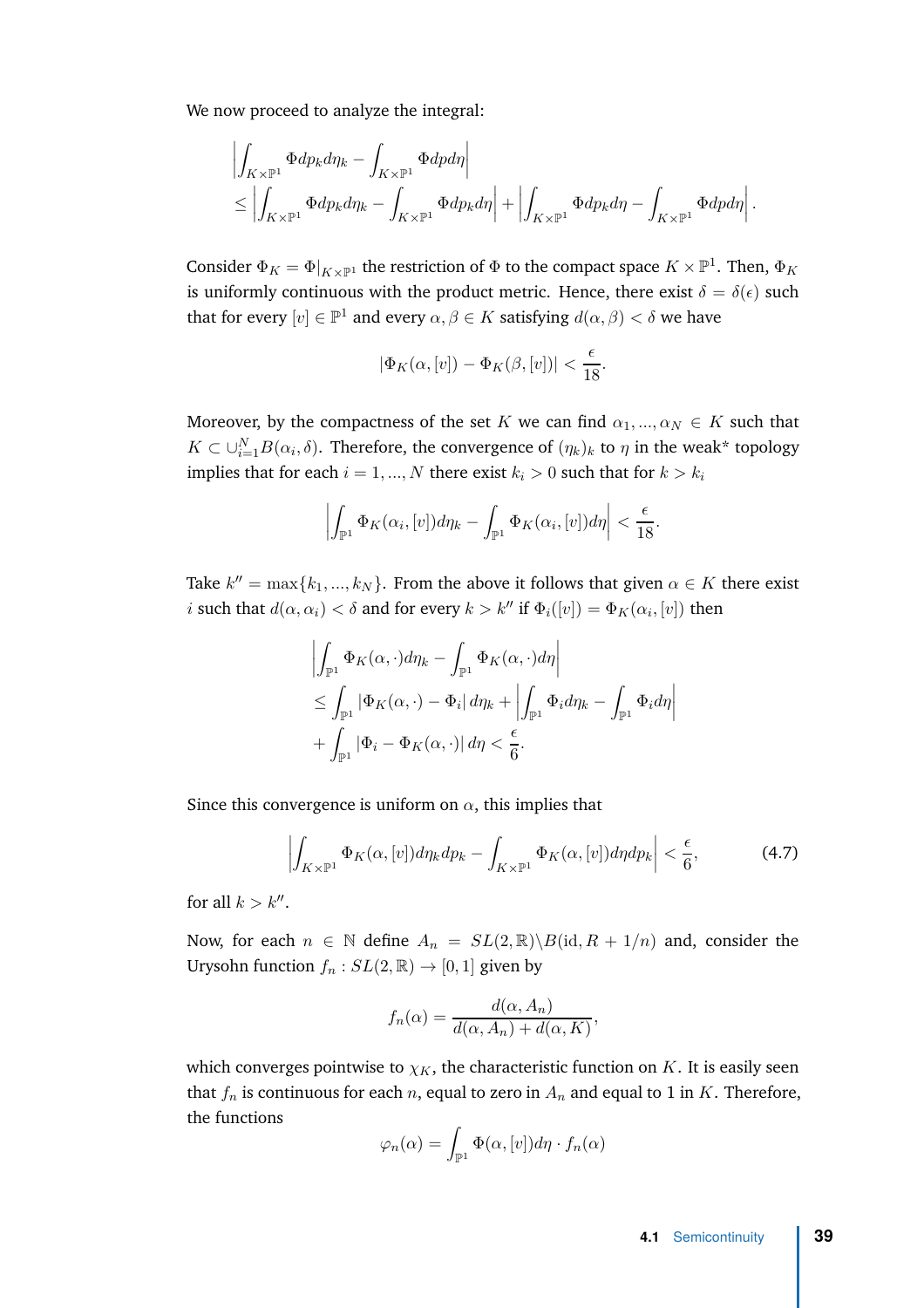are continuous. Fix (any)  $n \in \mathbb{N}$ , then since  $|\varphi_n(\alpha)| \leq d(\alpha, \text{id})$  and, by Proposition [2.3.1](#page-19-1) [\(4\)](#page-19-2), there exist  $k^{\prime\prime\prime} = k^{\prime\prime\prime}(n)$  such that for every  $k > k^{\prime\prime\prime}$ 

$$
\left|\int \varphi_n dp_k - \int \varphi_n dp \right| < \frac{\epsilon}{18}.
$$

Moreover, if we denote

$$
\varphi(\alpha) = \int_{\mathbb{P}^1} \Phi(\alpha, [v]) d\eta \cdot \chi_K(\alpha).
$$

Since  $\varphi_n - \varphi = 0$  in *K* and

$$
|\varphi_n - \varphi| \leq \log ||\alpha|| |f_n(\alpha) - \chi_K(\alpha)| \leq 2d(\alpha, \text{id}).
$$

By [\(4.2\)](#page-49-1) and [\(4.3\)](#page-49-0) we have

$$
\int |\varphi_n - \varphi| dp \le 2 \int_{K^c} d(\alpha, \text{id}) dp < \frac{\epsilon}{18},
$$
  

$$
\int |\varphi_n - \varphi| dp_k \le 2 \int_{K^c} d(\alpha, \text{id}) dp_k < \frac{\epsilon}{18}
$$

for each  $k > k'.$  Thus, if  $k > \max\{k',k'''\}$  we get

<span id="page-51-0"></span>
$$
\left| \int_{K \times \mathbb{P}^1} \Phi dp_k d\eta - \int_{K \times \mathbb{P}^1} \Phi dp d\eta \right| < \frac{\epsilon}{6}.\tag{4.8}
$$

Finally, taking  $k_0\,=\,\max\{k',k'',k'''\},$  by [\(4.5\)](#page-49-2) - [\(4.8\)](#page-51-0), we conclude that for every  $k > k_0$ 

$$
\left|\int \Phi dp_k d\eta_k - \int \Phi dp d\eta\right| < \epsilon.
$$

We just proved that

$$
\lambda_+(p_k) = \int \Phi dp_k d\eta_k \to \int \Phi dp d\eta \leq \lambda_+(p),
$$

which concludes our proof.

Note that this theorem also implies that the probability measures with zero Lyapunov exponents are points of continuity. This is clear since, in that case,

$$
\lambda_+(p) = 0 = \lambda_-(p).
$$

**Remark 4.1.2.** *Theorem [2.4.3](#page-21-1)* does not contradicts Theorem [2.4.4](#page-21-2) since  $p \notin P_1(SL(2,\mathbb{R}))$ . *To see this take*  $x_0 = id$ *, then* 

$$
\int d(x, x_0) dp = \sum_{k=0}^{\infty} p_k ||\alpha_k - \text{id}|| = 2 \sum_{k=0}^{\infty} r^k (e^{l^k} - 1)
$$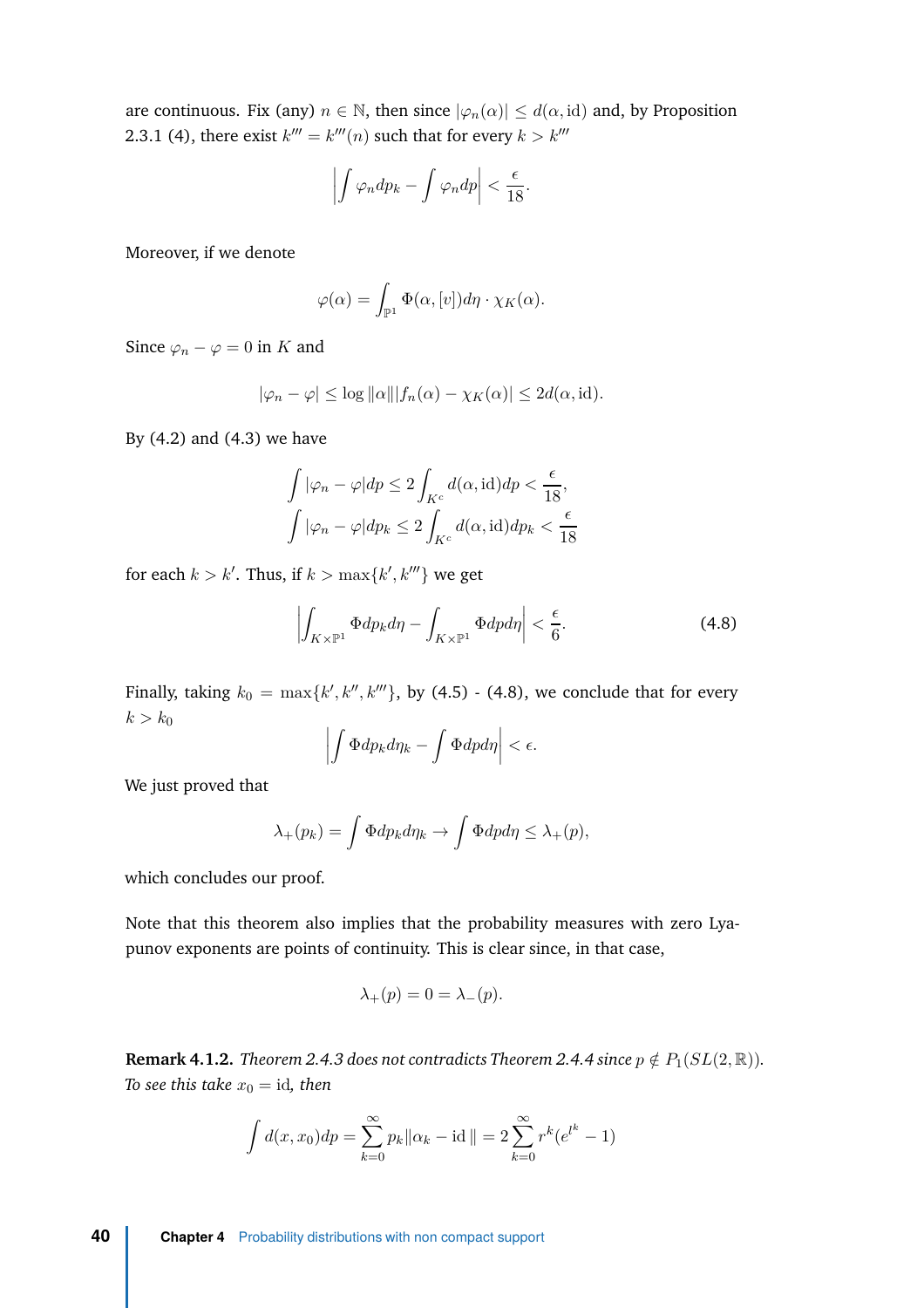*which diverges.*

## <span id="page-52-0"></span>4.2 Examples of discontinuity

In this section we now proceed to the proof of Theorem [2.4.5.](#page-22-0) The idea of the proof is to construct a measure q with countable support of hyperbolic matrices  $(\alpha_k)_k$  and positive Lyapunov exponent, and approximate it with measures *q<sup>n</sup>* whose support is the same as *q* but changes the matrix  $\alpha_n$  by a rotation that exchanges the vertical and horizontal axes. This would allow *q<sup>n</sup>* to have zero Lyapunov exponents.

Moreover, in Sections [4.2.2](#page-54-0) and [4.2.3](#page-59-0) we present two example of discontinuity points of the Lyapunov exponents in the Wasserstein topology in  $SL(2,\mathbb{R})^5$  and  $GL(2,\mathbb{R})^2$  respectively. The advantage of having more coordinates is that we can exchange the axes by small rotations guarantying the closeness of the supports.

#### <span id="page-52-1"></span>4.2.1 Proof of Theorem [D](#page-14-1)

Consider the matrix valued function  $\alpha$  defined by the hyperbolic matrices

$$
\alpha(k) = \begin{pmatrix} k & 0 \\ 0 & k^{-1} \end{pmatrix}
$$

Take  $m \in \mathbb{N}$  the smallest natural number bigger than 1 such that  $\sum_{n \geq m} e^{-\sqrt{n}} < 1$ , which exist since  $\sum_{k} e^{-\sqrt{k}}$  is convergent, and define

$$
p_k = e^{-\sqrt{k}}, \text{ if } k \ge m,
$$
  
\n
$$
p_1 = 1 - \sum_{n \ge m} e^{-\sqrt{n}},
$$
  
\n
$$
p_k = 0, \text{ otherwise.}
$$

It is obvious from the definition that  $\sum_k p_k = 1$ . Hence, we define the probability measure  $q = \sum p_k \delta_{\alpha(k)}$ . We need to see that  $q \in P_1(SL(2, \mathbb{R}))$ , in order to do so notice that if  $x_0 = id$ 

$$
\int d(x, x_0) dq = \sum_{k} p_k ||\alpha(k) - id|| = \sum_{k} e^{-\sqrt{k}} (k - 1)
$$

which is convergent by the Cauchy condensation test. Moreover, we have

$$
\lambda_+(q) = \sum_{k \ge m} e^{-\sqrt{k}} \log k > 0.
$$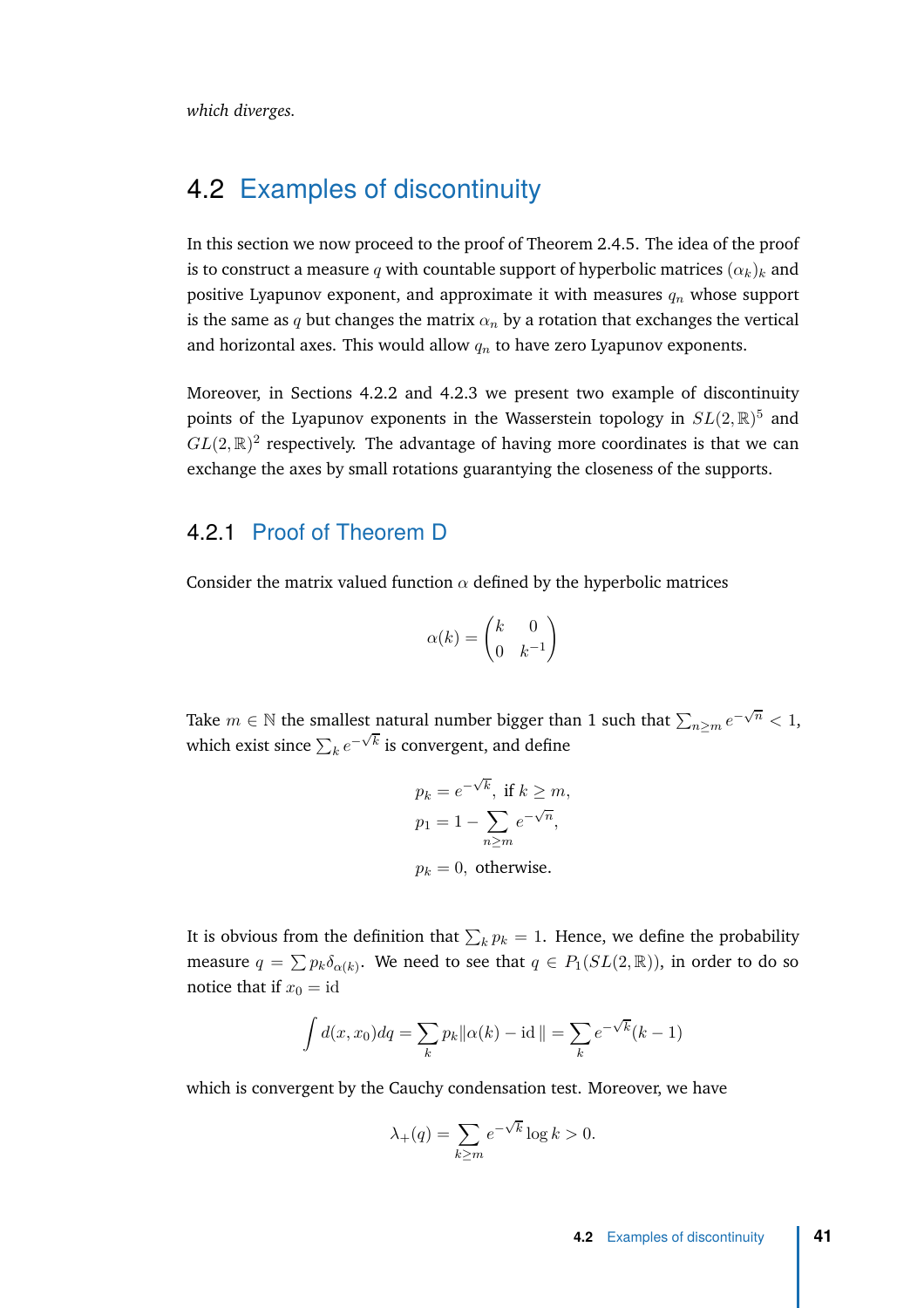<span id="page-53-1"></span>Now, consider *B* =  $\begin{pmatrix} 0 & -1 \\ 1 & 0 \end{pmatrix}$ and for each *n* consider  $\int_{a}^{b} f(x) dx$  if  $\int_{a}^{b} f(x) dx$ 

$$
\beta_n(k) = \begin{cases} \alpha(k) & \text{if } k \neq n, \\ B & \text{if } k = n. \end{cases}
$$

With this we define the probability measures  $q_n = \sum_k p_k \delta_{\beta_n(k)}.$  In a similar way as above, we can see that for all *n* these measures belong to  $P_1(SL(2, \mathbb{R}))$ . We proceed to show that  $q_n$  converges to  $q$  in the Wasserstein topology. This follows since

$$
W(q_n, q) \le p_n d(\alpha(n), B) \sim n e^{-\sqrt{n}}
$$

which goes to 0 if *n* goes to  $\infty$ .

It remains to proof that  $\lambda_+(q_n) = 0$  for every *n*. This could be seen as a direct consequence of a result presented by Bougerol and Lacroix in [\[11](#page-62-13)]. Before enunciate this result let us recall a few definitions. We say that a measure *q* is *irreducible* if there is no proper subspace of  $\mathbb{R}^2$  invariant under all the matrices in the support of *q*. Moreover *q* is *strongly irreducible* if there does not exist a finite family of proper linear subspaces of  $\mathbb{R}^2$  invariant under the support of  $q.$ 

**Proposition 4.2.1.** *[\[11](#page-62-13), Theorem 6.1] Assume that the measure q is irreducible. Then, if*  $\lambda_+(q) > \lambda_-(q)$  one must have q strongly irreducible.

Here we present a more synthesized proof based on the ideas used by Bougerol and Lacroix on the proof of the result mention above. We proceed by contradiction. Suppose there exist *N* such that  $\lambda_{+}(q_N) > 0 > \lambda_{-}(q_N)$ . We will consider the distance in the projective space  $\mathbb{P}^1$  given by

$$
\delta([v],[w]) := \frac{\|v \wedge w\|}{\|v\| \|w\|} = \sin(\angle(v,w)).
$$

Consider the family  $\mathcal{F} = \{V, H\}$ , where  $V = [e_2]$  and  $H = [e_1]$  are the vertical and horizontal axis respectively. By the definition of the measure  $q_N$ , it is clear that this family is invariant by every matrix in the support of this measure. Moreover, if  $x = (x_k)_k \in M$  then we can see that for every *m* 

<span id="page-53-0"></span>
$$
\delta(A^m(x)H, A^m(x)V) \ge \delta(H, V) = 1.
$$
\n(4.9)

On the other hand, we have for every unit vectors *v* and *w*

$$
||Am(x)v \wedge Am(x)w|| \le ||\wedge2 Am(x)||.
$$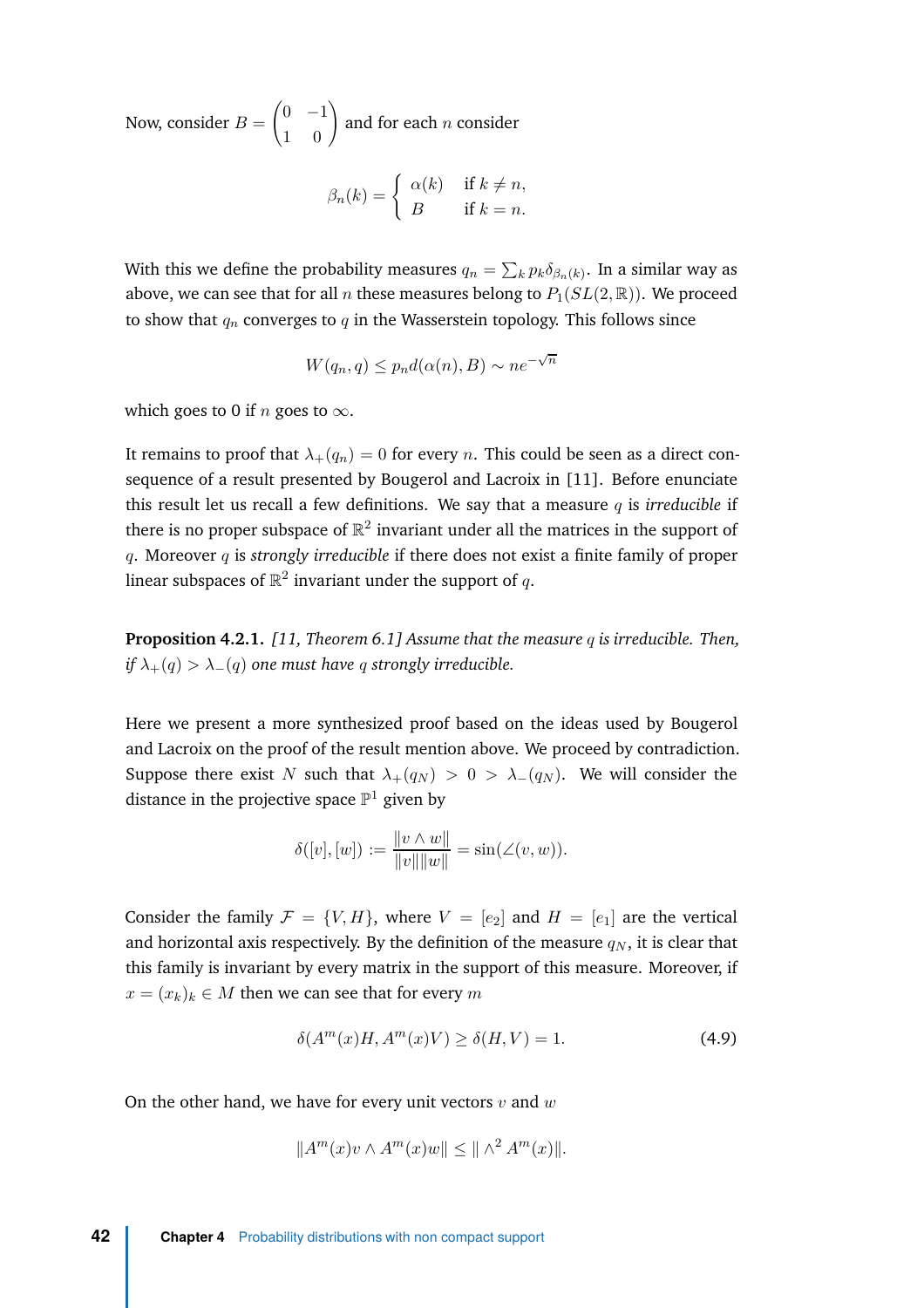<span id="page-54-1"></span>It is widely known that, for  $q_N$ -almost every  $x \in M$ 

$$
\lambda_+(q_N) + \lambda_-(q_N) = \lim_m \frac{1}{m} \log ||\wedge^2 A^m(x)||.
$$

Notice that  $q_N$  is irreducible. Therefore, we have

$$
\lambda_+(q_N) = \lim_m \frac{1}{m} \log ||A^m(x)w||,
$$

for every unit vector *w*. For a deeper discussion of the two results mention above we refer the reader to [\[11,](#page-62-13) Section III.5].

Thus, we have for every unit vectors *v* and *w*

$$
\lim_{m} \frac{1}{m} \log \frac{\|\wedge^2 A^m(x)\|}{\|A^m(x)v\|\|A^m(x)w\|} = \lambda_-(q_N) - \lambda_+(q_N) < 0,
$$

and hence

$$
\lim_{m} \delta(A^{m}(x)H, A^{m}(x)V) \le \lim_{m} \frac{\|\wedge^{2} A^{m}(x)\|}{\|A^{m}(x)e_{1}\|\|A^{m}(x)e_{2}\|}
$$
\n
$$
= \lim_{m} \exp\left(m \cdot \frac{1}{m} \log \frac{\|\wedge^{2} A^{m}(x)\|}{\|A^{m}(x)e_{1}\|\|A^{m}(x)e_{2}\|}\right) = 0,
$$

which is a contradiction with [\(4.9\)](#page-53-0) and, we finish our proof.

Notice that this example shows that the Wasserstein topology is not enough to guarantee continuity of the Lyapunov exponents. The main problem is that the support of the measures  $q_n$  move further apart from the support of  $q$ . Thus, this suggest that we need to add some hypothesis guaranteeing the "convergence" of the supports. An assumption of this type was made by Bocker, Viana in [\[9](#page-62-3)] in order to prove the continuity for measures with compact support.

In the next two sections we are going to describe a construction of points of discontinuity of the Lyapunov exponents as functions of the measure, relative to the Wasserstein topology. However, in each of them the support of the measures are arbitrarily close. These constructions were inspired by the discontinuity example presented by Bocker Viana in [\[9,](#page-62-3) Section 7.1].

#### <span id="page-54-0"></span>4.2.2 Discontinuity example in *SL*(2*,* R) 5

Let us recall that  $M = (SL(2, \mathbb{R}))^{\mathbb{Z}}$ ,  $f : M \to M$  is the shift map over M defined by

$$
(\alpha_n)_n \mapsto (\alpha_{n+1})_n.
$$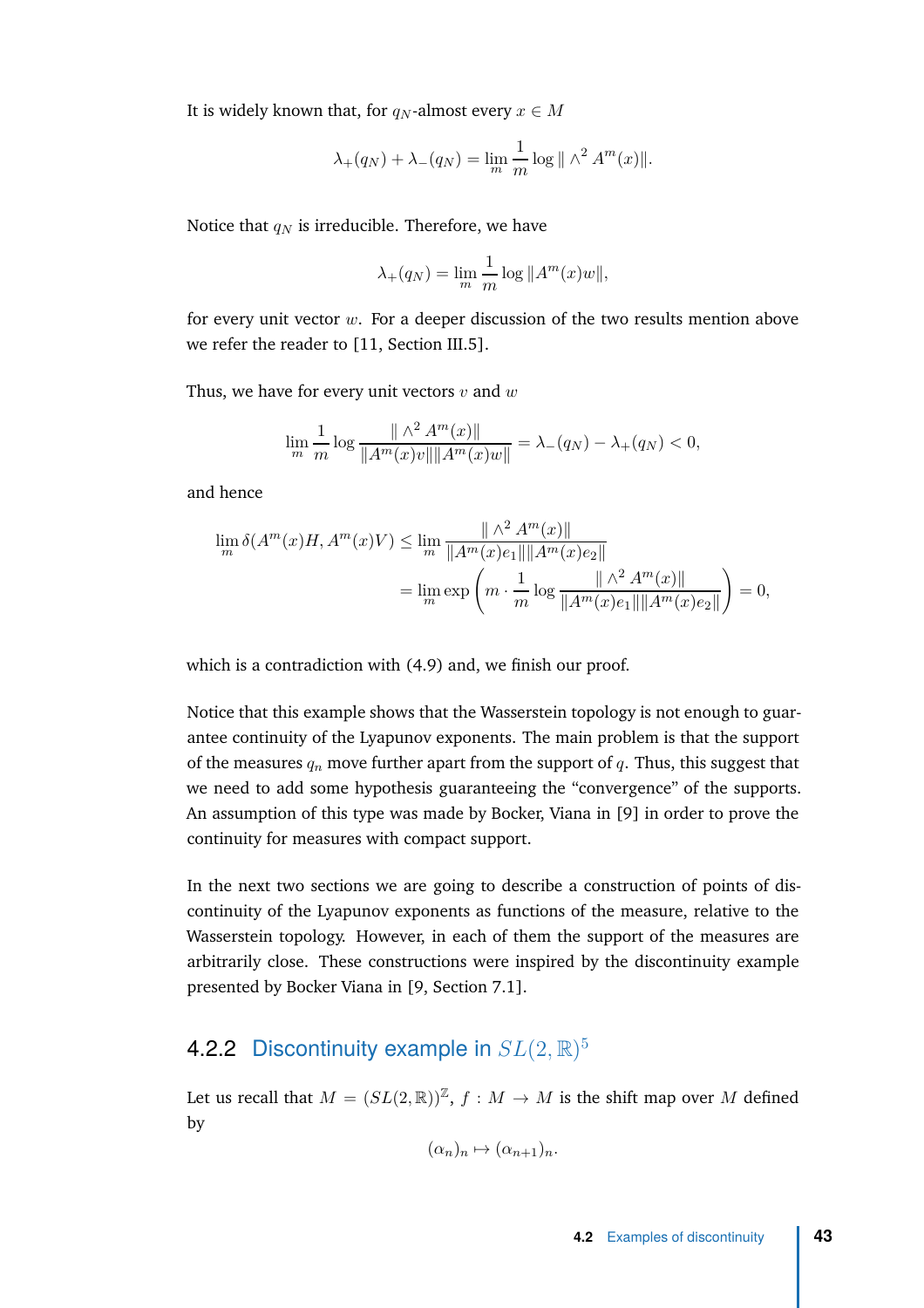And the linear cocycle *A* is the product of random matrices which is defined by

$$
A: M \to SL(2, \mathbb{R}), \quad (\alpha_n)_n \mapsto \alpha_0.
$$

Given an invariant measure  $p$  in  $SL(2,\mathbb{R})$  we can define  $\mu=p^{\mathbb{Z}}$  which is an invariant measure in *M*.

Now consider  $X = SL(2, \mathbb{R})^5$  with the product metric

$$
d_{\infty}((\alpha_1, ..., \alpha_5), (\beta_1, ..., \beta_5)) = \max\{d(\alpha_1, \beta_1), ..., d(\alpha_5, \beta_5)\}.
$$

Let  $N = X^{\mathbb{Z}}$  be the space of sequences over *X* and  $q: N \to N$  the shift map over *N*. We can identify *N* with *M* using the function  $\iota : M \to N$  by  $\iota((\alpha_n)_n) = (\beta_n)_n$ where

$$
\beta_n = (\alpha_{5n}, \alpha_{5n+1}, \alpha_{5n+2}, \alpha_{5n+3}, \alpha_{5n+4}).
$$

It is easy to see that *ι* defines a bijection between *N* and *M*. Moreover, we have the following identity

$$
g(\iota((\alpha_n)_n)) = f^5((\alpha_n)_n).
$$

Also we can consider the linear cocycle induced by *A* in *N*, that is the function  $B: N \to SL(2, \mathbb{R})$  given by

$$
B((\iota((\alpha_n)_n)) = A^5((\alpha_n)_n).
$$

So in this context we have the following result.

**Theorem 4.2.2.** *There exist a measure q* and a sequence of measures  $(q_n)_n$  on *X converging to q in the Warssestein topology, such that*

$$
\lambda_{+}(B,q_n)\nrightarrow \lambda_{+}(B,q).
$$

The main idea of the proof is to construct a measure on *N* whose Lyapunov exponents are positive and approximate it, in the Warssestein topology, by measures with zero Lyapunov exponents. In order to do that, define the function  $\alpha : \mathbb{N} \to SL(2,\mathbb{R})$ as

$$
\alpha(2k - 1) = \begin{pmatrix} k & 0 \\ 0 & k^{-1} \end{pmatrix}
$$

$$
\alpha(2k) = \begin{pmatrix} k^{-1} & 0 \\ 0 & k \end{pmatrix}
$$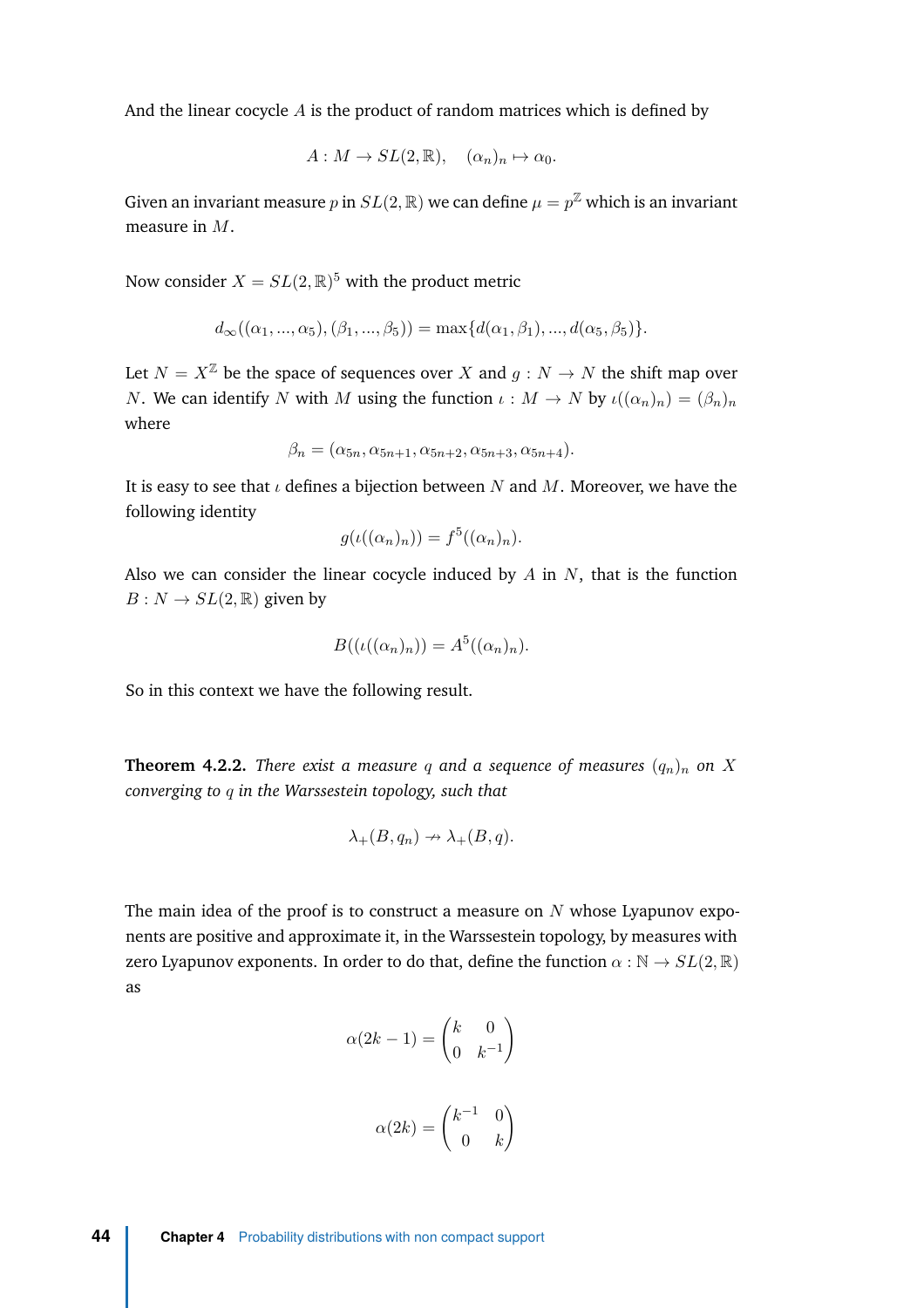As in the example before take  $m \in \mathbb{N}$  the smallest natural (odd) number bigger than 3 such that  $\sum_{k \geq m} e^{-\sqrt{k}} < 1$ , which exist since  $\sum_{k} e^{-\sqrt{k}}$  is convergent, and define

$$
p_{2k} = p_{2k-1} = \frac{1}{2}e^{-\sqrt{k}}, \text{ if } 2k - 1 \ge m,
$$
  
\n
$$
p_3 = 1 - \sum_{n \ge m} e^{-\sqrt{n}},
$$
  
\n
$$
p_k = 0, \text{ otherwise.}
$$

Let  $\mu = \tilde{q}^{\mathbb{Z}}$  be a measure in  $M$  where  $\tilde{q}$  is the measure on  $SL(2,\mathbb{R})$  given by

$$
\tilde{q} = \sum_{k \in \mathbb{N}} p_k \delta_{\alpha(k)}.
$$

Let us consider the space  $\Omega=\mathbb{N}^5$  and define the measure on  $X$  by

$$
q = \sum_{w \in \Omega} p_w \delta_{\alpha(w)},
$$

 $\text{where } \alpha(w) = (\alpha(w_1), \cdots, \alpha(w_5)) \text{ and, } p_w = p_{w_1} \cdots p_{w_5} \text{ if } w = (w_1, ..., w_5).$ 

Now consider the measure  $\nu=q^{\mathbb{Z}}$  on  $N.$  First, we need to ensure that the measure *q* belong to *P*<sub>1</sub>(*X*). This is a direct consequence of the fact that  $\sum e^{-\sqrt{n}}(n-1)$  is convergent equal to some positive constant *c*. Indeed, if  $\alpha_0 = (id, ..., id)$  and the notation  $p_1 \cdots \hat p_i \cdots p_5$  denotes the product of  $p_1$  through  $p_5$  except  $p_i$  then

$$
\int d_{\infty}(\alpha, \alpha_0) dq = \sum_{w} p_w d_{\infty}(\alpha(w), \alpha_0)
$$
\n
$$
< \sum_{i=1}^{5} \sum_{w_j, j \neq i} p_{w_1} \cdots \hat{p}_{w_i} \cdots p_{w_5} \left( \sum_{w_i} p_{w_i} d(\alpha(w_i), \text{id}) \right)
$$
\n
$$
< c \sum_{i=1}^{5} \sum_{w_j, j \neq i} p_{w_1} \cdots \hat{p}_{w_i} \cdots p_{w_5}
$$
\n
$$
= 5c
$$

which proves our claim. Remember that this also guarantees the existence of  $\lambda_{+}(B,q)$  as mention in Section [4.1.2.](#page-47-0)

It is easy to see that  $\nu = \iota_* \mu$ . Using this we have

$$
\lambda_{+}(B, q) = \lim_{n} \frac{1}{n} \int_{M} \log ||B^{n}(i(x))|| d\mu
$$

$$
= \lim_{n} \frac{1}{n} \int_{M} \log ||A^{5n}(x)|| d\mu
$$

$$
= 5\lambda_{+}(A, \tilde{q})
$$

$$
= 5p_{3} \log 2 > 0.
$$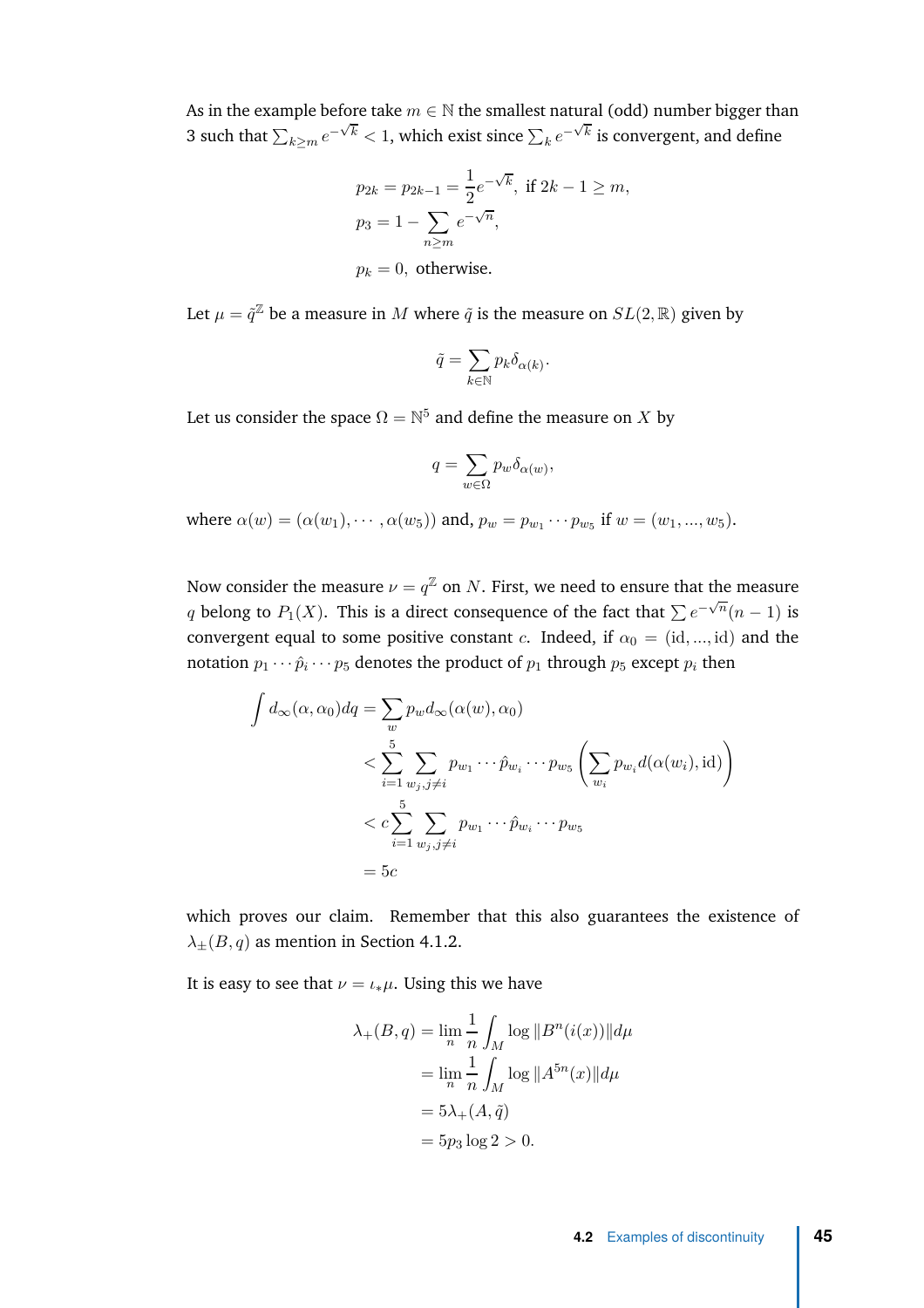The task is now to construct the sequence  $(q_n)_n$ . In order to do this, for each  $n \in \mathbb{N}$ consider  $w_n = (2n, 2n + 2, 2n + 1, 2n - 1, 2n - 1)$  and define

$$
\beta(w_n) = (\alpha(2n)R_{\epsilon}, \alpha(2n+2), \alpha(2n+1)R_{\delta}, \alpha(2n-1), \alpha(2n-1)R_{\epsilon}),
$$

where  $\epsilon = n^{-1}(n+1)^{-1}$ ,  $\delta = \arctan(\epsilon)$  and,

$$
R_{\epsilon} = \begin{pmatrix} 1 & 0 \\ \epsilon & 1 \end{pmatrix}, \quad R_{\delta} = \begin{pmatrix} \cos(\delta) & -\sin(\delta) \\ \sin(\delta) & \cos(\delta) \end{pmatrix}.
$$

We proceed to define the sequence by

$$
q_n = \sum_{w \neq w_n} p_w \delta_{\alpha(w)} + p_{w_n} \delta_{\beta(w_n)}.
$$

We claim that  $W(q_n, q) \to 0$  if *n* goes to infinite. Our proof starts with the observation that

$$
\pi_n = \sum_{w \neq w_n} p_w \delta_{(\alpha(w), \alpha(w))} + p_{w_n} \delta_{(\alpha(w_n), \beta(w_n))}
$$

is a coupling of *q* and *qn*. Then,

$$
W(q_n, q) \le \int d_{\infty}(u, v) \pi_k(u, v)
$$
  
=  $p_{w_n} d(\alpha(w_n), \beta(w_n))$   
<  $\text{max}\{||\alpha(2n) - \alpha(2n)R_{\epsilon}||, ||\alpha(2n - 1) - \alpha(2n - 1)R_{\delta}||, ||\alpha(2n + 1) - \alpha(2n + 1)R_{\epsilon}||\}$   
 $\le \epsilon(n + 1) = n^{-1}$ 

which proofs our claim.

What is left is to show that  $\lambda_+(B,q_n) = 0$  for all *n*. The method of proof follows the same arguments as the Bocker-Viana example, we present it here for completeness. The key idea is to prove the following lemma.

<span id="page-57-0"></span>**Lemma 4.2.3.** *Let*  $H_x = \mathbb{R}(1,0)$  *and*  $V_x = \mathbb{R}(0,1)$ *. If*  $Z_n = [0 : \beta(w_n)]$  *then, for all*  $x \in Z_n$  *we have*  $B(x)H_x = V_{q(x)}$  *and*  $B(x)V_x = H_{q(x)}$ 

*Proof.* Notice that for any  $x \in Z_n$ 

$$
B(x) = \begin{pmatrix} 0 & -\epsilon^{-2}\sin(\delta) \\ \epsilon^2\sin(\delta) + \epsilon\cos(\delta) & 0 \end{pmatrix}.
$$

Which completes the proof.

 $\Box$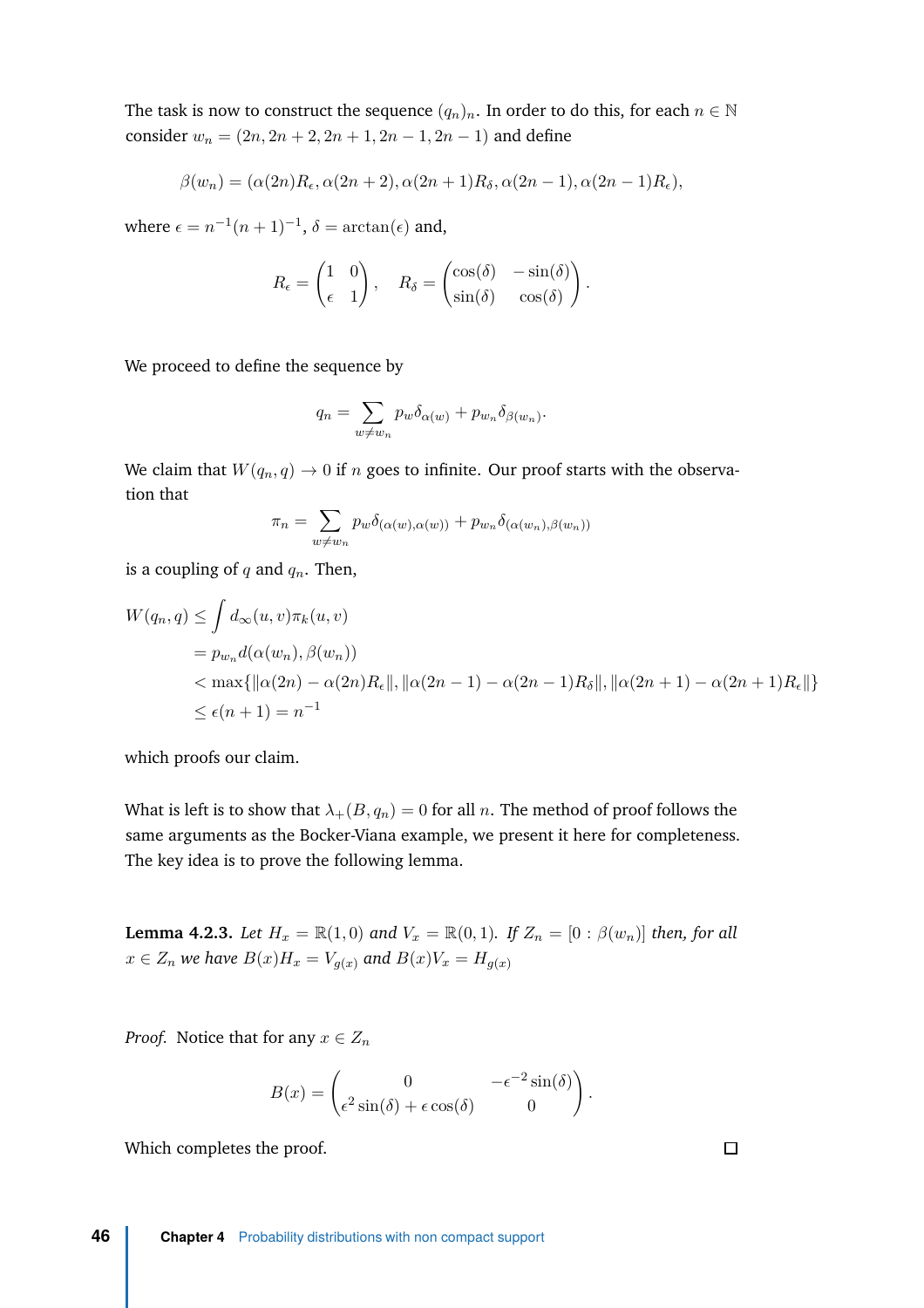<span id="page-58-1"></span>Let  $\mu_n = q_n^{\mathbb{Z}}$  and consider  $\eta_n$  its normalized restriction to  $Z_n$ . Also consider  $g_n$  :  $Z_n \to Z_n$  be the first return map. Note that  $Z_n$  can be describe by

$$
Z_n = \bigsqcup_{b \in \mathcal{B}} [0:w_n, b, w_n]
$$

where the union is over the set B of all finite words  $b = (b_1, ..., b_s)$  with  $b_i \neq w_n$  for every  $j = 1, ..., s$ . Moreover,

$$
g_n|_{[0:w_n,b,w_n]} = g^s|_{[0:w_n,b,w_n]}
$$

for each  $b \in \mathcal{B}$ . Therefore,  $(g_n, \eta_n)$  is a Bernoulli shift with alphabet  $\mathcal{B}$  and probability determined by  $p_b = \eta_k([0:w_n, b, w_n]).$ 

Let  $\tilde{B}$  :  $Z_n \to SL(2,\mathbb{R})$  the cocycle induced by *B* over  $g_n$ . The next lemma establishes that the Lyapunov exponents of  $\tilde{B}$  are obtained by multiplying the Lyapunov exponents of *B* by the average return time. For its proof see [\[24](#page-63-7), Proposition 4.18].

**Proposition 4.2.4.** *For*  $\eta_n$ -almost every  $x \in Z_n$  there exist  $c(x) \geq 1$  such that the *Lyapunov exponents satisfy*

$$
\lambda_{\pm}(\tilde{B},x) = c(x)\lambda_{\pm}(B,x),
$$

*for*  $\eta_n$ -almost every  $x \in Z_n$ . Moreover, by the ergodicity we have

<span id="page-58-0"></span>
$$
\lambda_{\pm}(\tilde{B}, q_n) = \frac{1}{\eta_n(Z_n)} \lambda_{\pm}(B, q_n).
$$

Then it is is sufficient to proof that  $\lambda_{\pm}(\tilde{B}, q_n) = 0$  for every  $n$ .

Suppose that the Lyapunov exponents of  $\tilde{B}$  are different from zero and let  $\mathbb{R}^2 =$  $E_x^u \bigoplus E_x^s$  be the Oseledets decomposition. Note that, by Lemma [\(4.2.3\)](#page-57-0), we have

$$
\tilde{B}(x)H_x = V_{g_n(x)} \quad \text{and} \quad \tilde{B}(x)V_x = H_{g_n(x)} \tag{4.10}
$$

for  $\eta_n$ -almost every  $x \in Z_n$ .

Let  $m_n$  be the probability measure on  $N\times \mathbb{P}^1$  defined by

$$
m_n(D) = \frac{1}{2}\eta_n \left( \{x \in Z_n : H_x \in D\} \right) + \frac{1}{2}\eta_n \left( \{x \in Z_n : V_x \in D\} \right).
$$

Thus,  $m_n$  is the measure that projects down to  $\eta_n$  and whose disintegration is given by

$$
x \mapsto \frac{1}{2}(\delta_{H_x} + \delta_{V_x}).
$$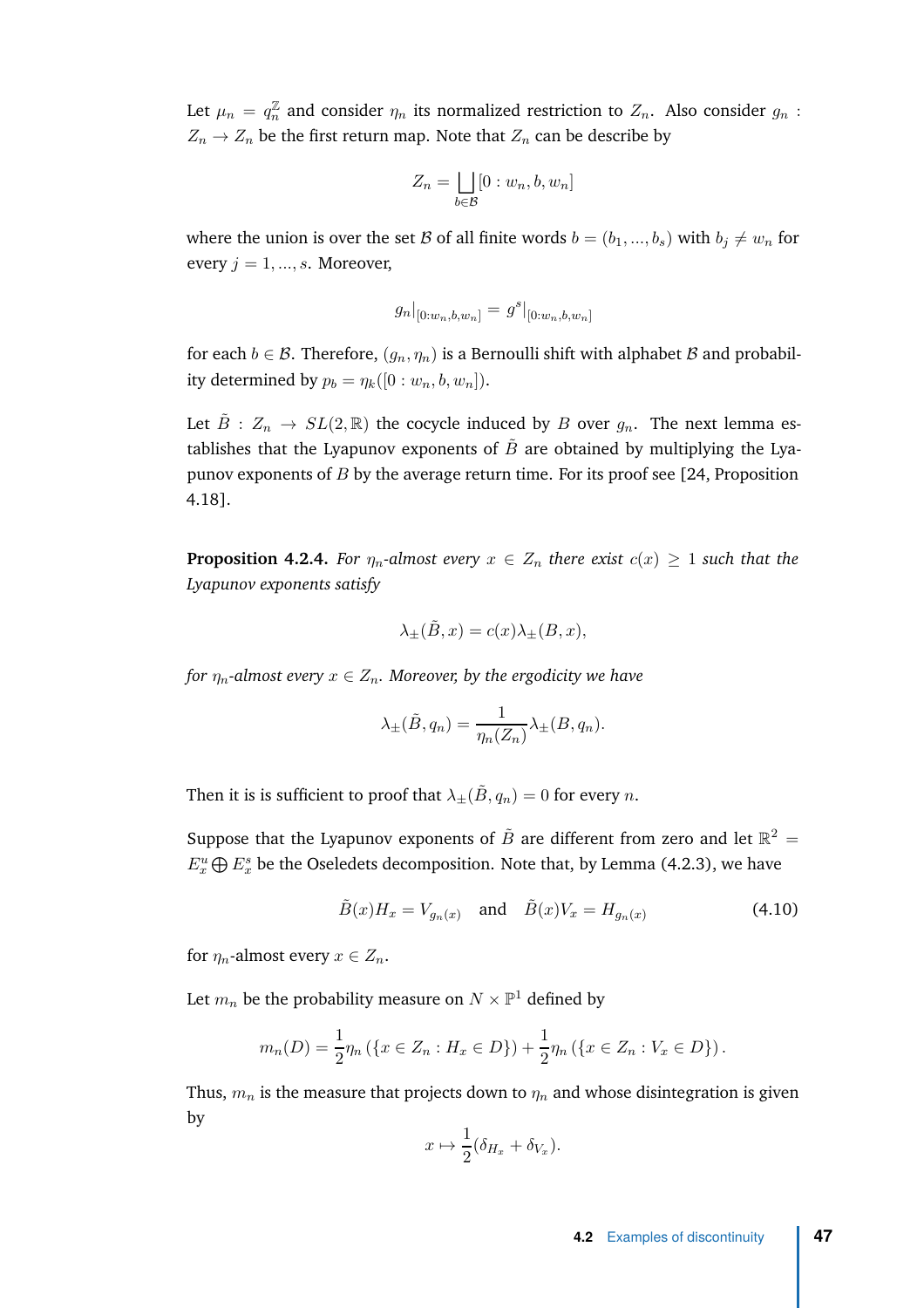<span id="page-59-1"></span>From [\(4.10\)](#page-58-0) it follows easily that  $m_n$  is  $\tilde{B}$ -invariant. It is a well-known fact that this implies *m<sup>n</sup>* is a linear combination of the measures

$$
m_n^u(E) = \eta_n(\{x \in Z_n : (x, E_x^u) \in E\}),
$$
  

$$
m_n^s(E) = \eta_n(\{x \in Z_n : (x, E_x^s) \in E\}).
$$

The best general reference here is [\[24,](#page-63-7) Lemma 5.25].

The only point remaining concerns the ergodicity of  $m_n$ . If  $m_n$  is ergodic then it must coincide with  $m_n^s$  or  $m_n^u$ . However, the conditional probability measures of  $m_n$ are supported on exactly two points while  $m_n^s$  and  $m_n^u$  have a single point in their support. This contradiction proves that the Lyapunov exponents of  $\tilde{B}$ , and hence of *B*, with respect to *q<sup>n</sup>* vanish for every *n*. Consequently, the proof is completed by showing that *m<sup>n</sup>* is ergodic.

Suppose by contradiction that  $m<sub>n</sub>$  is not ergodic. Then, there is an invariant set *D* ⊂ *N*  $\times$   $\mathbb{P}^1$  with  $0 < m_n(D) < 1$ . Let *D*<sub>0</sub> be the set of points  $x \in Z_n$  whose fiber restricted to D, that is  $D \cap (\{x\} \times \mathbb{P}^1)$ , contains neither  $H_x$  nor  $V_x$ . This set is  $(g_n, \eta_n)$ -invariant on account of [\(4.10\)](#page-58-0). Thus, since  $\eta_n$  is ergodic then the  $\eta_n$ measure of  $D_0$  is either 0 or 1. Since  $m_n(D) > 0$  then, by the definition of  $m_n$ , we must have  $\eta_n(D_0) = 0$ . By the same method, since  $m_n(D) < 1$ , it follows that the  $η$ *<sup><i>n*</sup></sup> - measure of *D*<sub>2</sub>, the set of points  $x \in Z$ <sup>*n*</sup> whose fiber contains both  $H_x$  and  $V_x$ , is zero.

Consider  $D_H$  the set of points  $x \in Z_n$  whose fiber contains only  $H_x$  but not  $V_x$ , and let  $D_V$  be the set of points in  $Z_n$  whose fiber contains  $V_x$  but not  $H_x$ . The results above show that  $D_H \cup D_V$  has full  $\eta_n$ -measure. By [4.10,](#page-58-0) it follows that  $g_n(D_H) = D_V$  and  $g_n(D_V) = D_H$ . Therefore,

$$
\eta_n(D_H) = \eta_n(D_V) = \frac{1}{2}.
$$

However, since  $g_n$  is Bernoulli,  $g_n^2$  is also ergodic which is a contradiction because,  $g_n^2(D_H) = D_H$  and  $g_n^2(D_V) = D_V$ .

#### <span id="page-59-0"></span>4.2.3 Discontinuity example in *GL*(2*,* R) 2

Let  $M = (GL(2, \mathbb{R}))^{\mathbb{Z}}$  let  $f : M \rightarrow M$  be the shift map over M and  $A : M \rightarrow$  $GL(2,\mathbb{R})$  the product of random matrices. Now consider  $X = GL(2,\mathbb{R})^2$  with the maximum norm, and let  $N = X^{\mathbb{Z}}$  be the space of sequences over *X* and  $g: N \to N$ the shift map over *N*. As before, we can identify *N* with *M* using the function  $\iota : M \to N$  defined by  $\iota((\alpha_n)_n) = (\beta_n)_n$  where  $\beta_n = (\alpha_{2n}, \alpha_{2n+1})$  which is a bijection between *N* and *M*.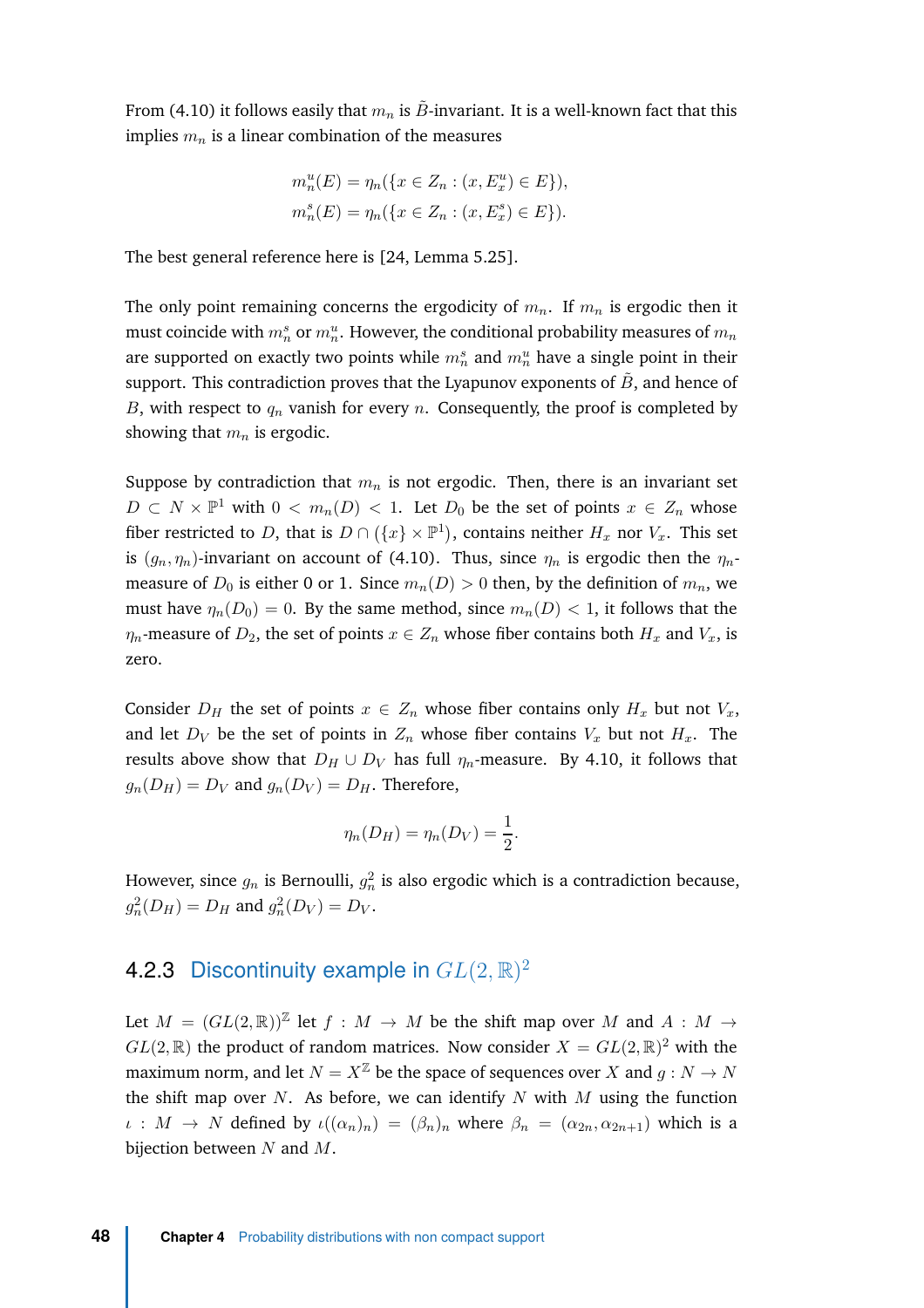With the above definition we can see that

$$
g(\iota((\alpha_n)_n)) = f^2((\alpha_n)_n)
$$

and defined  $B: N \to GL(2, \mathbb{R})$  the linear cocycle induced by *A* in *N* by  $B(\iota((\alpha_n)_n)) =$  $A^2((\alpha_n)_n)$ . In a similar way as the previous example there exist a measure  $p$  and a sequence of measures  $(p_k)_k$  on  $X$  converging to  $p$  in the Warssestein topology, such that  $\lambda_{+}(A, p_{k}) \rightarrow \lambda_{+}(A, p)$ .

Indeed, let  $\alpha : \mathbb{N} \to GL(2, \mathbb{R})$  be defined by

$$
\alpha(2k-1) = \begin{pmatrix} k & 0 \\ 0 & k^{-2} \end{pmatrix}
$$

$$
\alpha(2k) = \begin{pmatrix} k^{-2} & 0 \\ 0 & k \end{pmatrix}.
$$

Taking  $m \in \mathbb{N}$  the smallest natural (odd) number bigger than 3 such that  $\sum_{n \geq m} e^{-\sqrt{n}}$ is less than 1, which exist since  $\sum_k e^{-\sqrt{k}}$  is convergent, and define

$$
p_{2k} = p_{2k-1} = \frac{1}{2}e^{-\sqrt{k}}, \text{ if } 2k - 1 \ge m,
$$
  

$$
p_3 = 1 - \sum_{n \ge m} e^{-\sqrt{n}},
$$
  

$$
p_k = 0, \text{ otherwise.}
$$

and let  $\tilde{q} = \sum_{k \in \mathbb{N}} p_k \delta_{\alpha(k)},$  . Consider the space  $\Omega = \mathbb{N}^2$  and define the measure on  $X$ by  $q = \sum_{w \in \Omega} p_w \delta_{\alpha(w)}$ , where  $\alpha(w) = (\alpha(w_1), \alpha(w_2))$  and,  $p_w = p_1 p_2$  if  $w = (w_1, w_2)$ . Let  $\nu=q^{\mathbb{Z}}$  a measure on  $N.$ 

Analysis similar to that in Section [4.2.2](#page-54-0) shows that  $q \in P_1(X)$ , and using that  $\nu = i_* \mu$  we have

$$
\lambda_{+}(B,q) = \lim_{n} \frac{1}{n} \int_{N} \log ||B^{n}(x)|| d\nu
$$

$$
= \lim_{n} \frac{1}{n} \int_{M} \log ||A^{2n}(x)|| d\mu
$$

$$
= 2\lambda_{+}(A,\tilde{q})
$$

$$
= 2p_{3} \log 2 > 0.
$$

For each  $n \in \mathbb{N}$  consider  $w_n = (2n, 2n - 1)$  and define  $\beta(w_n) = (\beta(2n), \beta(2n - 1))$ , by

$$
\beta(2n) = \begin{pmatrix} 1 & -\delta \\ 0 & 1 \end{pmatrix} \alpha(2n) \begin{pmatrix} 1 & 0 \\ \epsilon & 1 \end{pmatrix} = \begin{pmatrix} 0 & -n\delta \\ \epsilon n & n \end{pmatrix}
$$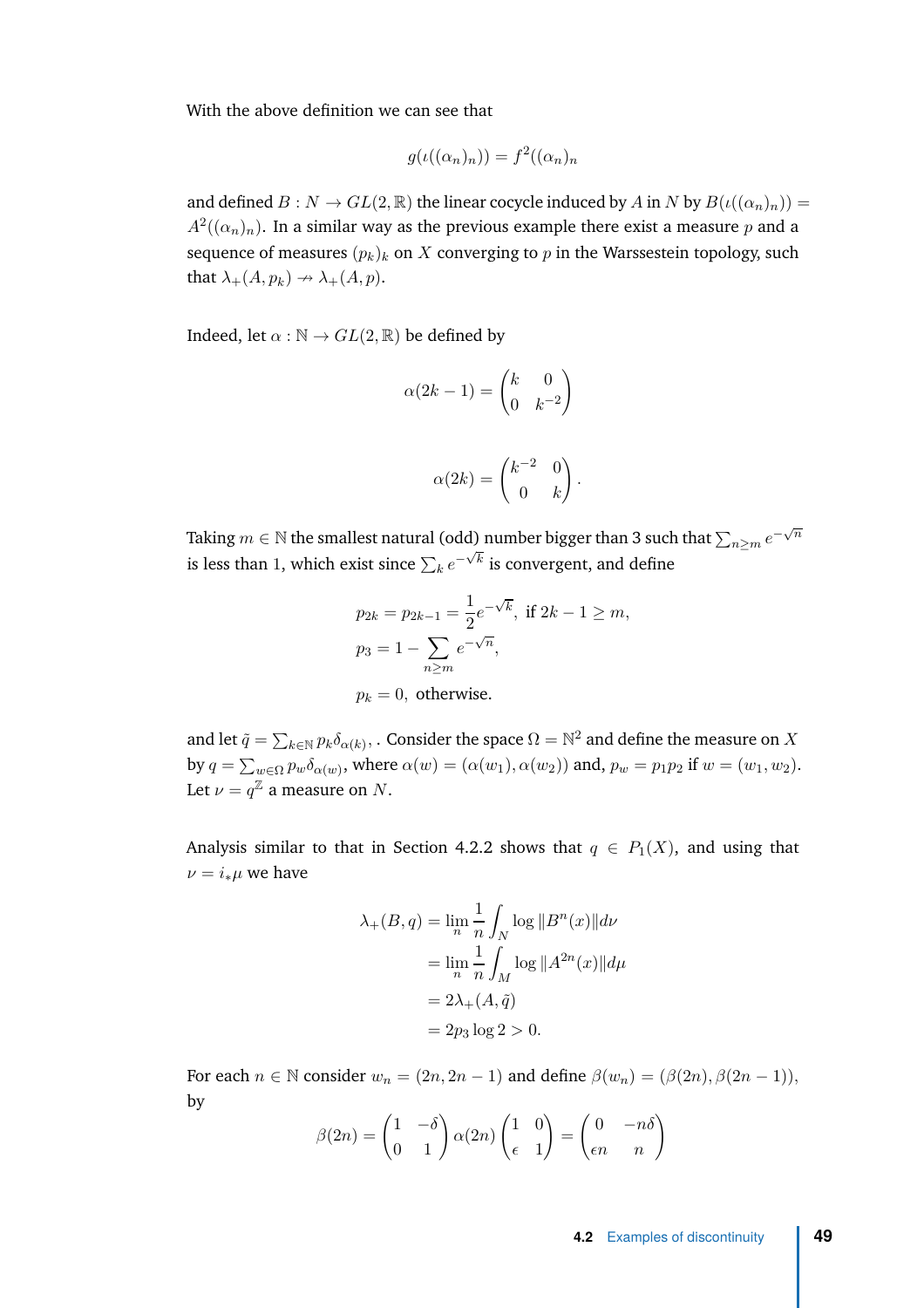$$
\beta(2n-1) = \begin{pmatrix} 1 & 0 \\ \epsilon & 1 \end{pmatrix} \alpha(2n-1) = \begin{pmatrix} n & 0 \\ \epsilon n & n^{-1} \end{pmatrix},
$$

where  $\delta = n^{-(1+\gamma)}$  with  $0 < \gamma < 1$ ,  $\epsilon = n^{-3}\delta^{-1} = n^{\gamma-2}$ .

We proceed to define the sequence by

$$
q_n = \sum_{w \neq w_n} p_w \delta_{\alpha(w)} + p_{w_n} \delta_{\beta(w_n)}.
$$

To prove that  $W(q_n, q) \to 0$  if *n* goes to infinite we consider the diagonal coupling of *q<sup>n</sup>* and *q*

$$
\pi_n = \sum_{w \neq w_n} p_w \delta_{(\alpha(w), \alpha(w))} + p_{w_n} \delta_{(\alpha(w_n), \beta(w_n))}
$$

Hence, we have

$$
W(q_n, q) \leq \int d_{\infty}(u, v) \pi_n(u, v)
$$
  
=  $p_{w_n} d_{\infty}(\alpha(w_n), \beta(w_n))$   
<  $\text{max}\{\|\beta(2n) - \alpha(2n)\|, \|\beta(2n - 1) - \alpha(2n - 1)\|\}$   
 $\leq \text{max}\{\epsilon \sigma_n, n^{-2} + n\delta\}$   
=  $\text{max}\{n^{\gamma - 1}, n^{-2} + n^{-\gamma}\}$   
 $\leq 2n^{-l}$ 

where  $l = \min\{\gamma, 1 - \gamma\} > 0$ , which proofs our claim.

The rest of the proof, that is proving that  $\lambda_{+}(B,q_n) = 0$  for all *n*, runs as before by noticing that for any  $x \in Z_n = [0 : \beta(w_n)]$ 

$$
B(x) = \begin{pmatrix} 0 & -n^2 \delta \\ \epsilon n^{-1} & 0 \end{pmatrix}.
$$

Indeed, this guarantees that  $B(x)H_x = V_{g(x)}$  and  $B(x)V_x = H_{g(x)}$  where  $H_x =$  $\mathbb{R}(1,0)$  and  $V_x = \mathbb{R}(0,1)$ . Finally, applying the argument of the first return map as in Section [4.2.2](#page-54-0) we conclude our proof.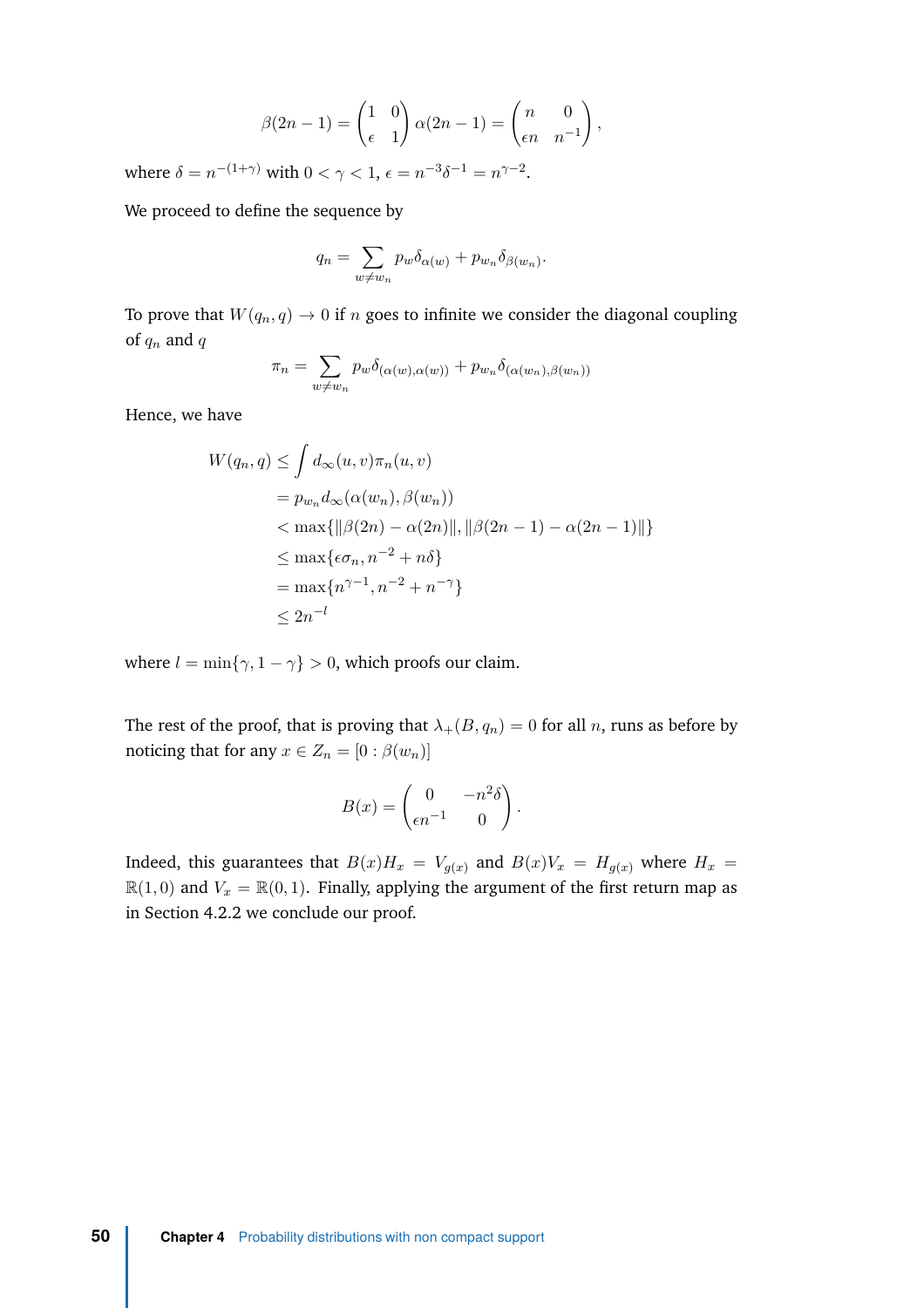# <span id="page-62-0"></span>Bibliography

- <span id="page-62-7"></span>[1]L. Ambrosio, N. Gigli, and G. Savare. *Gradient Flows: In Metric Spaces and in the Space of Probability Measures*. Lectures in Mathematics. ETH Zürich. Birkhäuser Basel, 2006 (cit. on p. [7\)](#page-18-1).
- <span id="page-62-5"></span>[2]A. Avila, J. Santamaria, and M. Viana. "Holonomy invariance: rough regularity and applications to Lyapunov exponents". In: *Astérisque* 358 (2013), pp. 13–74 (cit. on pp. [6,](#page-17-1) [13–](#page-24-2)[15,](#page-26-1) [25,](#page-36-4) [27\)](#page-38-1).
- <span id="page-62-11"></span>[3]A. Avila and M. Viana. "Simplicity of Lyapunov spectra: a sufficient criterion". In: *Port*. *Math.* 64 (2007), pp. 311–376 (cit. on p. [21\)](#page-32-2).
- <span id="page-62-4"></span>[4]Lucas Backes, Aaron W Brown, and Clark Butler. "Continuity of Lyapunov exponents for cocycles with invariant holonomies". In: *J. Mod. Dyn.* 12 (2018), pp. 223–260 (cit. on pp. [1,](#page-12-2) [31,](#page-42-1) [33\)](#page-44-1).
- <span id="page-62-12"></span>[5]Lucas Backes and Mauricio Poletti. "Continuity of Lyapunov exponents is equivalent to continuity of Oseledets subspaces". In: *Stochastics and Dynamics* 17.06 (2017), p. 1750047 (cit. on p. [27\)](#page-38-1).
- <span id="page-62-8"></span>[6]Lucas Backes, Mauricio Poletti, and Adriana Sánchez. "The set of fiber-bunched cocycles with nonvanishing Lyapunov exponents over a partially hyperbolic map is open". In: *Mathematical Research Letters* (2017). To appear (cit. on p. [14\)](#page-25-2).
- <span id="page-62-1"></span>[7] J. Bochi. "Discontinuity of the Lyapunov exponents for non-hyperbolic cocycles". Preprint www.mat.puc-rio.br/∼jairo/ (cit. on p. [1\)](#page-12-2).
- <span id="page-62-2"></span>[8]J. Bochi. "Genericity of zero Lyapunov exponents". In: *Ergod. Th. & Dynam. Sys.* 22 (2002), pp. 1667–1696 (cit. on p. [1\)](#page-12-2).
- <span id="page-62-3"></span>[9]Carlos Bocker-Neto and Marcelo Viana. "Continuity of Lyapunov exponents for random two-dimensional matrices". In: *Ergodic Theory and Dynamical Systems* 37.5 (2017), 1413–1442 (cit. on pp. [1,](#page-12-2) [33,](#page-44-1) [43\)](#page-54-1).
- <span id="page-62-10"></span>[10]Christian Bonatti and Marcelo Viana. "Lyapunov exponents with multiplicity 1 for deterministic products of matrices". In: *Ergodic Theory and Dynamical Systems* 24.5 (2004), pp. 1295–1330 (cit. on pp. [20,](#page-31-1) [21\)](#page-32-2).
- <span id="page-62-13"></span>[11]Philippe Bougerol et al. *Products of random matrices with applications to Schrödinger operators*. Vol. 8. Springer Science & Business Media, 2012 (cit. on pp. [42,](#page-53-1) [43\)](#page-54-1).
- <span id="page-62-6"></span>[12] Michael I Brin and Ja B Pesin. "Partially hyperbolic dynamical systems". In: *Mathematics of the USSR-Izvestiya* 8.1 (1974), p. 177 (cit. on p. [6\)](#page-17-1).
- <span id="page-62-9"></span>[13]C. Drutu and M. Kapovich. *Geometric Group Theory*. Colloquium Publications. American Mathematical Society, 2018 (cit. on p. [20\)](#page-31-1).